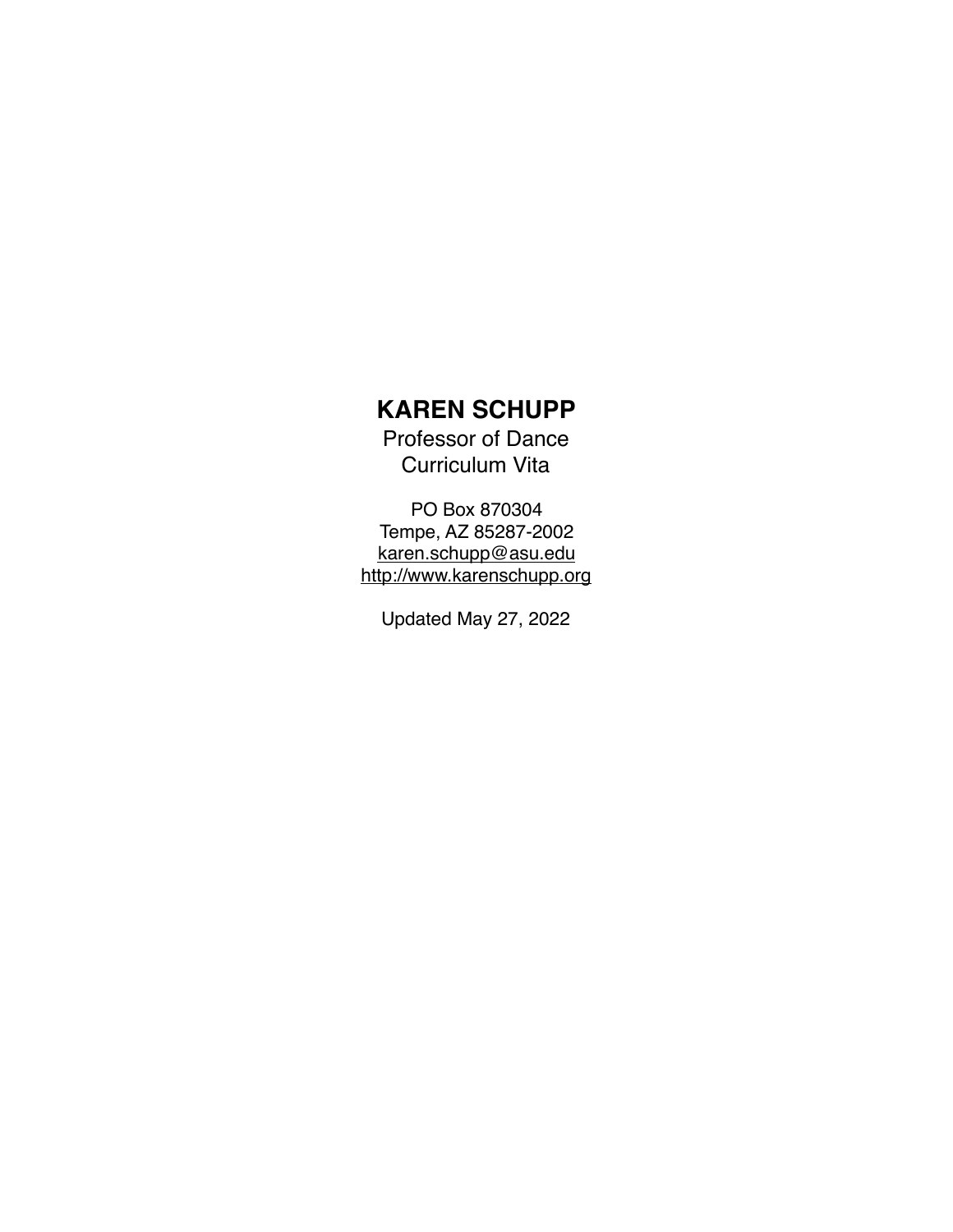# **TABLE OF CONTENTS**

| Education<br>3                                                     |  |
|--------------------------------------------------------------------|--|
| 3<br><b>Academic Appointments</b>                                  |  |
| <b>Scholarly Work</b><br>4                                         |  |
| <b>Textbook Authorship</b><br>4                                    |  |
| <b>Edited Volumes</b><br>4                                         |  |
| 5<br><b>Anthology Editing</b>                                      |  |
| 6<br><b>Book Chapters</b>                                          |  |
| <b>Refereed Journal Publications</b><br>8                          |  |
| 11<br><b>Editorials</b>                                            |  |
| 12<br><b>Refereed Book Reviews</b>                                 |  |
| 12<br><b>Published Conference Proceedings</b>                      |  |
| Curriculum as Scholarship/Curriculum Workshops<br>13               |  |
| <b>Invited Plenary Sessions</b><br>13                              |  |
| <b>Invited Research Symposia</b><br>13                             |  |
| <b>Refereed Conference Presentations</b><br>14                     |  |
| <b>Invited Popular Press Authorship</b><br>18                      |  |
| <b>Invited Research Lectures and Residencies</b><br>18             |  |
| <b>Media Mentions</b><br>19                                        |  |
| <b>Additional Scholarship</b><br>20                                |  |
| <b>Creative Work</b><br>22                                         |  |
| 22<br><b>Ongoing Creative Work</b>                                 |  |
| 23<br>Commissioned Performance of Self-Choreographed Work          |  |
| 26<br><b>Commissioned Choreography</b>                             |  |
| <b>Commissioned Performance</b><br>28                              |  |
| <b>Additional Compositions</b><br>29                               |  |
| 31<br>Grants, Honors, and Awards                                   |  |
| Grants, Honors, and Awards Received<br>31                          |  |
| 32<br><b>Grant and Fellowship Applications Submitted</b>           |  |
| <b>Instructional Activity</b><br>34                                |  |
| 34<br>Honors                                                       |  |
| <b>Workshops and Residencies</b><br>35                             |  |
| 35<br><b>Master Classes and Invited Lectures</b>                   |  |
| <b>Courses Taught</b><br>36                                        |  |
| Thesis Supervision (Graduate)<br>38                                |  |
| Capstone, Honors Thesis Supervision (Undergraduate)<br>39          |  |
| 40<br>Service                                                      |  |
| <b>Executive Editorial Board and Review Board Membership</b><br>40 |  |
| <b>Book Proposal and Manuscript Peer Reviews</b><br>40             |  |
| <b>External Academic Reviews</b><br>41                             |  |
| <b>International Service</b><br>41                                 |  |
| <b>National Service</b><br>41                                      |  |
| <b>Regional Service</b><br>42                                      |  |
| <b>University Service</b><br>42                                    |  |
| <b>Professional Memberships</b><br>44                              |  |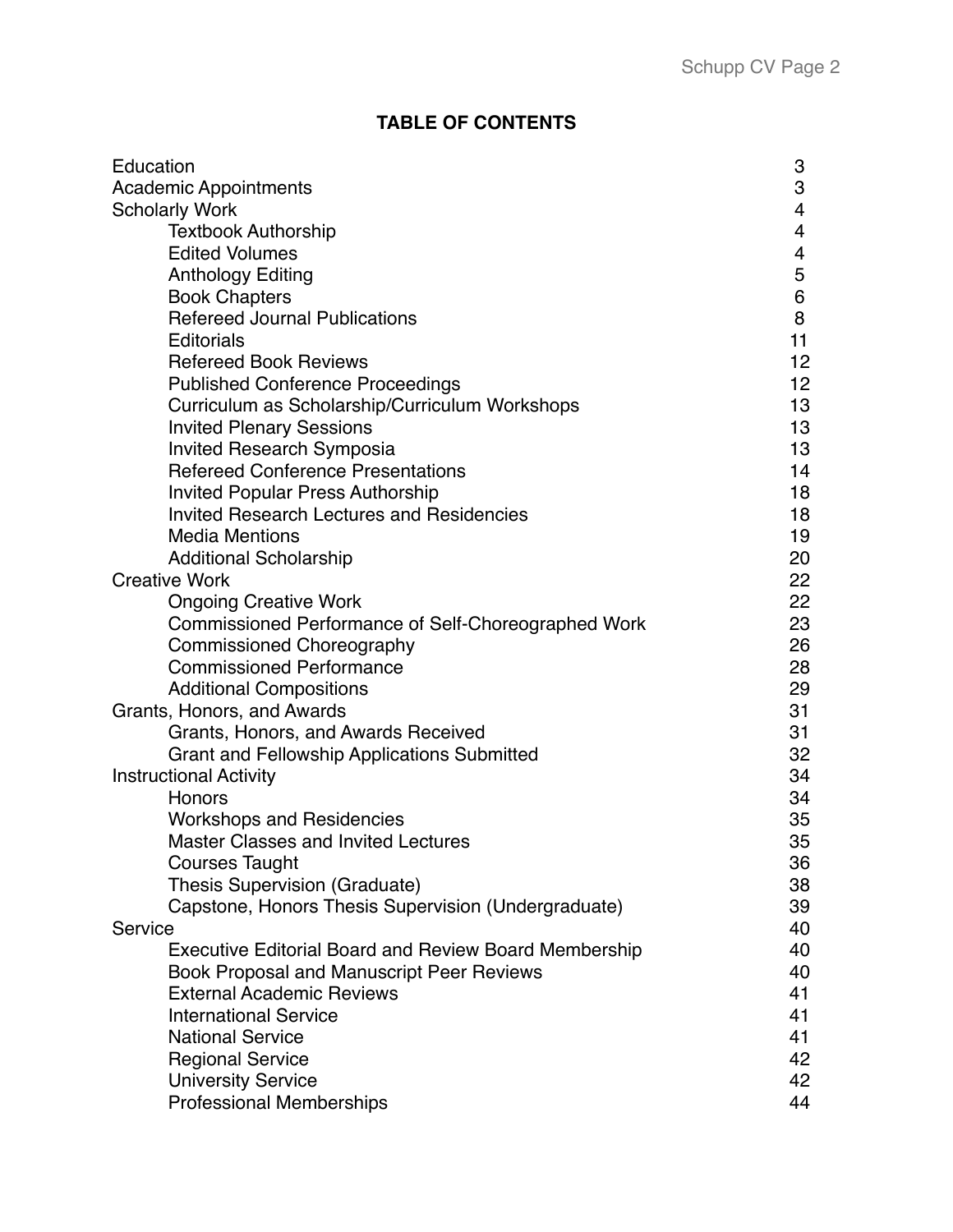### **EDUCATION**

Master of Fine Arts in Dance: May 2001

Arizona State University, Department of Dance, Tempe, AZ MFA Thesis Committee: Pamela Matt (Chair), Naomi Jackson, Jennifer Tsukayama Distinctions: Department of Dance Teaching Assistantship, Graduate Student Scholarship, Outstanding Dance Graduate Award, 4.0 GPA

Bachelor of Arts Degree in Dance Performance and Dance Education: May 1996 State University of New York at Buffalo, Department of Theatre and Dance, Buffalo, NY Distinctions: University Honors Scholar, Graduated Summa Cum Laude

# **ACADEMIC APPOINTMENTS**

- 2012-Present Arizona State University, Herberger Institute School of Music, Dance and Theatre Professor, promoted May 2022 Associate Professor, tenured and promoted May 2018 Associate Director, appointed 2019 Assistant Director of Dance, 2017-2019
- 2004-2012 Arizona State University, Herberger Institute School of Dance, Senior Lecturer
- 2002-2004 Arizona State University, Herberger Institute Department of Dance Visiting Assistant Professor
- 2001 Arizona State University, Herberger Institute Department of Dance Faculty Associate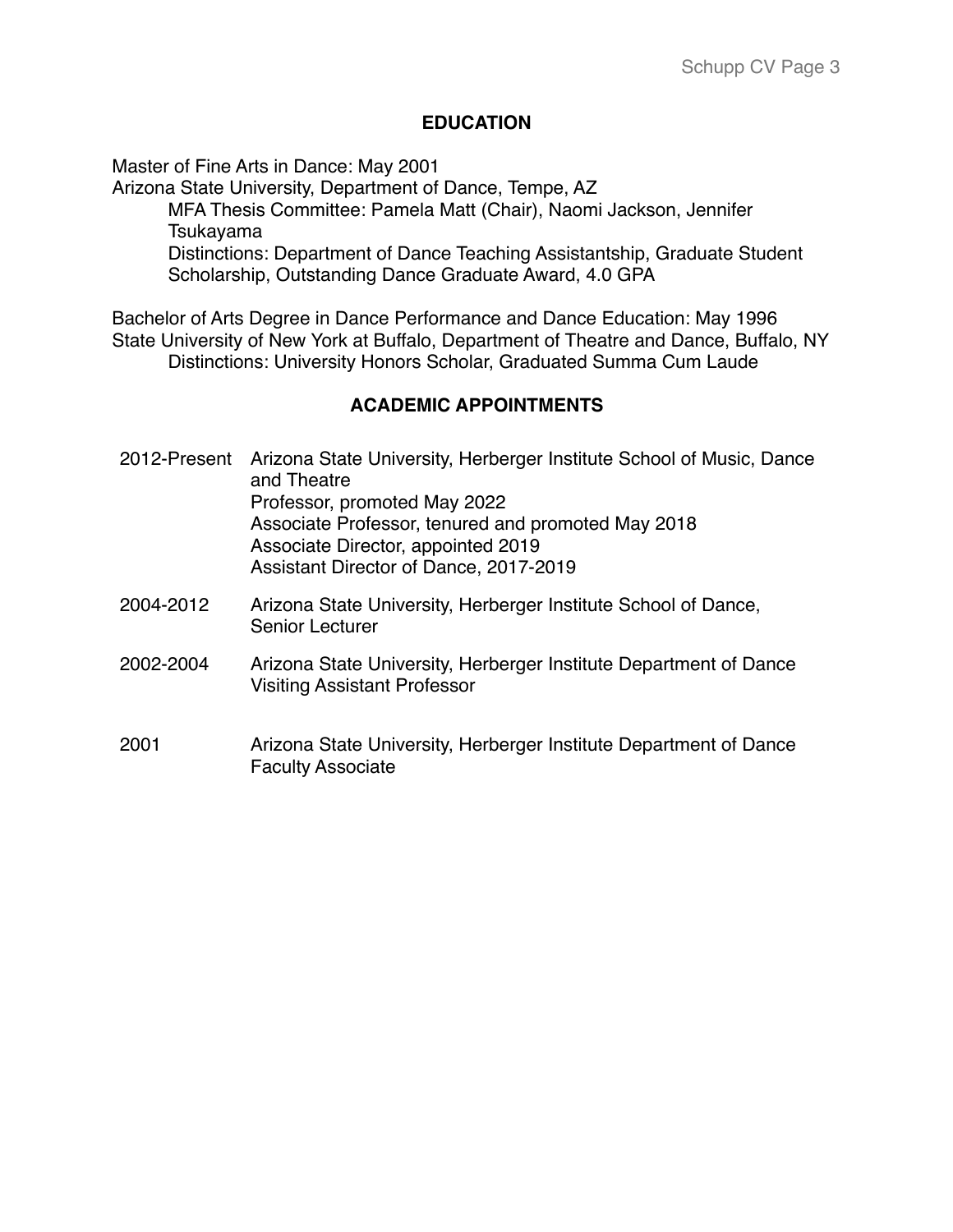#### **SCHOLARLY WORK**

#### **Textbook Authorship**

2015 Schupp, Karen. 2015. *Studying Dance: A Guide for Campus and Beyond*. Champaign, IL: Human Kinetics. Human Kinetics is one of the leading publishers of books about dance and movement. This book encourages first year dance students to think broadly about their dance education to better prepare them for an evolving dance field. It is the first textbook to directly address the comprehensive nature of dance education in postsecondary settings for first year students. Scholarly Book Reviews: McPherson, Elizabeth. 2016. "Book review*: Studying Dance: A Guide for Campus and Beyond*." *Journal of Dance Education*  16 (1): 35. DOI:10.1080/15290824.2015.1056609 Gingrasso, Susan. 2016. "Practical Resources for Dance Educators! High School to College Transitions: Guiding Students into Postsecondary Dance Programs." *Dance Education in Practice* 2 (4): 29-34. DOI:10.1080/23734833.2016.1238729 Mention:

*Dance Teacher*, May 2016.

#### **Edited Volumes**

| 2023<br>(forthcoming;<br>under<br>contract as of | Schupp, Karen, eds. 2023. Futures of Performance: The Roles and<br>Responsibilities of the Performing Arts in Tertiary Education. London:<br>Routledge.<br>This edited volume illuminates the intricacy of how performing           |
|--------------------------------------------------|-------------------------------------------------------------------------------------------------------------------------------------------------------------------------------------------------------------------------------------|
| March 2022)                                      | arts are situated and function and illustrates potential futures<br>for performing arts programs, faculty, and administrators.                                                                                                      |
| 2022                                             | Musil, Pam, Doug Risner, and Karen Schupp, eds. 2022. Dancing<br>Across the Lifespan: Negotiating Age, Place. and Purpose. London:<br>Palgrave MacMillan.                                                                           |
|                                                  | This edited volume examines issues of age and aging from<br>birth to end of life in dance. Chapters address education,<br>artistic practices, and socio-cultural contexts and are authored<br>by an international group of authors. |
|                                                  |                                                                                                                                                                                                                                     |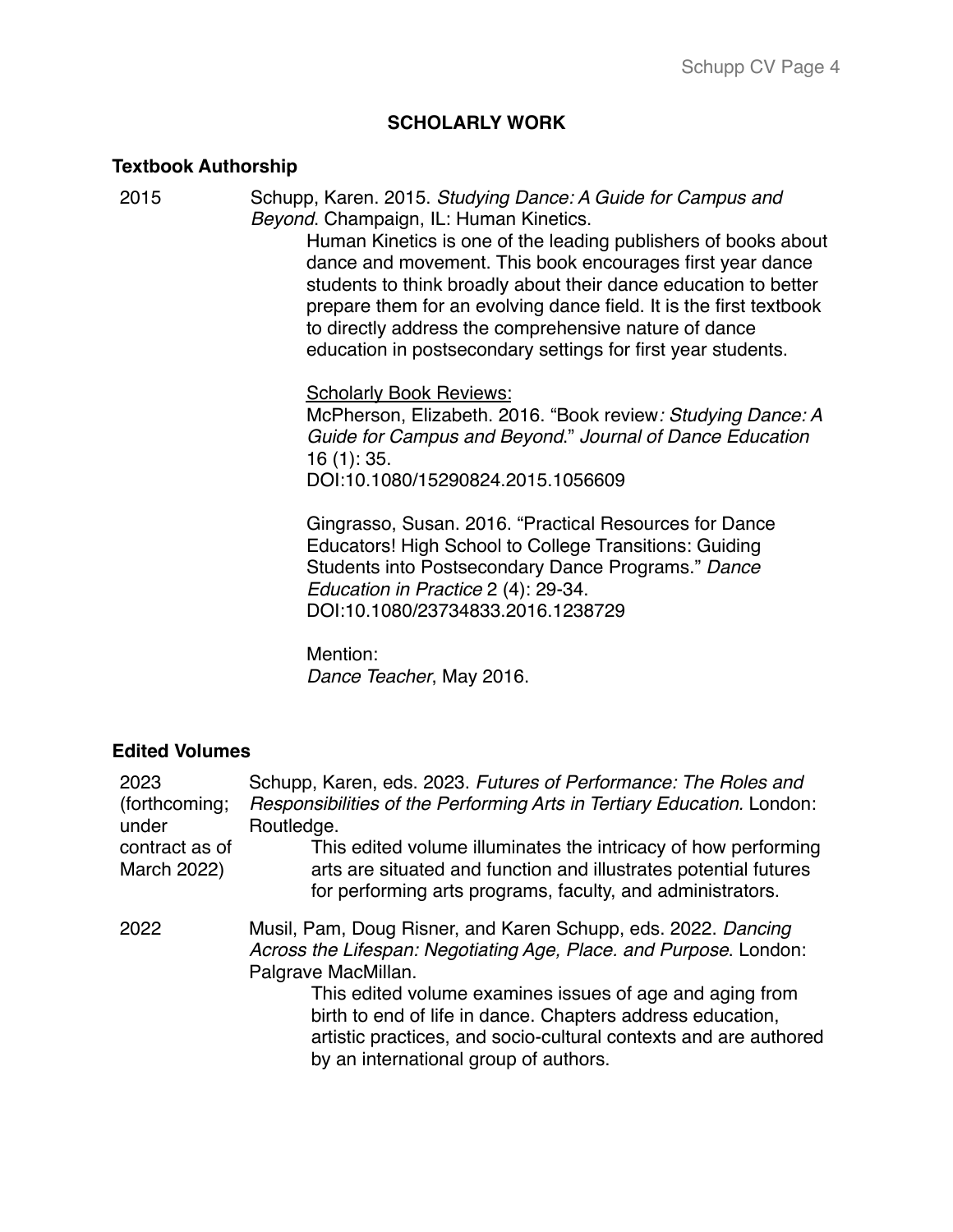| 2020 | Risner, Doug, and Karen Schupp, eds. 2020. Ethical Dilemmas in |
|------|----------------------------------------------------------------|
|      | Dance Education: Case Studies on Humanizing Dance Pedagogy.    |
|      | Jefferson, NC: McFarland & Company.                            |

This edited volume examines how educators grapple with ethical dilemmas in teaching as a means for readers to inquire into and advance their own pedagogical practices.

Winner of the UNCG Susan W. Stinson Book Award for Dance Education Book Award.

Winner of the NDEO Ruth Lovell Book Award for Dance Education.

Scholarly Book Reviews Camper Moore, Christi. 2020. "Book Review: Ethical Dilemmas in Dance Education: Case Studies on Humanizing Dance Pedagogy." *Journal of Dance Education.* DOI: 10.1080/15290824.2020.1801083

Timmons, Wendy M. 2021. "Book Review: Ethical Dilemmas in Dance Education: Case Studies on Humanizing Dance Pedagogy. *Research in Dance Education*. DOI: 10.1080/14647893.2021.1902494

**Mention** 

Homan, Jill. 2021. "Stock Up Your Shelf with These 6 New Books on Dance Education." *Dance Teacher,* Feb 22. https:// [www.dance-teacher.com/dance-education](https://www.dance-teacher.com/dance-education-books-2650623882.html)books-2650623882.html

2019 Schupp, Karen, ed. 2019. *Dance Education and Responsible Citizenship: Promoting Civic Engagement Through Effective Dance Pedagogies*. New York: Routledge. This edited volume includes seven chapters addressing the role of dance education in promoting responsible citizenship.

# **Anthology Editing**

2018 Schupp, Karen, ed. 2018. *Journal of Dance Education, Dance Education and Responsible Citizenship.* 18 (3). This issue addresses dance education and responsible citizenship across dance education sectors. As guest editor, I was responsible for curating the content of and writing an editorial for the issue.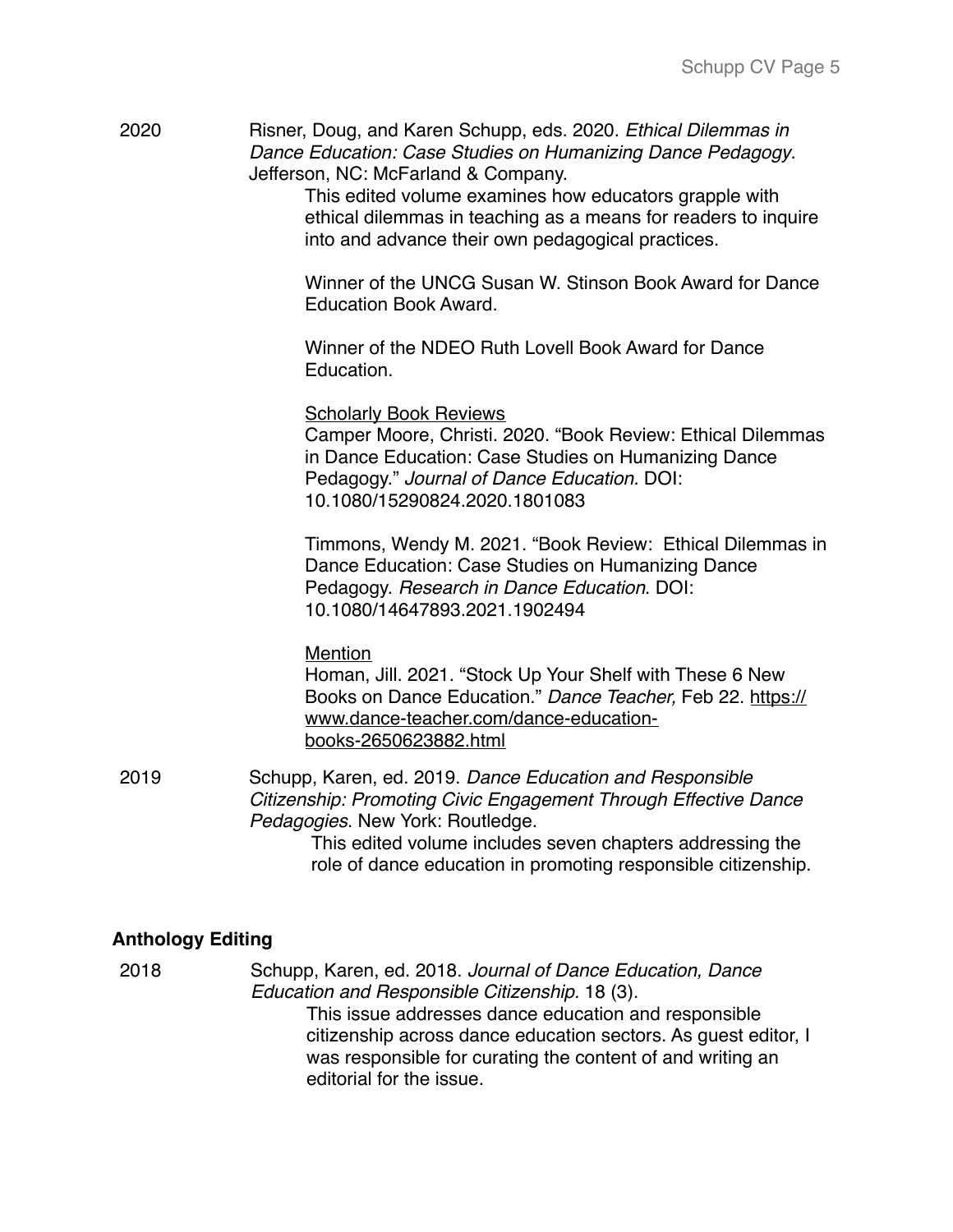2014 Schupp, Karen, ed. 2014. *Journal of Dance Education, Special Issue: Dance Educator* 14 (3). This is an annual special issue dedicated to dance education in the P-12 sector. As guest editor, I was responsible for determining the theme of the special issue, soliciting and selecting articles, mentoring authors, and crafting the special issue.

# **Book Chapters**

| 2022                  | Musil, Pam, Karen Schupp, and Doug Risner. 2022. "Parenting while<br>Dancing while Parenting." In Dancing Across the Lifespan:<br>Negotiating Age, Place, and Purpose, edited by Pam Musil, Doug<br>Risner, and Karen Schupp, 129-138. London: Palgrave.<br>This chapter uses a mixed-methods approach to provide an<br>initial understanding of the experiences of parents in dance.                                                                                                                                                                  |
|-----------------------|--------------------------------------------------------------------------------------------------------------------------------------------------------------------------------------------------------------------------------------------------------------------------------------------------------------------------------------------------------------------------------------------------------------------------------------------------------------------------------------------------------------------------------------------------------|
| 2022                  | Schupp, Karen. 2022. "Age-Appropriateness in Dance Competition<br>Culture: More, More, More!" In Dancing Across the Lifespan:<br>Negotiating Age, Place, and Purpose, edited by Pam Musil, Doug<br>Risner, and Karen Schupp, 191-208. London: Palgrave.<br>This chapter uses empirical and auto-ethnographic reflections<br>to track how ideas about age-appropriate technique has<br>changed over the last 40 years in dance competition culture.                                                                                                     |
| 2022<br>(forthcoming) | Schupp, Karen. 2022. "Dancing Girls and Dance Moms: Performing<br>Femininity on the Dance Competition Stage." In Dance in US Popular<br>Culture, edited by Jennifer Atkins, London: Routledge.<br>This chapter investigates the important role femininity plays<br>for female youth in dance competition culture, how and why<br>femininity is scripted on female dancing bodies, and what the<br>performance of femininity means for understanding dance in<br>popular culture.                                                                       |
| 2022<br>(forthcoming) | Schupp, Karen, Liu Yue, and Zhao Yuwei. 2021. "Teacher-Student<br>Dynamics in the Tertiary Choreography Class." In One Belt One<br>Road, edited by Ralph Buck, Rose Martin, and Nick Rowe.<br>This chapter examines student teacher dynamics in<br>choreography programs in Chinese universities. This edited<br>volume will be the first to offer a critical perspective of dance<br>education in China. The book stems from the Silk Road<br>Partners in Dance Education symposium. My participation in<br>the symposium and book was by invitation. |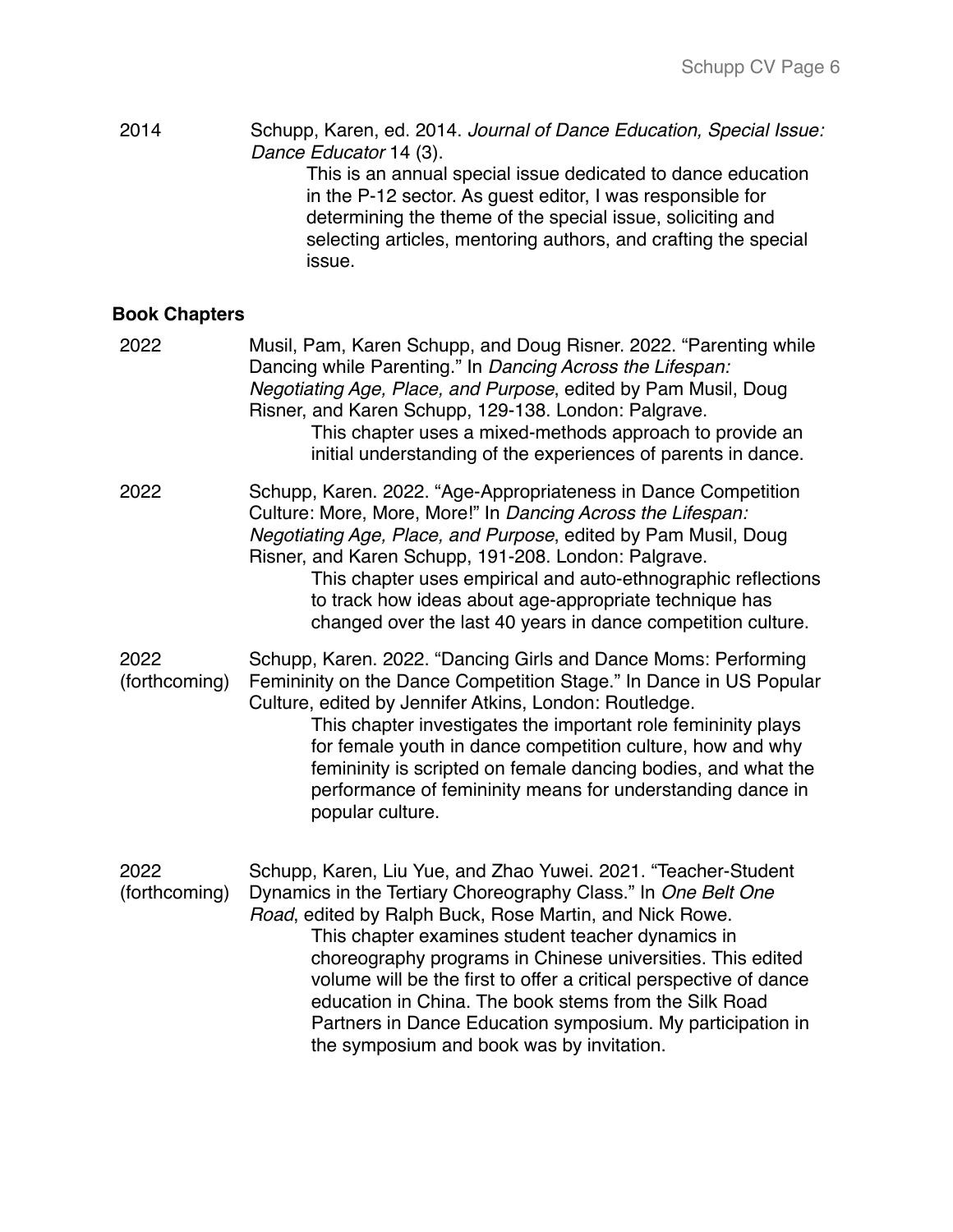| 2020 | Cone, Theresa Purcell, Doug Risner, and Karen Schupp. 2020.<br>"Challenges and Solutions to Including Students with Disabilities." In<br>Ethical Dilemmas in Dance Education: Case Studies on Humanizing<br>Dance Pedagogy, edited by Doug Risner and Karen Schupp, 40-48.<br>Jefferson, NC: McFarland & Company.<br>This chapter raises issues of ability status and who has the<br>right to decide whether a child with a disability should have<br>access to the dance program. |
|------|------------------------------------------------------------------------------------------------------------------------------------------------------------------------------------------------------------------------------------------------------------------------------------------------------------------------------------------------------------------------------------------------------------------------------------------------------------------------------------|
| 2020 | McPherson, Elizabeth, Doug Risner, and Karen Schupp. 2020. "Why<br>Grade Inflation and Teacher Disposition Don't Mix." In Ethical<br>Dilemmas in Dance Education: Case Studies on Humanizing Dance<br>Pedagogy, edited by Doug Risner and Karen Schupp, 163-172.<br>Jefferson, NC: McFarland & Company.<br>This chapter exposes the ways in which grade inflation can<br>hide student teachers' deficiencies in teacher dispositions.                                              |
| 2020 | Schupp, Karen, and Robin Prichard. 2020. "Where Do You Draw the<br>Line?" In Ethical Dilemmas in Dance Education: Case Studies on<br>Humanizing Dance Pedagogy, edited by Doug Risner and Karen<br>Schupp, 199-207. Jefferson, NC: McFarland & Company.<br>This chapter looks at what happens when differing<br>pedagogical and choreographic approaches collide during a<br>professional guest artist residency.                                                                  |
| 2020 | Risner, Doug, and Karen Schupp. 2020. "Teaching Artist Advocates."<br>In Ethical Dilemmas in Dance Education: Case Studies on<br>Humanizing Dance Pedagogy, edited by Doug Risner and Karen<br>Schupp, 288-296. Jefferson, NC: McFarland & Company.<br>This chapter demonstrates how community dance can serve<br>as a vehicle to promote social change.                                                                                                                           |
| 2018 | Schupp, Karen. 2018. "You've Got to Sell It! Dancing on the<br>Competition Stage." In The Oxford Handbook of Dance and<br>Competition, edited by Sherril Dodds, 41-64. Oxford: Oxford<br>University Press.<br>This book chapter examines the motivations of female<br>adolescent dance competition participants in relation to dance<br>competitions' marketing practices. It was accepted for<br>inclusion through an international call for work.                                |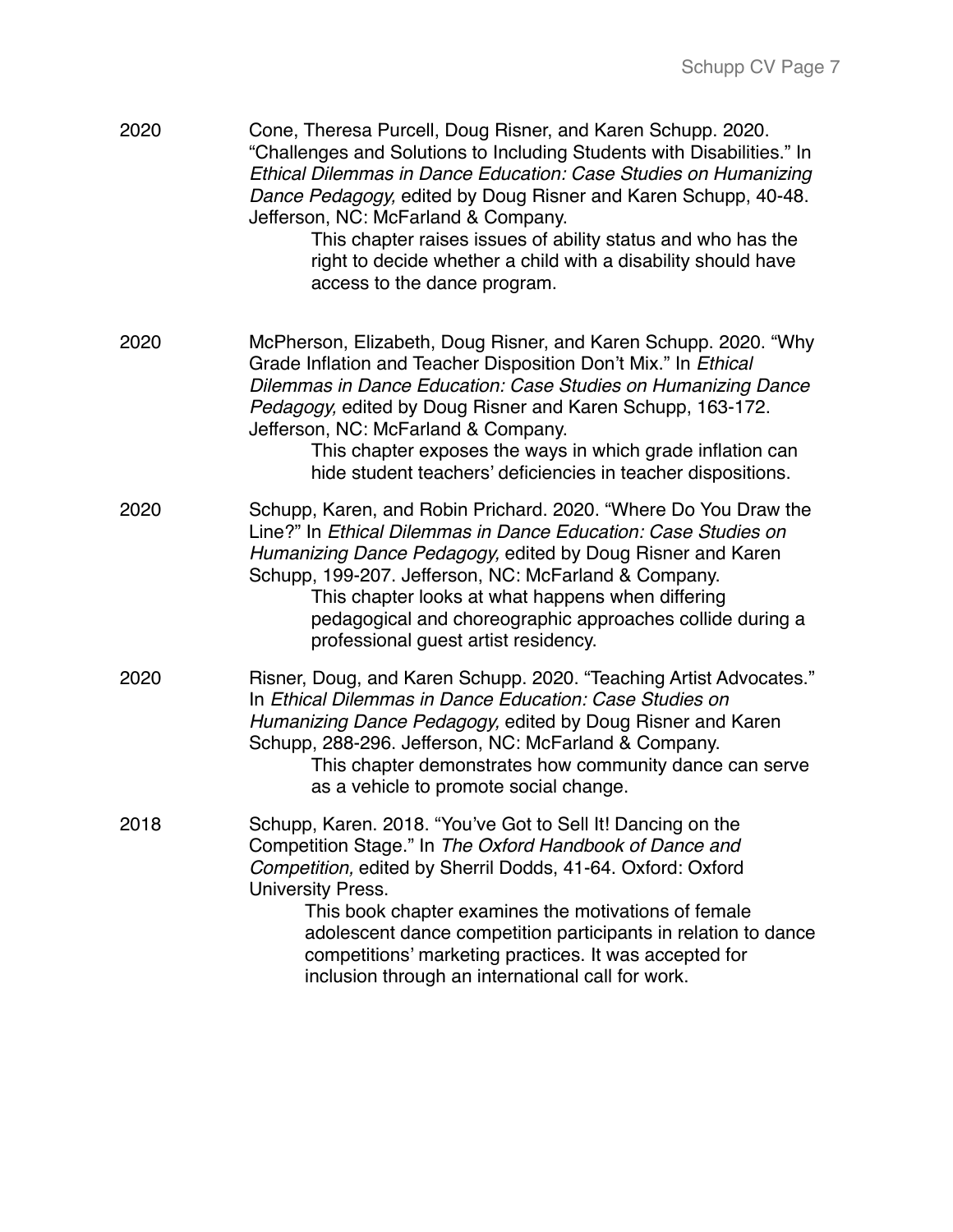2018 Schupp, Karen, and Nyama McCarthy-Brown. 2018. "Dancing with Diversity: Students' Perceptions of Cultural Diversity in Postsecondary Dance Programs." In *Dance: Current Selected Research,* edited by Lynnette Overby and Billie Lepczyk. Newark: University of Delaware Library Open Access Publishing Platform. <https://journals.udel.edu/dance/index>

This book chapter contextualizes and analyzes postsecondary dance majors' perceptions of cultural diversity using a mixed method research design to reveal what is working and what changes still need to occur to more fully embrace cultural diversity in postsecondary dance education. It was selected for inclusion through a double-anonymous review process.

2017 Schupp, Karen. 2017. "Sassy Girls and Hard-hitting Boys: Dance Competitions and Gender." In *Dance and Gender: An Evidence-Based Approach*, edited by Wendy Oliver and Doug Risner, 76-96. Gainesville: University Press of Florida.

This book chapter is examines the beliefs and attitudes of adolescents who participate in dance competitions. It was accepted for inclusion through an international call for work.

### **Refereed Journal Publications**

| 2022<br>(Accepted;<br>awaiting<br>issue<br>assignment) | Schupp, Karen. 2022. "Best Practices for Whom? Rethinking The<br>Pedagogy of Dance Pedagogy." Research in Dance Education.<br>Using an autoethnographic approach in combination with<br>qualitative content analysis, this article examines a dance<br>educator's journey revising her approach to teaching a<br>graduate teaching praxis course towards a model that<br>develops graduate students' competencies as ethical dance<br>educators and embraces a range of dance forms. |
|--------------------------------------------------------|--------------------------------------------------------------------------------------------------------------------------------------------------------------------------------------------------------------------------------------------------------------------------------------------------------------------------------------------------------------------------------------------------------------------------------------------------------------------------------------|
| 2021                                                   | McCarthy-Brown, Nyama and Karen Schupp. 2021. "From<br>Gatekeepers to Gate-way Makers: Reimagining Partnerships,<br>Collaborations, and Celebrations of the Many Movers of University<br>Campuses." Research in Dance Education.<br>DOI: https://doi.org/10.1080/14647893.2021.1932793<br>This article examines convergences and divergences between<br>what dance programs offer and extracurricular dance on<br>college campuses.                                                  |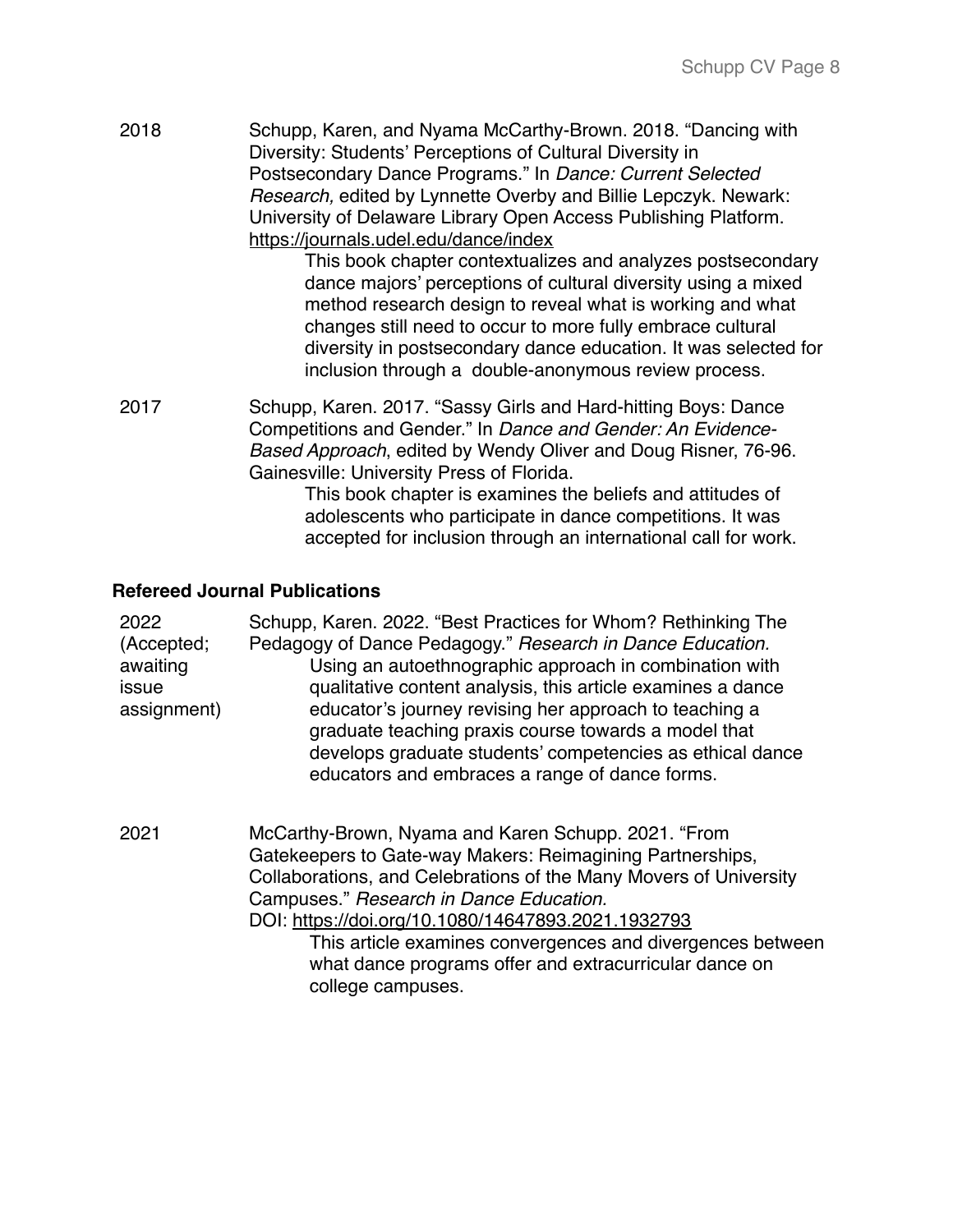| 2020 | Schupp, Karen. 2020. "Performing Whiteness on the Dance<br>Competition Stage: I Dance All Styles!" Research in Dance Education<br>21 (2): 209-224.<br>DOI: https://doi.org/10.1080/14647893.2020.1798395<br>This article is part of a special issue focused on<br>intersectionality and identity in dance education. The article<br>examines how white supremacy and privilege operate within<br>dance competition culture through what is performed on stage.                                                                                                                                                                       |
|------|--------------------------------------------------------------------------------------------------------------------------------------------------------------------------------------------------------------------------------------------------------------------------------------------------------------------------------------------------------------------------------------------------------------------------------------------------------------------------------------------------------------------------------------------------------------------------------------------------------------------------------------|
| 2020 | Schupp, Karen. 2020. "Approaching Curricular Equity in Tertiary<br>Dance Education." Nordic Journal of Dance Research 11 (2): 4-9.<br>DOI: http://doi.org/10.2478/njd-2020-0008<br>This keynote article is featured in a special issue on the<br>future(s) of dance education(s). The article addresses the<br>urgency for a radical rethinking of dance curricula in relation to<br>equity and offers dance educators strategizes for revising<br>tertiary programs for curricular equity.                                                                                                                                          |
| 2019 | Schupp, Karen. 2019. "I Can't. I Have Dance: Dance Competition<br>Culture as Serious Leisure and Pre-professional Training." Journal of<br>Leisure Studies 39 (4): 479-492.<br>DOI: https://doi.org/10.1080/02614367.2019.1643902<br>Using a physical cultural studies lens in relation to concepts of<br>serious leisure, the article suggests that dance competition<br>culture is shifting towards pre-professional dance training<br>thereby changing dance competition culture from a serious<br>leisure pursuit into vocational training.                                                                                      |
| 2019 | Schupp, Karen. 2019. "Dance Competition Culture and Commercial<br>Dance: Intertwined Aesthetics, Values, and Practices," Journal of<br>Dance Education 19 (2): 58-67.<br>DOI: https://doi.org/10.1080/15290824.2018.1437622<br>This article provides a contextualization of nine dance<br>competition teacher/choreographers' perceptions of how<br>commercial dance and dance competition culture inform each<br>other. Interview data suggests that there is a strong, tangible<br>link between commercial dance and dance competition culture,<br>and that overlapping values create a symbiotic relationship<br>between the two. |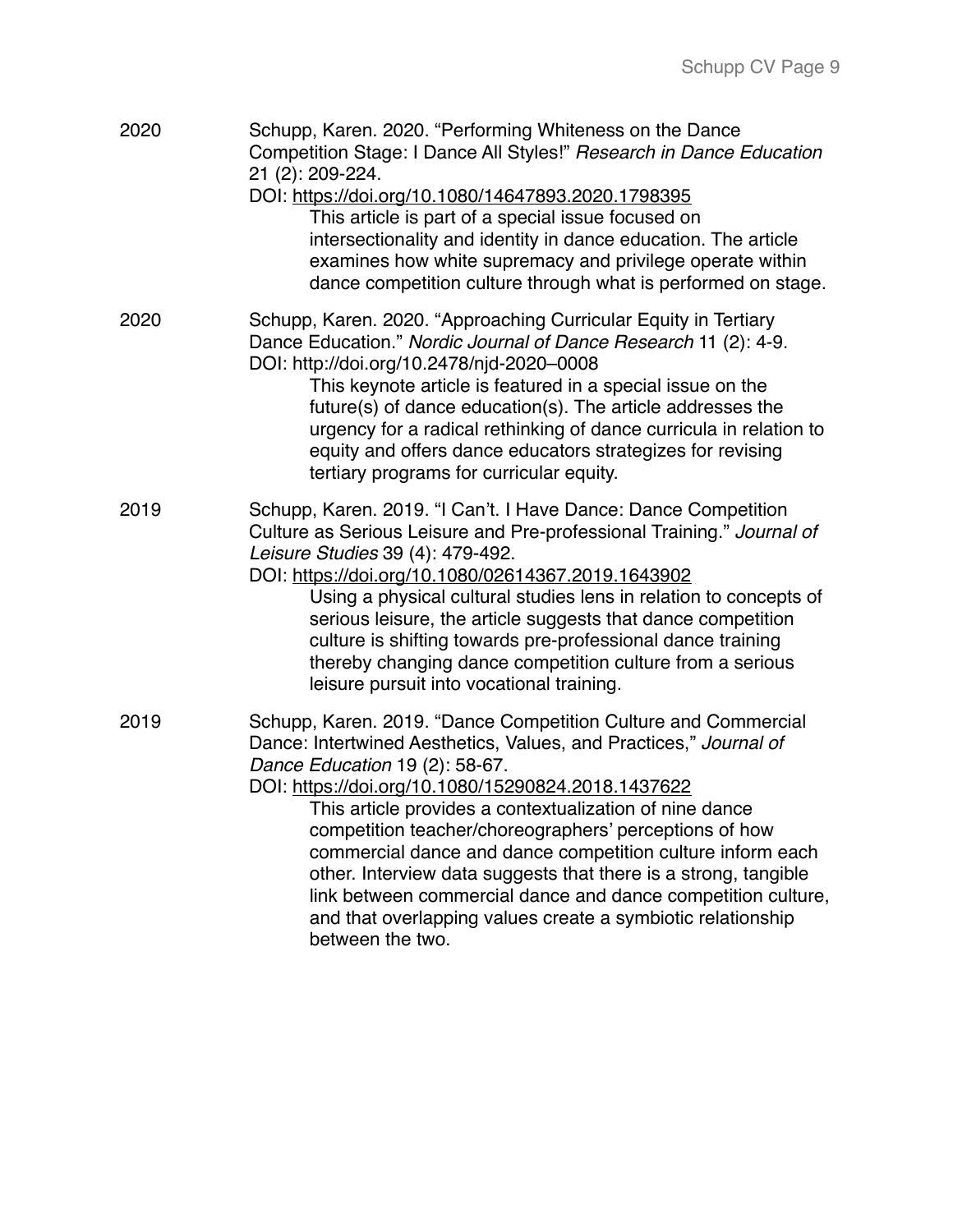| 2018 | Schupp, Karen. 2018. "Dancing the American Dream: Dance<br>Competition Culture and Shifting Democratic Ideals in the United<br>States." Nordic Journal of Dance Research 9 (1): 32-43.<br>This article investigates dance competition culture in relation to<br>shifting US democratic ideals. Examining both the dancing that<br>occurs in and the frameworks and practices that support dance<br>competition culture raises valuable questions about the<br>performance of US democratic ideals on the dance<br>competition stage.   |
|------|----------------------------------------------------------------------------------------------------------------------------------------------------------------------------------------------------------------------------------------------------------------------------------------------------------------------------------------------------------------------------------------------------------------------------------------------------------------------------------------------------------------------------------------|
| 2017 | Schupp, Karen. 2017. "Miss Karen Gets Published! A<br>Transdisciplinary Approach to Investigating Dance Competition<br>Culture." Dance Research Aotearoa 5:17-31.<br>DOI: http://dx.doi.org/10.15663%2Fdra.v5i1<br>This article outlines and examines a transdisciplinary research<br>approach, grounded in autoethnography that combines creative<br>practices and empirical research methodologies, to study<br>dance competition culture in the United States.                                                                      |
| 2017 | Schupp, Karen. 2017. "The Transgressive Possibilities of<br>Foregrounding Somatic Values." Research in Dance Education 18 (2):<br>161-173.<br>DOI: 10.1080/14647893.2017.1330326<br>This article suggests that foregrounding somatic values as both<br>content and pedagogical approach provides a way for students<br>to transgress the boundaries of codified dance genres in<br>postsecondary dance education. The journal is international in<br>scope and focused specifically on dance education research.                       |
| 2017 | Schupp, Karen. 2017. "Merging Movements: Diverse Dance Practices<br>and Student Learning." Arts Education Policy Review 118 (2):<br>104-115.<br>DOI:10.1080/10632913.2015.1124307<br>This article examines the educational impact of students'<br>choices in a postsecondary dance major curriculum that<br>decentralized western concert dance as a curricular focus.<br>AEPR is the leading national peer-reviewed scholarly journal<br>addressing the intersections of education and the arts in<br>relation to educational policy. |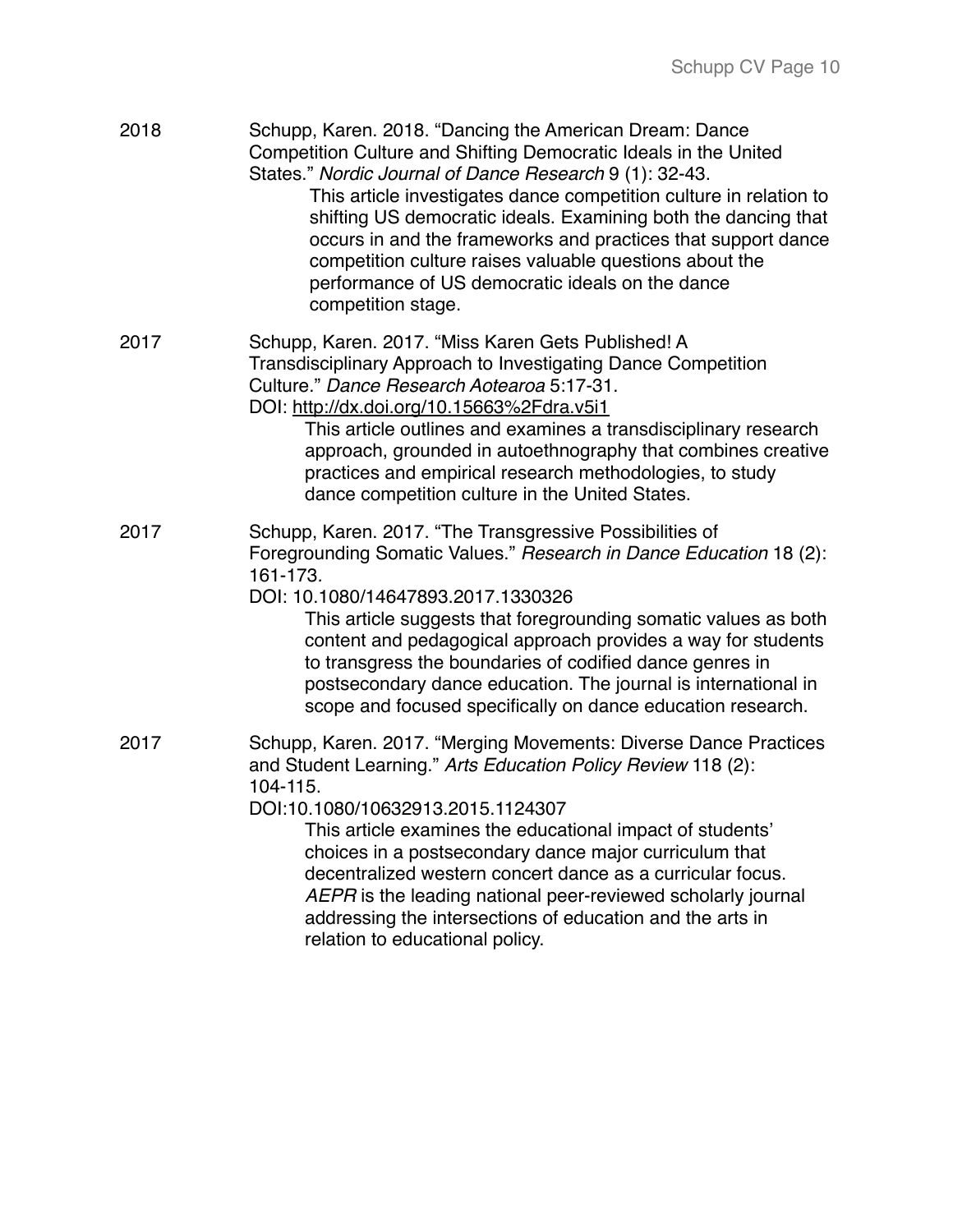| 2015              | Schupp, Karen. 2015. Teaching Collaborative Skills Through Dance:<br>Isolating the Parts to Strengthen the Whole. Journal of Dance<br>Education 15(4): 152-158.<br>DOI 10.1080/15290824.2015.1039643<br>This article examines ways to explicitly address the cultivation<br>of collaborative skills within improvisation, choreography, and<br>creative practices courses. The journal is the leading peer-<br>reviewed journal for dance education in the United States. |
|-------------------|---------------------------------------------------------------------------------------------------------------------------------------------------------------------------------------------------------------------------------------------------------------------------------------------------------------------------------------------------------------------------------------------------------------------------------------------------------------------------|
| 2012              | Schupp, Karen. 2012. "Thinking Like a Dancer." Theater, Dance, and<br>Performance Training 3 (1): 131-133.<br>DOI: 10.1080/19443927.2012.665276<br>This article examines how the implicit aspects of dance<br>learning can be made visible within dance pedagogy. The<br>journal is a peer-reviewed, research publication for<br>practitioners, academics, creative artists and pedagogues.                                                                               |
| 2011              | Schupp, Karen. 2011. "Informed Decisions: Dance Improvisation and<br>Responsible Citizenship." Journal of Dance Education 11 (1): 22-29.<br>DOI: 10.1080/15290824.2011.540511<br>This article analyzes a constructivist dance improvisation<br>curriculum that linked sociopolitical choice making and<br>improvisation.                                                                                                                                                  |
| 2010              | Schupp, Karen. 2010. "Bridging the Gap: Helping Students from<br><b>Competitive Dance Training Backgrounds Become Successful Dance</b><br>Majors." Journal of Dance Education 10 (1): 25-29.<br>DOI: 10.1080/15290824.2010.10387155<br>Pedagogies and strategies for helping student transition to<br>studying dance in college are discussed in this article.                                                                                                            |
| <b>Editorials</b> |                                                                                                                                                                                                                                                                                                                                                                                                                                                                           |
| 2021              | Oliver, Wendy, and Karen Schupp. 2021. "Leadership Transitions and<br>Highlights." Journal of Dance Education 21 (1): 1-3.<br>DIO: https://doi.org/10.1080/15290824.2021.1880208<br>This editorial outlines JODE's growth during Dr. Oliver's tenure<br>as Editor-in-Chief and my own goals for JODE as Editor-in-<br>Chief.                                                                                                                                              |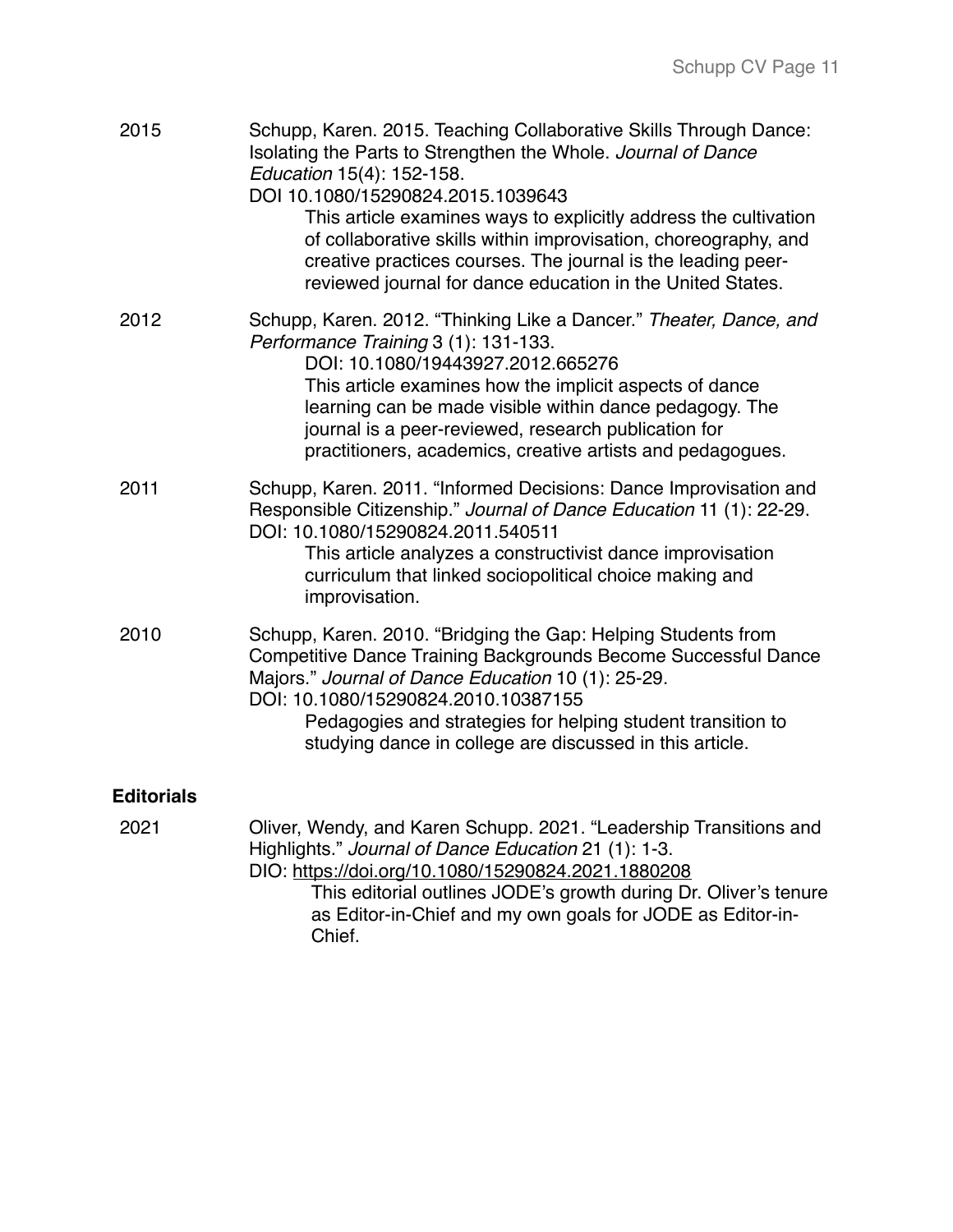| 2018 | Schupp, Karen. 2018. "A Call to Action: Dance Education and<br>Responsible Citizenship." Journal of Dance Education 18 (3): 93-94.<br>DOI: https://doi.org/10.1080/15290824.2018.1486074<br>The editorial opens the Special Issue focused on dance<br>education and responsible citizenship by drawing attention to<br>links between pedagogical and politics and the responsibilities<br>as artists as citizens. |
|------|-------------------------------------------------------------------------------------------------------------------------------------------------------------------------------------------------------------------------------------------------------------------------------------------------------------------------------------------------------------------------------------------------------------------|
| 2014 | Schupp, Karen. 2014. "Igniting Innovation and Shaping the Future:<br>Creative Leadership and Dance Education." Journal of Dance<br>Education 14 (3): 42-43.<br>DOI: 10.1080/15290824.2014.932205<br>The editorial opens the Special Issue focused on creative<br>leadership and outlines the scholarly rhetoric and practical<br>implications of addressing creative leadership through dance.                    |

# **Refereed Book Reviews**

| 2017 | Schupp, Karen. 2017. "Book Review: Embodied Curriculum Theory<br>and Research in Arts Education: A Dance Scholar's Search for<br>Meaning." Journal of Dance Education 17 (2): 82.<br>DOI: 10.1080/15290824.2016.1242109 |
|------|-------------------------------------------------------------------------------------------------------------------------------------------------------------------------------------------------------------------------|
| 2012 | Schupp, Karen. 2012. 'Book Review: Hiking the Horizontal." Journal<br>of Dance Education 12 (1): 27.                                                                                                                    |

DOI:10.1080/15290824.2011.629139

# **Published Conference Proceedings**

| 2015 | Schupp, Karen. 2015. "Dance Competition Culture and Capitalism."<br>In: Congress on Research in Dance Conference Proceedings.                                                                   |
|------|-------------------------------------------------------------------------------------------------------------------------------------------------------------------------------------------------|
| 2014 | Schupp, Karen. 2014. "Isolating the Parts to Strengthen the Whole:<br>Teaching Collaborative Skills through Dance." In: National Dance<br><b>Education Organization Conference Proceedings.</b> |
| 2008 | Schupp, Karen. 2008. "Informed Decisions: Dance Improvisation,<br>Responsible Citizenship, and First Year Dance Majors." In: National<br>Dance Education Organization Conference Proceedings.   |
| 2007 | Schupp, Karen. 2007. "Bridging the Gap: Connecting Dance Studio<br>and University Dance Communities." In: National Dance Education<br>Organization Conference Proceedings.                      |
| 2006 | Schupp, Karen. 2006. "The Culture of Dance Competitions." In:<br>Congress on Research in Dance Conference Proceedings.                                                                          |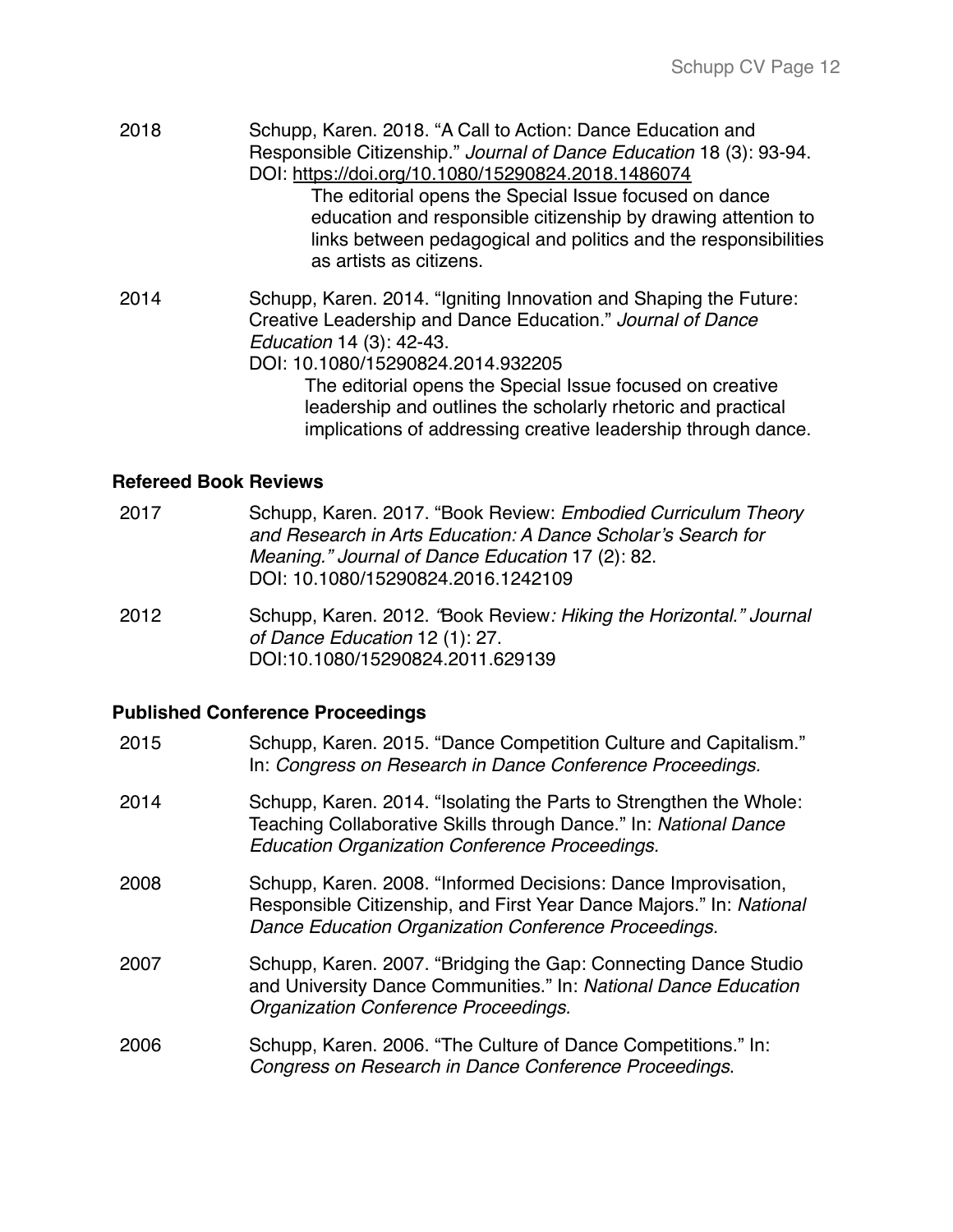2005 Schupp, Karen. and Todd Ingalls. 2005. "Issues Surrounding the Usage of Interactive Technology in Dance Performance." In: *National Dance Education Organization Conference Proceedings.*

## **Curriculum as Scholarship/Curriculum Workshops**

2014 Dove, Simon, and Karen Schupp. "Fostering the Future" This event, conceived by Simon Dove and Karen Schupp and hosted by Movement Research and New York University, occurred October 8-11, 2014 in New York, NY. The goal of the workshop is to ignite a thoughtful dialogue between artists/ educators inside of academia and those in the professional field about relevant ways to educate dance artists.

## **Invited Plenary Sessions**

2019 Schupp, Karen, Anamaria Tamayo Duque, Lena Hammergren, and Meiver De La Cruz. "The State of the Field." Dance Studies Association International Conference, Evanston, IL, August 8-11. This plenary session started DSA's five year project on Dance Studies as an international field by addressing the problems of the (un)common(s) in different international and geo-political locations. My contribution focused on curricular innovations that prioritize curricular equity.

## **Invited Research Symposia**

2019 Silk Road Partners II Dance Education Symposium. Northwestern Normal University, Lanzhou, China, November 25-27. This symposium was a partnership between University of Auckland (New Zealand) and Northwestern Normal University that brought together 30 international dance education scholars to investigate dance education practices within China. The work from the symposium will result in edited volume focused on qualitative research into dance education and published in Mandarin in 2021 or 2022. I am the only author/ presenter invited from the US.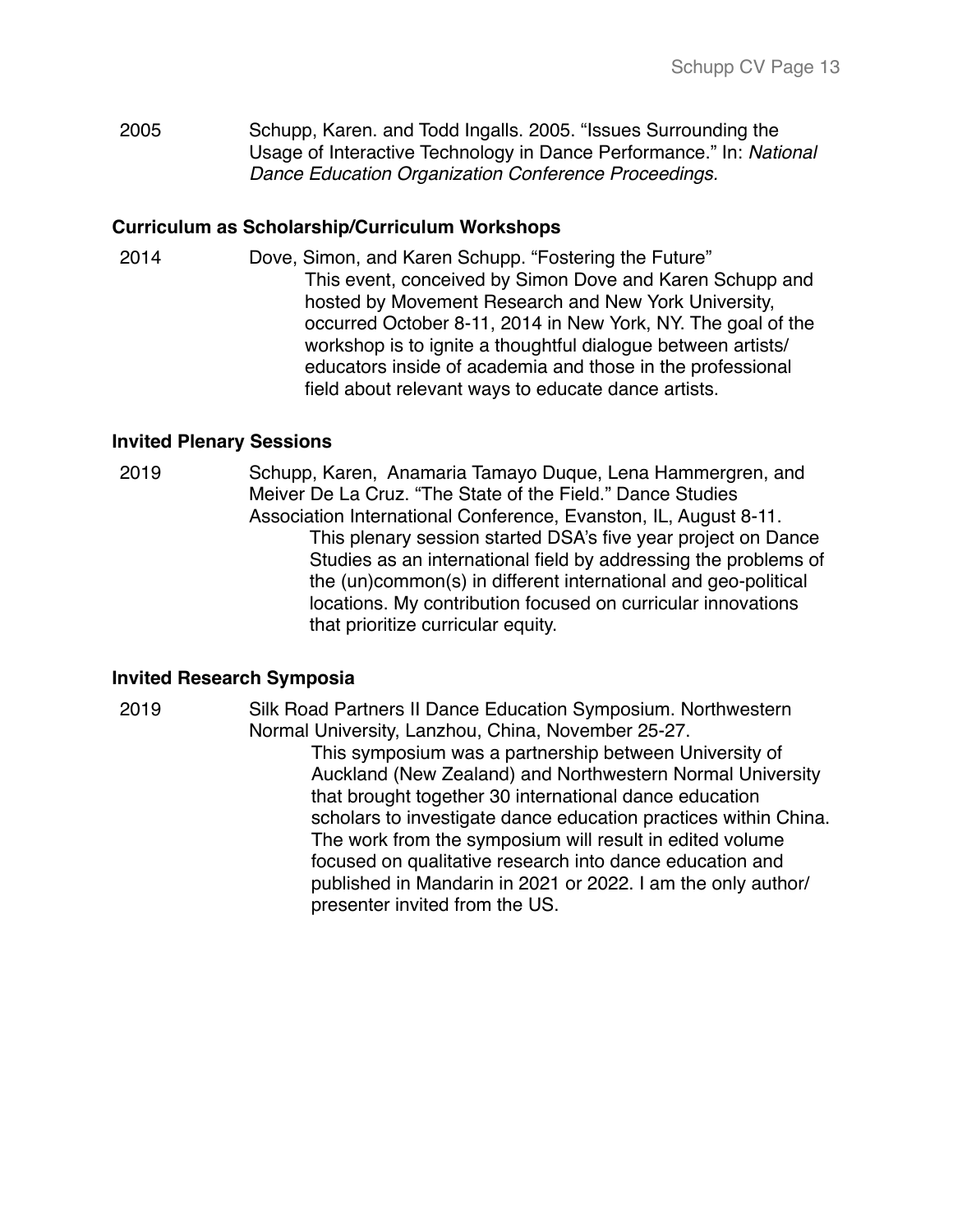# **Refereed Conference Presentations**

| 2022<br>(forthcoming) | Schupp, Karen, Sherrie Barr, Wendy Oliver, Jessica Rajko, and<br>Jesse Katen. "Futures of Dance in Postsecondary Education." To be<br>presented at the National Dance Education Organization's National<br>Conference. Atlanta, GA, October 29-31.                                                |
|-----------------------|---------------------------------------------------------------------------------------------------------------------------------------------------------------------------------------------------------------------------------------------------------------------------------------------------|
| 2022<br>(forthcoming) | Schupp, Karen, Robin Prichard, Rebecca Pappas, and Jesse Katen.<br>"Re-imagining the Boundaries of Postsecondary Dance Education."<br>To be presented at the Dance Studies Association's International<br>Conference. Vancouver, BC, Canada. October 13-16.                                       |
| 2022                  | McCarthy-Brown, Nyama, and Karen Schupp. "The Many Dancing<br>Bodies of College Campuses: Realities of Inclusion and Exclusion."<br>Presented at the Decolonizing Tertiary Dance Education: Time to Act<br>virtual conference. Stockholm University of the Arts, Stockholm,<br>Sweden, April 7-9. |
| 2021                  | Schupp, Karen, and Sumana Mandala. "Experiencing Teaching and<br>Learning Teaching Praxis." Presented at the Dance, Inclusion and<br>Wellbeing Research Symposium (Virtual). University of Auckland,<br>Auckland, New Zealand, December 1-3.                                                      |
| 2021                  | Schupp, Karen, Sumana Mandala, and David Olarte. "Activating<br>Equity: Transforming Pedagogical Practices in Tertiary Dance<br>Education." Panel to be presented at the Dance Studies<br>Association's 2021 International Conference, New Brunswick, NJ,<br>October 14-17.                       |
| 2021                  | McCarthy-Brown, Nyama, Karen Schupp, Sumana Mandala, Aadya<br>Kakikar, Rohini Acharya. "Where are all the South Asian Dancing<br>Bodies in Higher Education?" Panel to be presented at the National<br>Dance Education Organization's 2021 National Conference, virtual,<br>October 7-10.         |
| 2021                  | Schupp, Karen, Darryl Clark, and Anne McAlexander. "Negotiating a<br>Space for Dance: Access, Equity and Inclusion for Dance in Higher<br>Education. Panel presented at the Association for Theatre in Higher<br>Education's 2021 National Conference, virtual, August 5-8.                       |
| 2020                  | Schupp, Karen, Nyama McCarthy-Brown, and Donna Leah Mejia.<br>"Beyond the Barre: Rethinking of Acceptance and Our Role as<br>Gatekeepers." Panel presented at that National Dance Education<br>Organization's 2020 National Conference, held remotely, October<br>23-25.                          |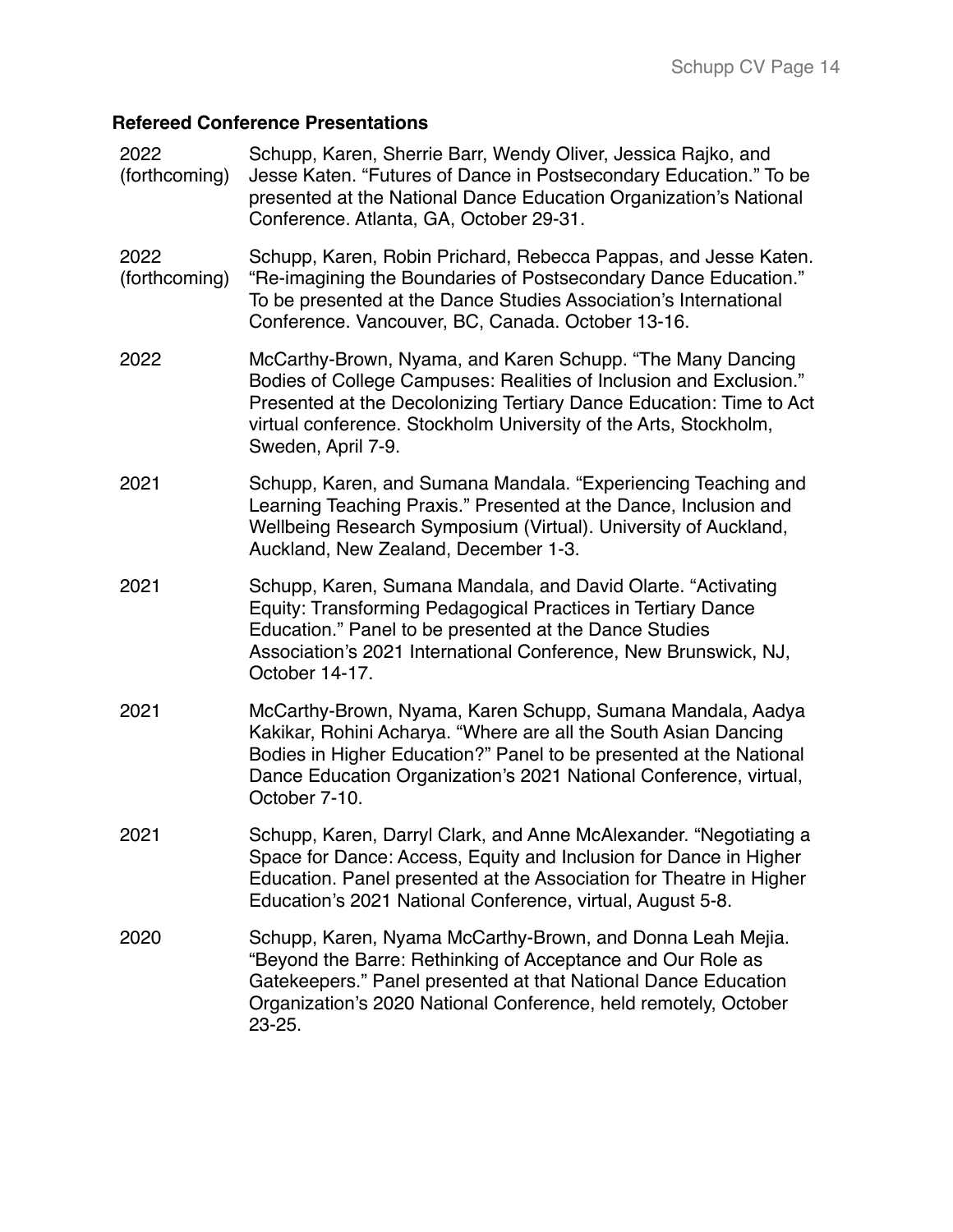| 2020<br>cancelled<br>due to<br>COVID-19 | Schupp, Karen. "Approaching Aesthetic Equity: Challenges,<br>Opportunities, and Priorities for Tertiary Dance Education." Paper to<br>have been presented at the Future(s) of Dance Education<br>Conference, Trondheim, Norway, April 23-25.                                                                                                         |
|-----------------------------------------|------------------------------------------------------------------------------------------------------------------------------------------------------------------------------------------------------------------------------------------------------------------------------------------------------------------------------------------------------|
| 2019                                    | Henley, Matt, Karen Schupp, and Wendy Oliver. "Idea to Article: A<br>Practical Workshop." Workshop presented at the National Dance<br>Education Organization's 2019 National Conference, Miami, FL,<br>October 23-26.                                                                                                                                |
| 2019                                    | Schupp, Karen, Tori Rogoski-Rutta, and CJ Houck-Cox. "Looking<br>Back and Dancing Forward: College Dance Majors' Perceptions of<br>their Previous Training." Paper presented at the National Dance<br>Education Organization's 2019 National Conference, Miami, FL,<br>October 23-26.                                                                |
| 2019                                    | Musil, Pam, Marissa Nesbit, Karen Schupp, Miriam Giguere, and<br>Monica Frichtel. "Fostering Critical Discussion in Postsecondary<br>Pedagogy Curricula Through the Use of Case Studies." Panel<br>presented at the National Dance Education Organization's 2019<br>National Conference, Miami, FL, October 23-26.                                   |
| 2019                                    | Bashaw, Barbra, Tanya Berg, Kathleen Isaac, Stephanie Milling,<br>Marissa Nesbit, Karen Schupp, and Elizabeth McPherson.<br>"Dilemmas from the Trenches: Ethical Dilemmas of Teaching Dance<br>in Postsecondary Education." Panel presented at the National Dance<br>Education Organization's 2019 National Conference, Miami, FL,<br>October 23-26. |
| 2019                                    | Schupp, Karen and Jeff McMahon. "In it to Win!." Presented in the<br>workgroup "Play, Performance, and Practice-as-Research." Practice<br>led research presented at the Hemispheric Institute's 2019<br>Encuentro. Mexico City, Mexico, June 9-15.                                                                                                   |
| 2018                                    | Risner, Doug, Karen Schupp, Sue Stinson, Marissa Nesbit, Pam<br>Musil, and Kori Wakamatsu. "Scholarship and Intergenerational<br>Mentoring in Dance Education." Panel presented at the National<br>Dance Education Organization's National Conference, LaJolla, CA,<br>October 4-7, 2018.                                                            |
| 2018                                    | Schupp, Karen, and Nyama McCarthy-Brown. "Dancing with<br>Diversity: Inside and Outside of the Degree." Paper presented at the<br>National Dance Education Organization's National Conference,<br>LaJolla, CA, October 4-7, 2018.                                                                                                                    |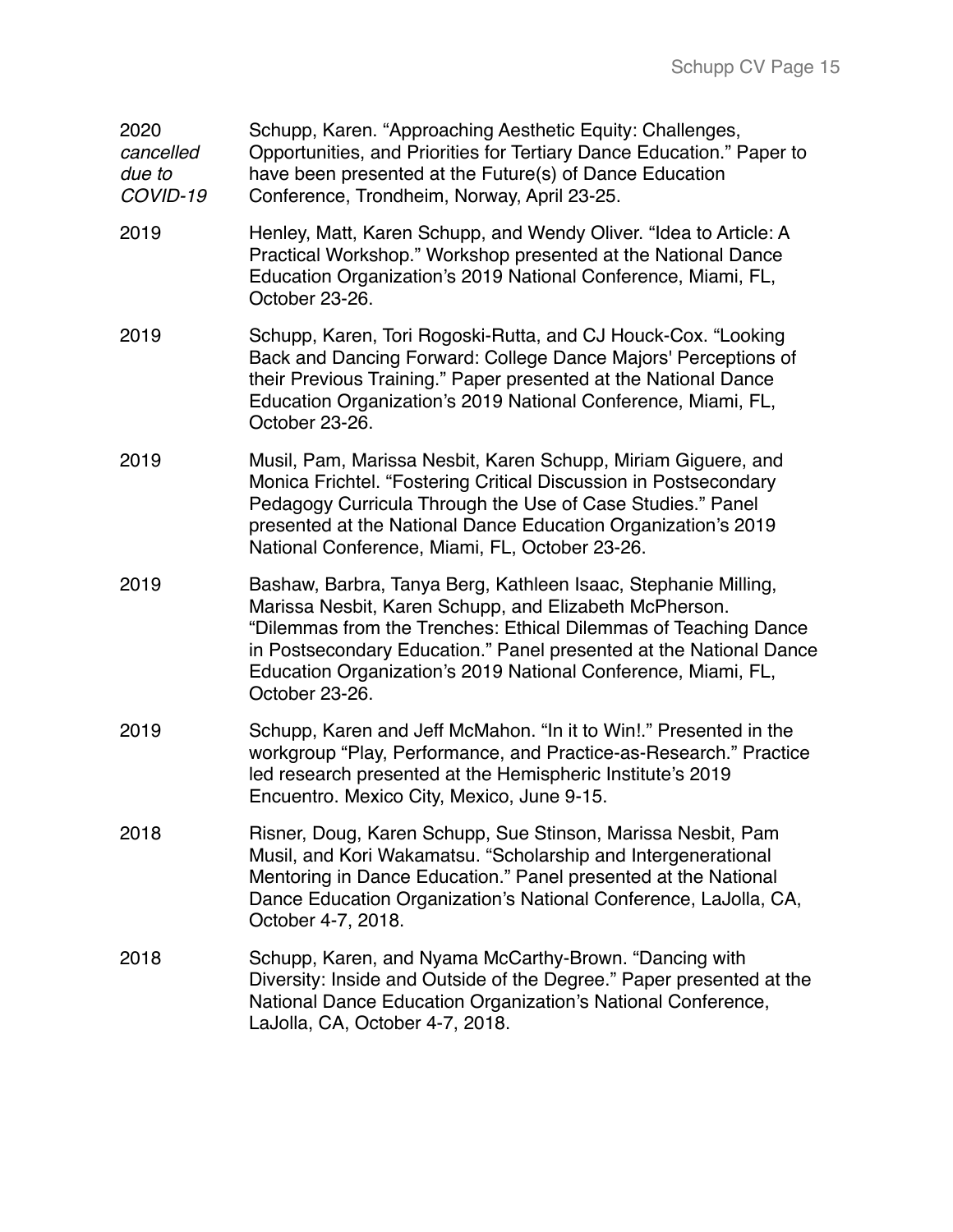| 2018 | Schupp, Karen. "Teacher Preparation and Professional Development<br>in Dance Competition Culture: An Exploratory Investigation." Paper<br>presented at the Joint Conference of the World Dance Alliance and<br>Dance and the Child International, Adelaide, Australia, July 8-13,<br>2018. |
|------|--------------------------------------------------------------------------------------------------------------------------------------------------------------------------------------------------------------------------------------------------------------------------------------------|
| 2017 | Oliver, Wendy, Doug Risner, Karen Schupp, Eliza Larson, and Pam<br>Musil. "Gender and Equality in Dance: Are We There Yet?" Panel<br>presented at the National Conference of the National Dance<br>Education Organization, San Antonio, TX, November 12-14, 2017.                          |
| 2017 | Schupp, Karen. "Who Wins? Dance Competition Culture and Shifting<br>Democratic Ideals in the United States." Paper presented at 13th<br>International Conference of the Nordic Forum for Dance Research,<br>Gothenburg, Sweden, June 14-17, 2017.                                          |
| 2016 | Schupp, Karen. "In It to Win: An Autoethnographic Analysis of Dance<br>Competition Culture." Paper presented at the National Conference of<br>the National Dance Education Organization, Alexandria, VA, October<br>7-9, 2016.                                                             |
| 2016 | Schupp, Karen. "Miss Karen Gets Published! A Transdisciplinary<br>Investigation of Dance Competition Culture." Paper presented at the<br>Undisciplining Dance Symposium, Auckland, New Zealand, June 29-<br>July 2, 2016.                                                                  |
| 2015 | Schupp, Karen. "Identify, Articulate, and Build: Developing Students'<br>Creative Practices." Workshop presented at the National Conference<br>of the National Dance Organization, Phoenix, AZ, October 7-10,<br>2015.                                                                     |
| 2015 | Schupp, Karen. "Applied Personal Movement Practices: Revealing,<br>Deepening, and Connecting." Paper presented at the National<br>Conference of the National Dance Organization, Phoenix, AZ,<br>October 7-10, 2015.                                                                       |
| 2015 | Benford, Robert, Suzanne Knosp, Robert Kaplan, and Karen<br>Schupp. "I Want Elephants: A Music and Dance Round Robin."<br>Workshop presented at the National Conference of the National<br>Dance Education Organization, Phoenix, AZ, October 7-10, 2015.                                  |
| 2015 | Schupp, Karen. "Dance Competitions and Capitalism." Paper<br>presented at International Conference of the Congress on Research<br>in Dance, Athens, Greece, June 5-7, 2015.                                                                                                                |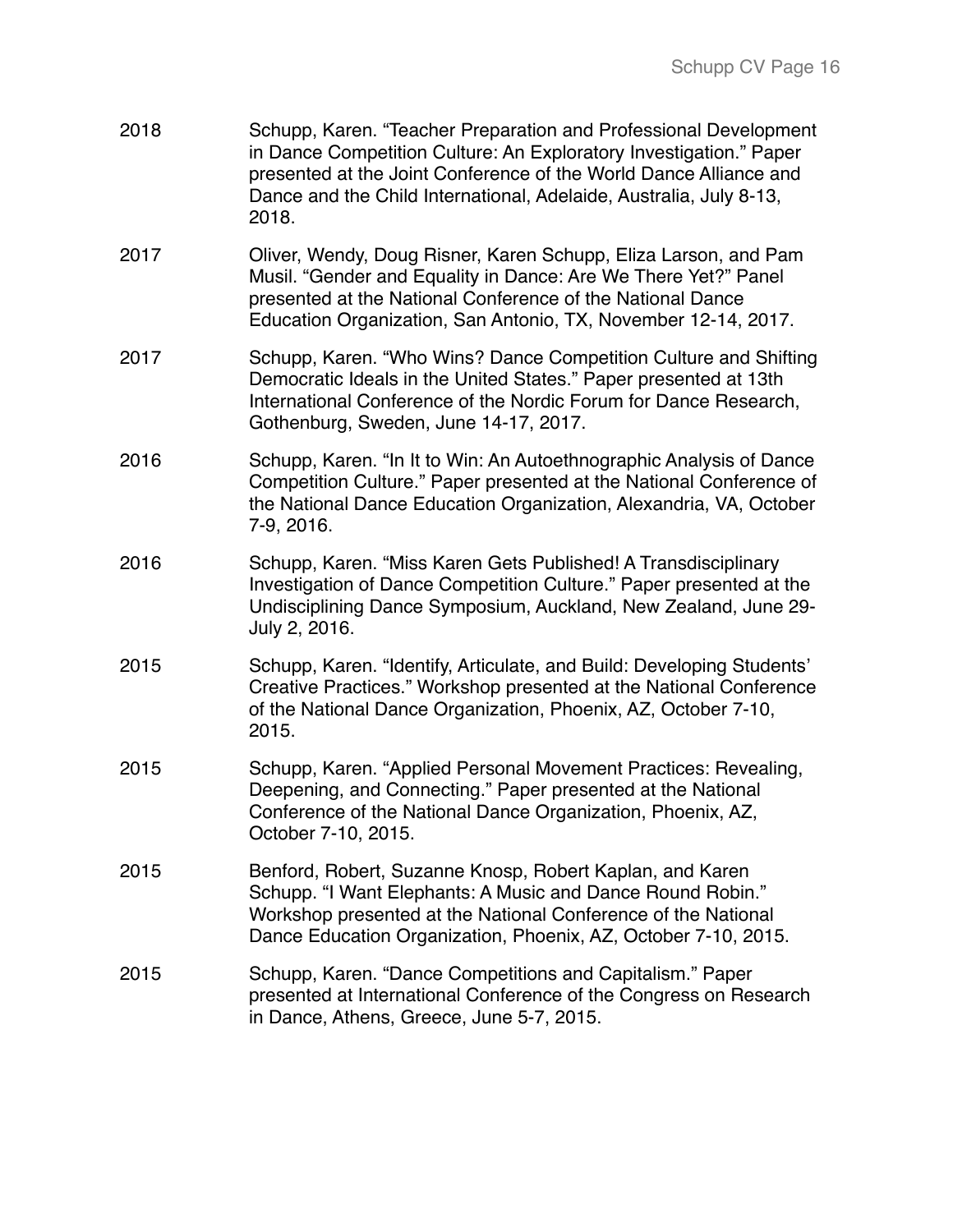| 2014 | Schupp, Karen. "Isolating the Parts to Strengthen the Whole:<br>Teaching Collaborative Skills through Dance." Paper presented at the<br>National Conference of the National Dance Education Organization,<br>Chicago, IL, November 6-9, 2014.              |
|------|------------------------------------------------------------------------------------------------------------------------------------------------------------------------------------------------------------------------------------------------------------|
| 2014 | Schupp, Karen. "In It to Win: Examining Dance Competition Culture."<br>Session presented at the American College Dance Association West<br>Conference, Tempe, AZ, March 12-15, 2014.                                                                       |
| 2013 | Dove, Simon. and Karen Schupp. "Unpacking the ASU Dance<br>Curriculum." Paper presented at the Dance 2050 Symposium,<br>Rochester, NY, May 21-23, 2013.                                                                                                    |
| 2012 | Schupp, Karen. "When Dance Forms Collide: An Examination of<br>Merging Dance Practices in an Expansive Curriculum." Paper<br>presented at the National Conference of the National Dance<br>Education Organization, Los Angeles, CA, October 23-27, 2012.   |
| 2011 | Schupp, Karen, and Todd Ingalls. "Placing Interactive Performance."<br>Paper presented at the International Conference of the Congress on<br>Research in Dance, Philadelphia, PA, November 17-20, 2011.                                                    |
| 2011 | Schupp, Karen. "Shared Experiences/Different Dances: Cultivating<br>Individuality in Movement Classes." Workshop presented at the<br>National Conference of the National Dance Education Organization,<br>Minneapolis, MN, October 20-23, 2011.            |
| 2011 | Bocchino, Corrinne, Alyssa Gersony, and Karen Schupp.<br>"Schreibstuck: A Written Score, A Network of Collaboration." Paper<br>presented at the National Conference of the National Dance<br>Education Organization, Minneapolis, MN, October 20-23, 2011. |
| 2010 | Schupp, Karen, and Todd Ingalls. "Western Door/Power Trail: An<br>Examination of the Body, Sustainability, and Power." Paper<br>presented at the International Conference of the Congress on<br>Research in Dance, Seattle, WA, November 18-21, 2010.      |
| 2010 | Schupp, Karen. "Infusing Creativity and Leadership in the Technique<br>Class." Workshop presented at the National Conference of the<br>National Dance Education Organization, Tempe, AZ, October 21-23,<br>2010.                                           |
| 2010 | Schupp, Karen. "Developing Leadership and Creativity in Technique<br>Classes." Workshop presented at the Special Conference on<br>Pedagogy of the National Dance Association, Las Cruces, NM,<br>January 15-18, 2010.                                      |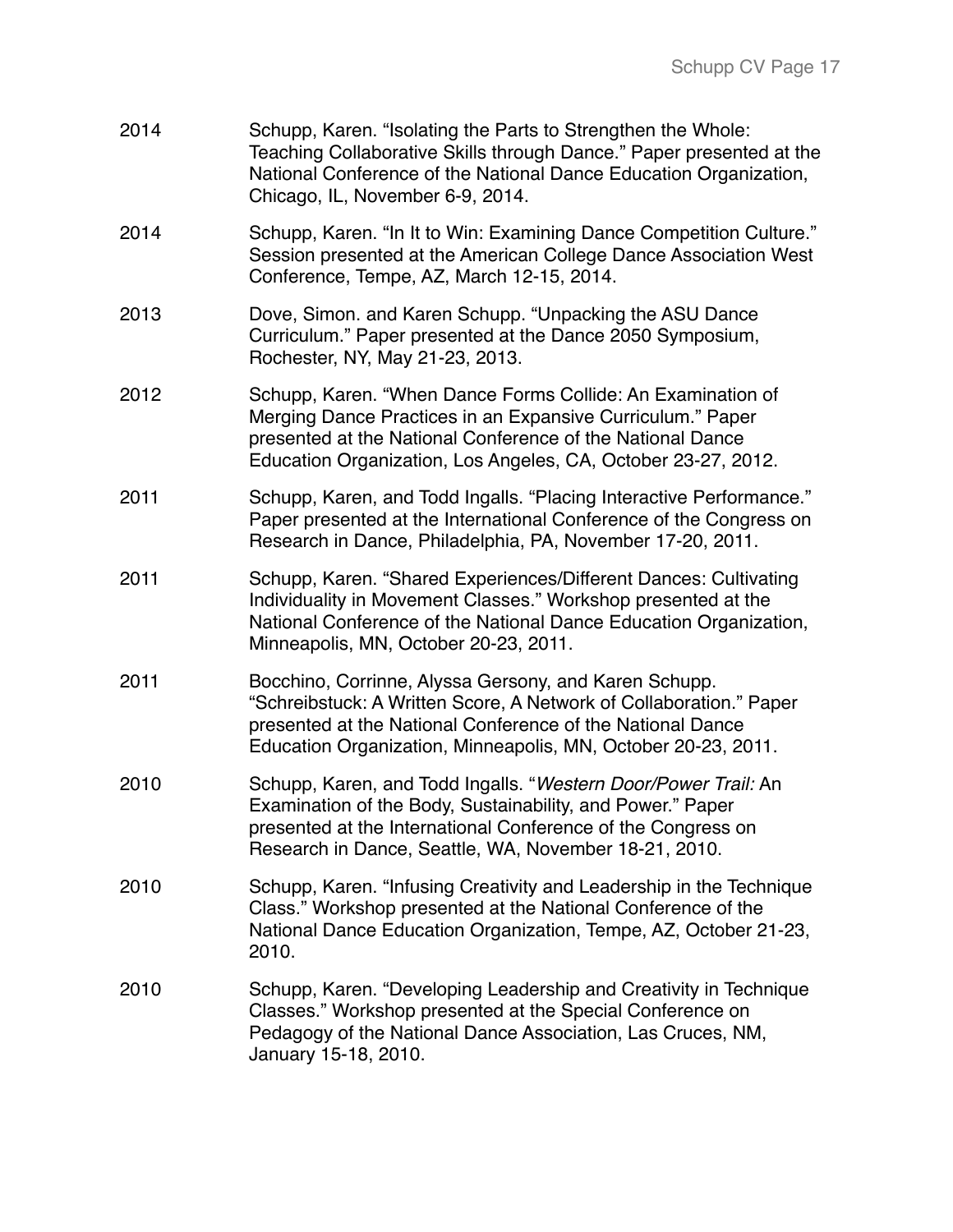| 2009 | Schupp, Karen. "Release Technique Pedagogy." Workshop<br>presented at the National Conference of the National Dance<br>Education Organization, New York, NY, June 24-27, 2009.                                                                   |
|------|--------------------------------------------------------------------------------------------------------------------------------------------------------------------------------------------------------------------------------------------------|
| 2008 | Schupp, Karen. "Transitions: Connecting Competitive Dance Studio<br>Training and Postsecondary Dance Education." Paper presented at<br>the International Conference of the Popular Culture Association, San<br>Francisco, CA, March 19-22, 2008. |
| 2007 | Schupp, Karen. "Creating Community Through Technique Class."<br>Workshop presented at the National Conference of the National<br>Dance Education Organization, Mobile, AL, June 20-23, 2007.                                                     |
| 2006 | Schupp, Karen. "The Culture of Dance Competitions." Paper<br>presented at the International Conference of the Congress on<br>Research in Dance, Tempe, AZ, November 2-5, 2006.                                                                   |
| 2006 | Schupp, Karen. "Individuality in a One Size Fits All Technique Class."<br>Workshop presented at the National Conference of the National<br>Dance Education Organization, Long Beach, CA, October 19-22,<br>2006.                                 |
| 2005 | Schupp, Karen. "Moving is Knowing, Knowing is Moving." Paper<br>presented at the National Conference of the National Dance<br>Education Organization, Buffalo, NY, October 20-23, 2005.                                                          |

# **Invited Popular Press Authorship**

2011 Schupp, Karen. 2011. "My *Schriebstuck*." *Brooklyn Rail*, April.

# **Invited Research Lectures and Residencies**

| 2020 | <b>National Dance Education Organization</b><br>I was an invited panelist for the webinar "College Dance and<br>The Fall Semester: Administrative Challenges Due to Covid."<br>May 20.                                                    |
|------|-------------------------------------------------------------------------------------------------------------------------------------------------------------------------------------------------------------------------------------------|
| 2020 | Brakkesnakk, Oslo, Norway<br>I offered a professional development session via Zoom on<br>developing postsecondary dance curricula for curricular equity<br>and relevance. April 23.                                                       |
| 2017 | Fridays at Noon, 92nd Street Y, New York, NY<br>I was part of a panel about dance and gender, specifically<br>issues women ballet choreographers face, and read part of my<br>book chapter "Sassy Girls and Hard-Hitting Boys." April 28. |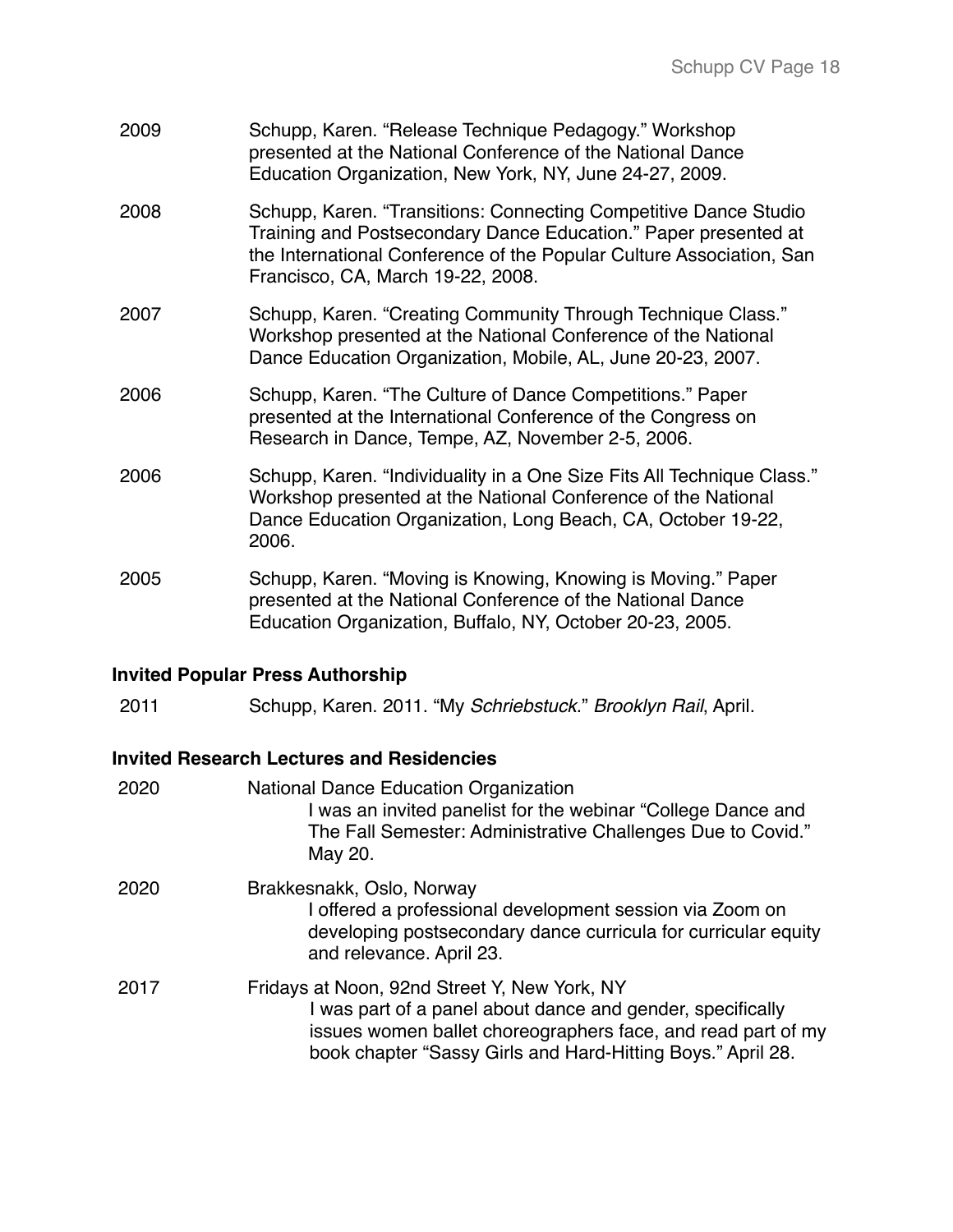| 2017                  | Hunter College, Arnhold Graduate Dance Education Program, New<br>York, NY                                                                                                                                                                                                                                                                 |
|-----------------------|-------------------------------------------------------------------------------------------------------------------------------------------------------------------------------------------------------------------------------------------------------------------------------------------------------------------------------------------|
|                       | Research presentation about dance competition culture in<br>relation to dance education for MA students. April 27.                                                                                                                                                                                                                        |
| 2017                  | Montclair University, Department of Dance, Montclair, NJ<br>Research presentation and discussion for dance faculty about<br>the impact of dance competition culture on BFA dance<br>programs. April 25.                                                                                                                                   |
| 2017                  | Rutgers University, Mason Gross School of the Arts, New Brunswick,<br><b>NJ</b>                                                                                                                                                                                                                                                           |
|                       | Research presentation about postsecondary dance pedagogy<br>for first-year students; the use of reflection in studio courses;<br>and the interconnections between inclusivity, the evolution of<br>the dance field, and dance in academia. April 24.                                                                                      |
| 2017                  | New York University, Steinhardt Graduate Dance Education, New York,<br><b>NY</b>                                                                                                                                                                                                                                                          |
|                       | Two research presentations, one on dance competition culture<br>and dance education and one on evolving pedagogical<br>practices in higher education. April 24-26.                                                                                                                                                                        |
| 2017                  | University of Illinois, Champaign-Urbana, Department of Dance,<br>Urbana, IL                                                                                                                                                                                                                                                              |
|                       | This residency included master classes in postmodern dance<br>technique, brown bag sessions with graduate students<br>interested in teaching dance in postsecondary education, guest<br>teaching the graduate pedagogy class, and a research<br>presentation for undergraduate and graduate students and<br>faculty. February 27-March 1. |
| 2017                  | University of Texas, Austin, Department of Theatre and Dance, Austin,<br>TX                                                                                                                                                                                                                                                               |
|                       | Residency included two presentations about my work regarding<br>innovative dance pedagogy and curricula and teaching<br>choreography and technique classes. February 21-24.                                                                                                                                                               |
| <b>Media Mentions</b> |                                                                                                                                                                                                                                                                                                                                           |
| 2021                  | MacDonald, Lynne. 2021. "ASU professor's book on dance pedagogy<br>receives 2 book awards." ASU News, July 27. https://news.asu.edu/<br>20210727-asu-professors-book-dance-pedagogy-receives-2-<br>prestigious-awards                                                                                                                     |
| 2021                  | Fuhrer, Margaret. 2021. "Sequins and Soul-Searching in the<br>Competitive Dance World." New York Times, Aug 26. https://<br>www.nytimes.com/2021/08/26/arts/dance/competitive-dance.html                                                                                                                                                  |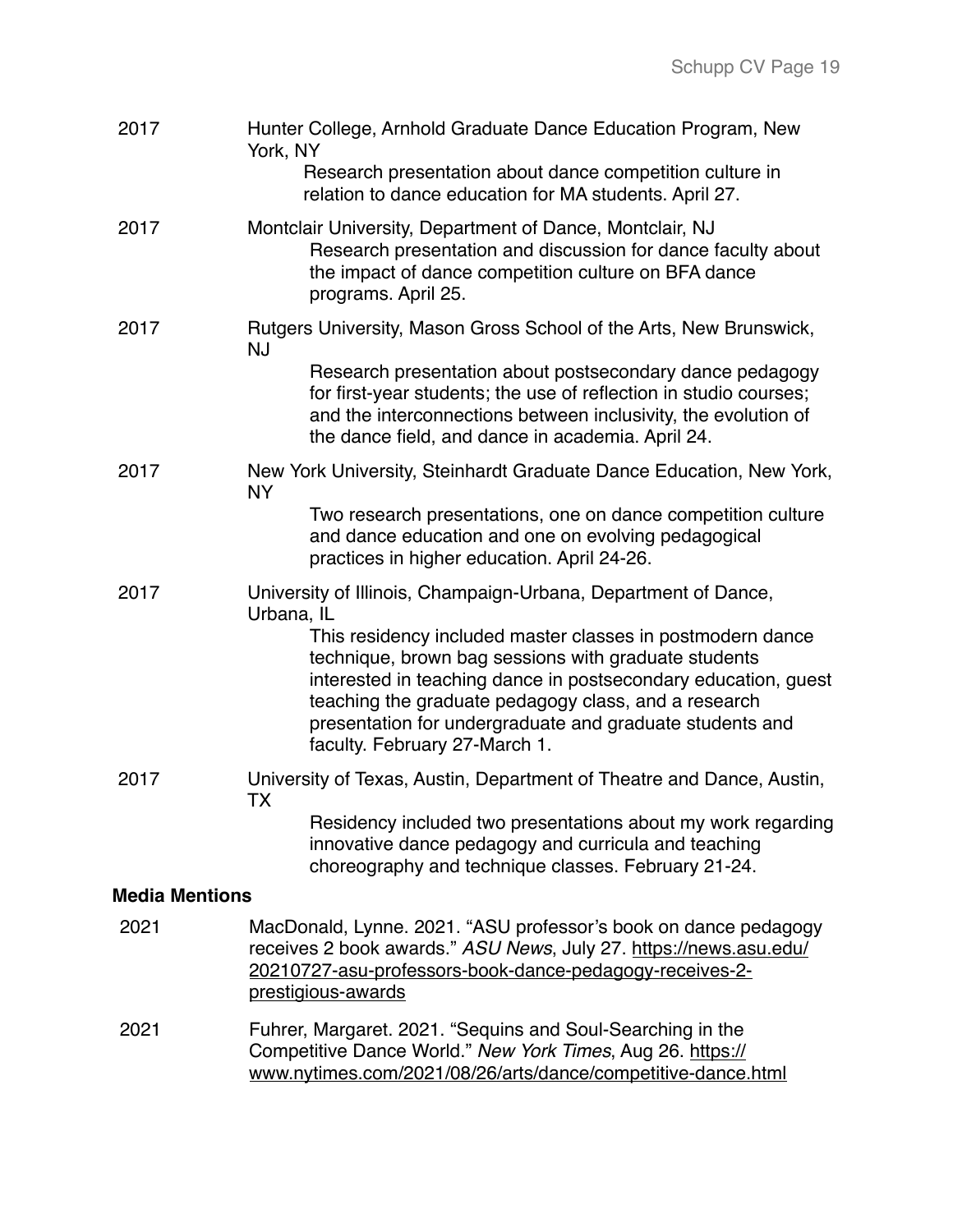| 2017 | McCarty, Sarah. 2017. "ASU Assistant Professor Takes on<br>Competitive Dance World in a Satirical Web Series." ASU Now, May<br>31. https://asunow.asu.edu/20170531-asu-assistant-professor-takes-<br>competitive-dance-world-satirical-web-series |
|------|---------------------------------------------------------------------------------------------------------------------------------------------------------------------------------------------------------------------------------------------------|
| 2014 | Marshall, L. 2014. "Preparing Studio Dancers for College." Dance<br>Teacher, October. http://www.dance-teacher.com/2014/10/bridging-<br>the-gap/                                                                                                  |
| 2014 | Donahue, Maura. 2014. "University Project: Jan Eckert." Critical<br>Correspondence, March. https://movementresearch.org/publications/<br>critical-correspondence/jan-erkert-in-conversation-with-maura-<br>donohue                                |
| 2014 | Gersony, Alyssa. 2014. "University Project." Critical Correspondence,<br>January. https://movementresearch.org/publications/critical-<br>correspondence/alyssa-gersony-in-conversation-with-karen-schupp                                          |
| 2013 | Rafael, Joanna. 2013. Fitness Fridays: The best dance workouts on<br>the Internet. http://www.blisstree.com/2013/09/20/fitness/fitness-<br>friday-dance-workouts/                                                                                 |
| 2012 | Lo Rocco, Claudia. 2012. "Dance Competitions for Youngsters." New<br>York Times, Sept 2. http://www.nytimes.com/2012/09/03/arts/dance/<br>dance-competitions-for-youngsters.html                                                                  |
| 2010 | Arizona Commission on the Arts. 2010. "Faces in the Arts: Karen<br>Schupp." Arizona Commission on the Arts. http://azarts.gov/news/<br>faces-in-the-arts-karen-schupp/                                                                            |
| 2010 | Nielsen, Richard. 2010. "Tap 101." Arizona Republic, Nov 8.                                                                                                                                                                                       |
| 2010 | Fornarola, Jeanne. 2010. "How to be Letter Perfect: Tips on Writing a<br>Student's College Recommendation." Dance Studio Life, April. http://<br>www.dancestudiolife.com/how-to-be-letter-perfect/                                                |
| 2010 | Holmes, Kathryn. 2010. "Balancing Act: Avoid First Year College<br>Pitfalls." Dance Spirit Magazine, August.                                                                                                                                      |

## **Additional Scholarship**

2003 Zentrum fur Kunst and Medientechnologies, Karlsruhe, Germany Tanz-dramaturgie in the development of a multimedia work, "Dance, Dance, Revolution."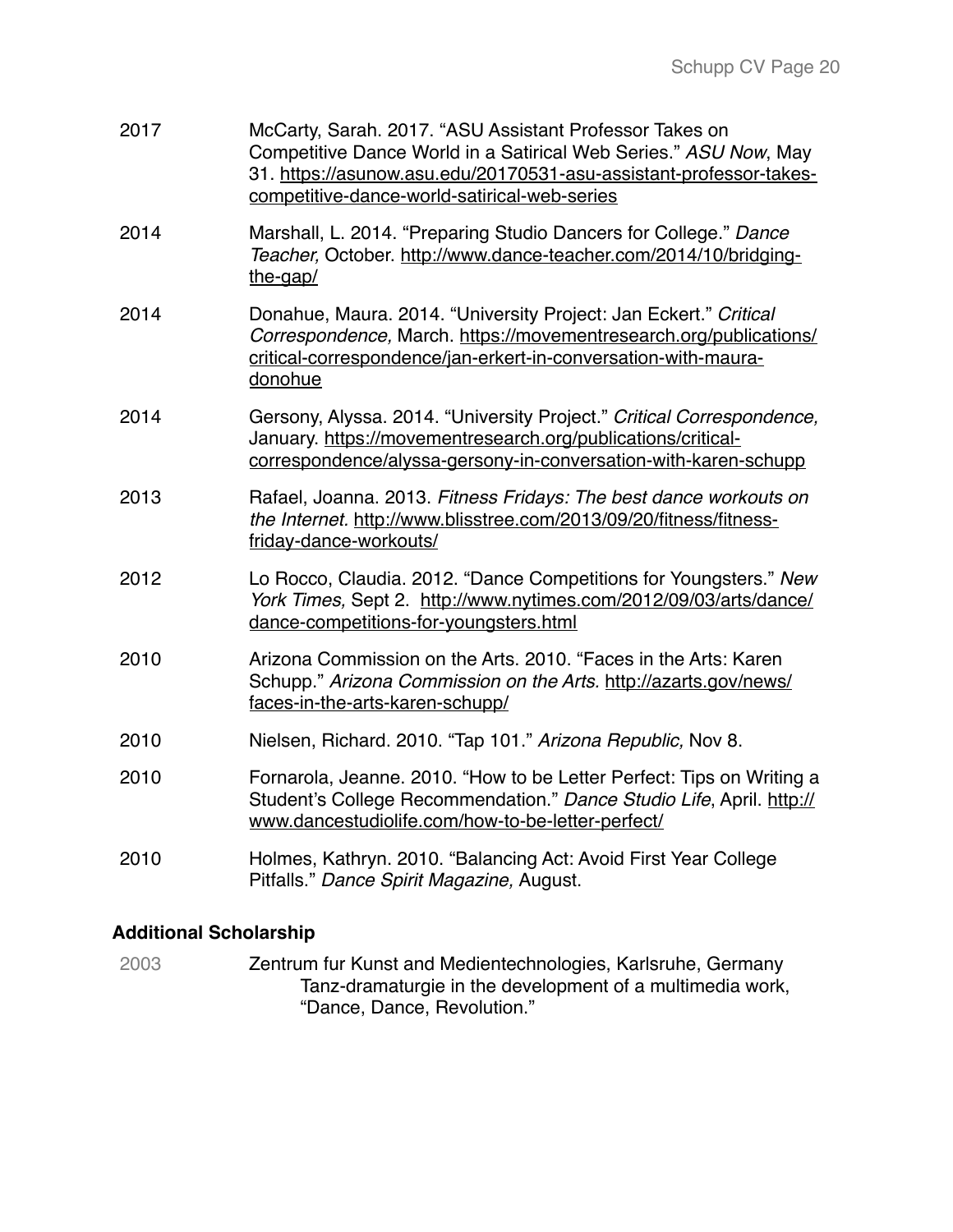2002 Institute for Studies in the Arts, Arizona State University, Tempe, AZ Liaison between computer scientists and choreographers Bill T. Jones and Bebe Miller.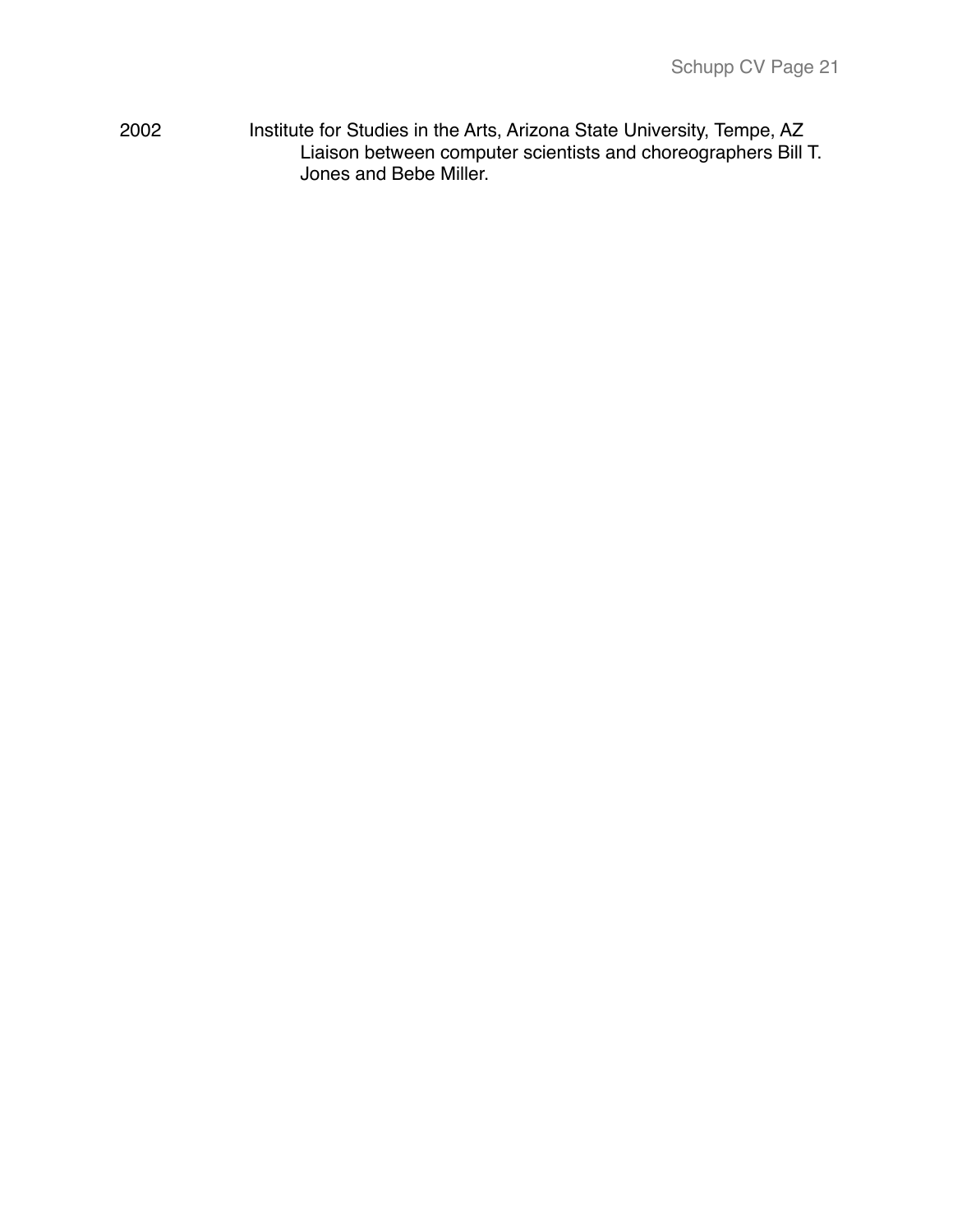### **CREATIVE WORK**

#### **Ongoing Creative Work**

#### 2016-Present *In It To Win!*

*In It to Win!* is an ongoing project that examines dance competition culture. As a web series, the project explores events where hometown dance studios participate in regional and national competitions in contemporary, jazz, tap, and ballet for trophies and titles. Through autobiographical, ethnographic, and satirical lenses, the main character, Miss Karen, explains the multi-level inner workings of dance competitions.

The content of this work is both informed by and informs my scholarly investigation of dance competition culture (see Book Chapters, Refereed Articles, and Conference Presentations).

#### Collaborators:

Jeff McMahon, writing and direction

Rebekah Cheyne, editing and direction

Performances and Screenings of Episodes:

- Fall Forward, School of Film, Dance and Theatre, Arizona State University, Tempe, AZ
- School of Dance Live!, School of Dance, Arizona State University, Tempe, AZ

• Dance Annual, School of Dance, Arizona State University Current Work:

Season one of the web series premiered in January 2017. [Seasons one and two are available at http://www.youtube.com/](http://www.youtube.com/c/MissKarenWins) c/MissKarenWins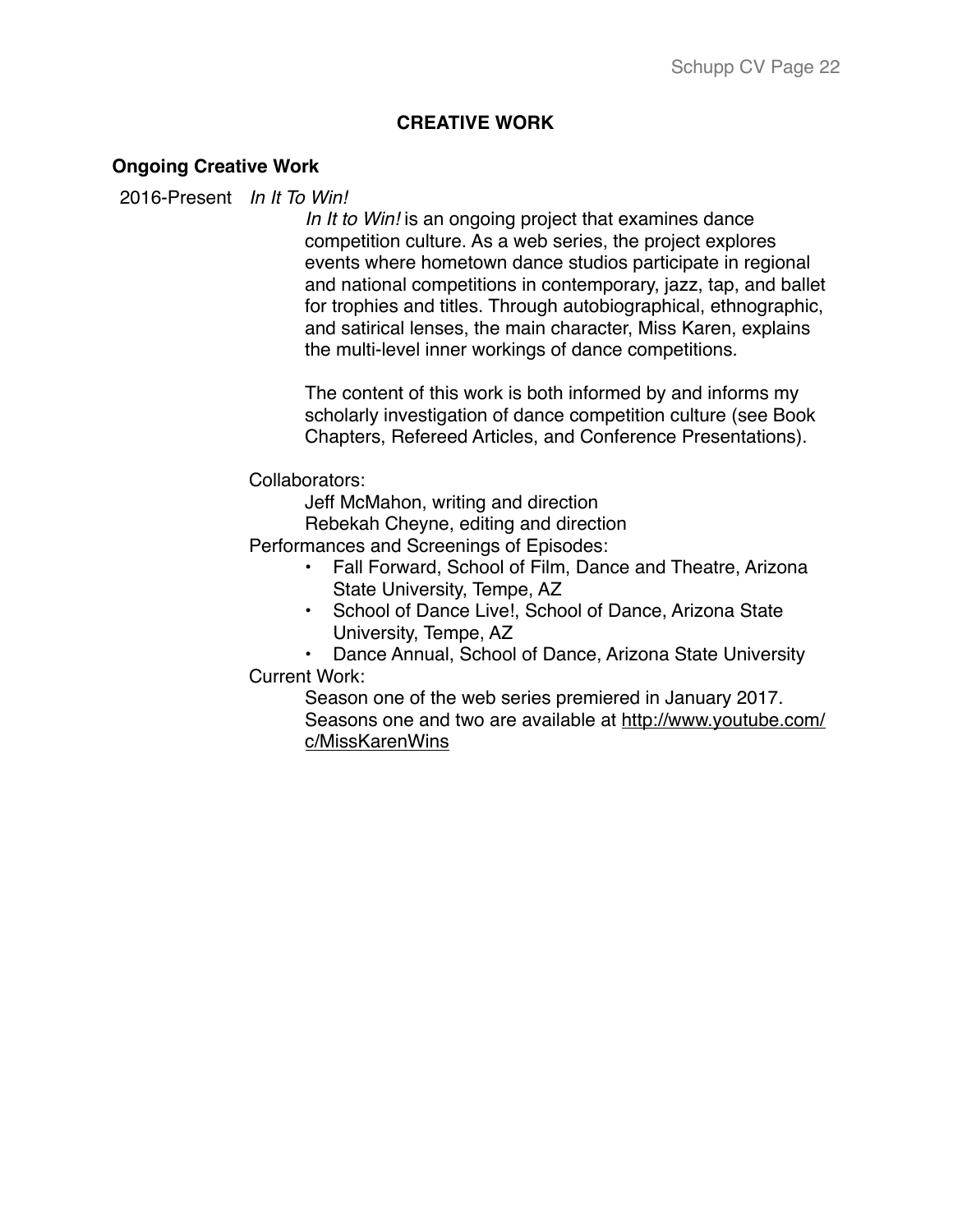# **Commissioned Performance of Self-Choreographed Work**

| 2018      | Tango Etude #4<br>A collaboration between flutist Heather Landes and myself,<br>this work explores the live performance of Astor Piazolla's<br>music in relation to dance performance.<br>Performances:<br>Heather Landes and Friends, Katzin Music Hall, Arizona State<br>University<br>SpringDanceFest, Galvin Playhouse, Arizona State University                                                                                                                                    |
|-----------|-----------------------------------------------------------------------------------------------------------------------------------------------------------------------------------------------------------------------------------------------------------------------------------------------------------------------------------------------------------------------------------------------------------------------------------------------------------------------------------------|
| 2014-2016 | Sunshine. Moonlight. Good Times. Boogie.<br>This solo is a choreographic self-portrait that reveals the many<br>layers of the fleeting nature of performance and a lifetime of<br>identifying oneself through dance. The work includes four mini-<br>solos that address what it feels like to be in the spotlight, the<br>sensation of doing what you love, the memories others have of<br>you, and celebrating the present.<br>View the work: https://vimeo.com/144013680              |
|           | Performances:<br>Known/Unknown, School of Film, Dance and Theatre, Arizona<br>State University, Tempe, AZ<br>Selected for inclusion in the Ruby Slippers Fringe Festival<br>(Winston-Salem, NC), a nationally adjudicated and features<br>the work of female artists from a variety of disciplines.                                                                                                                                                                                     |
| 2010-2014 | <b>Western Door/Power Trail</b><br>This is a collaborative performance created and performed with<br>interactive media composer Todd Ingalls. The work traces<br>issues of sustainability and water rights in relationship to ideas<br>about power and relocation. Through exploring and embodying<br>these ideas, evocative sound and visual environments emerge<br>a new in each improvised and interactive performance.<br>View the work: https://vimeo.com/17827324                 |
|           | Performances:<br>Currents International New Media Festival, Santa Fe,<br>NM (2014)<br>Artists were selected through an international call for<br>work and included visual, sonic, and performing artists,<br>and the festival is supported by a NEA Art Works Grant.<br>Arizona Falls, Phoenix, AZ (2010)<br>The Arizona Falls is a small but working hydro-electric<br>plant in Phoenix, AZ. This site-specific version of the<br>work was self-produced with in-kind support from APS |

(an AZ electric company).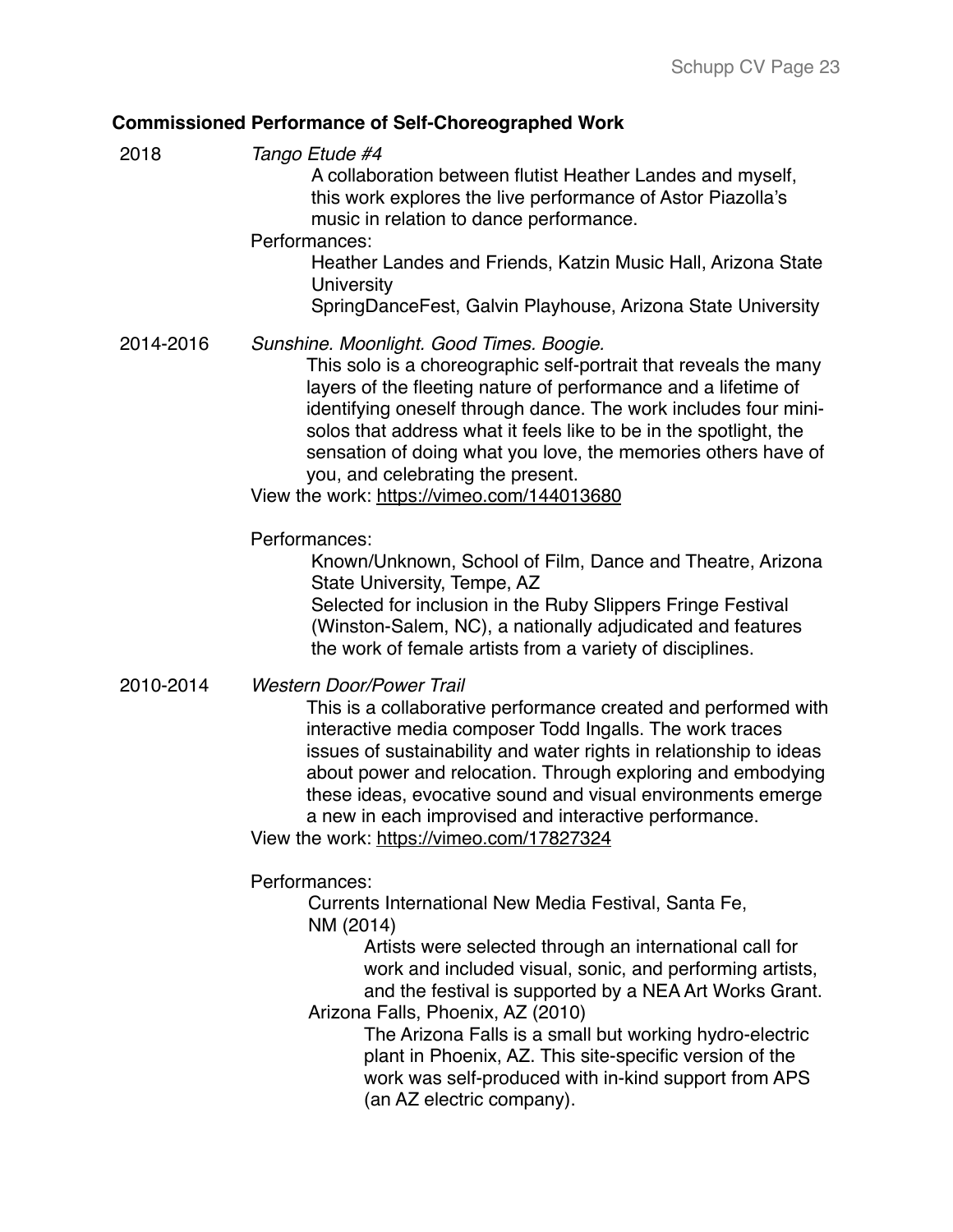2008-2011 *Pausing at the Threshold*

*Pausing at the Threshold* explores the moments where the mind shifts between alertness and slumber and is additionally inspired by the painting *Star Fall* by Anselm Keifer. View the work:<https://vimeo.com/18410467>

Performances:

WestFest, Cunningham Studio, New York, NY (2011) A nationally adjudicated performance, WestFest featured 20 mid and advanced career choreographers in a farewell to the treasured Merce Cunningham Studio Theatre. The Merce Cunningham Studio Theatre presented ground-breaking dance works from up and coming choreographers throughout its existence.

Guangdong Modern Dance Festival, Guangzhou, China (2011) Now known as the Beijing Dance Festival, the Guangdong Modern Dance Festival was widely regarded as the most important international contemporary dance event in China. It was an internationally adjudicated festival under the direction of Willy Tsao.

Harvest Chicago Contemporary Dance Festival, Chicago, IL (2011)

> The Harvest Chicago Contemporary Dance Festival was founded to share the work of practicing contemporary artists and is a nationally adjudicated festival.

American Dance Guild Festival, New York, NY (2010) This internationally adjudicated festival brought together 30-40 choreographers for three days of performance.

UB Alumni All Star Concert, Buffalo, NY (2010) Inclusion in this performance series is by invitation. Alumni from SUNY Buffalo's Department of Theatre and Dance return to Buffalo to perform in a concert that raises funds for the Department of Theatre and Dance.

Goose Route Dance Festival, Shepardstown, WV (2008) The Goose Route Arts Collaboration (GRAC) promotes the creation and performance of new and meaningful modern dance works. This nationally adjudicated performance occurred outside of Washington, DC.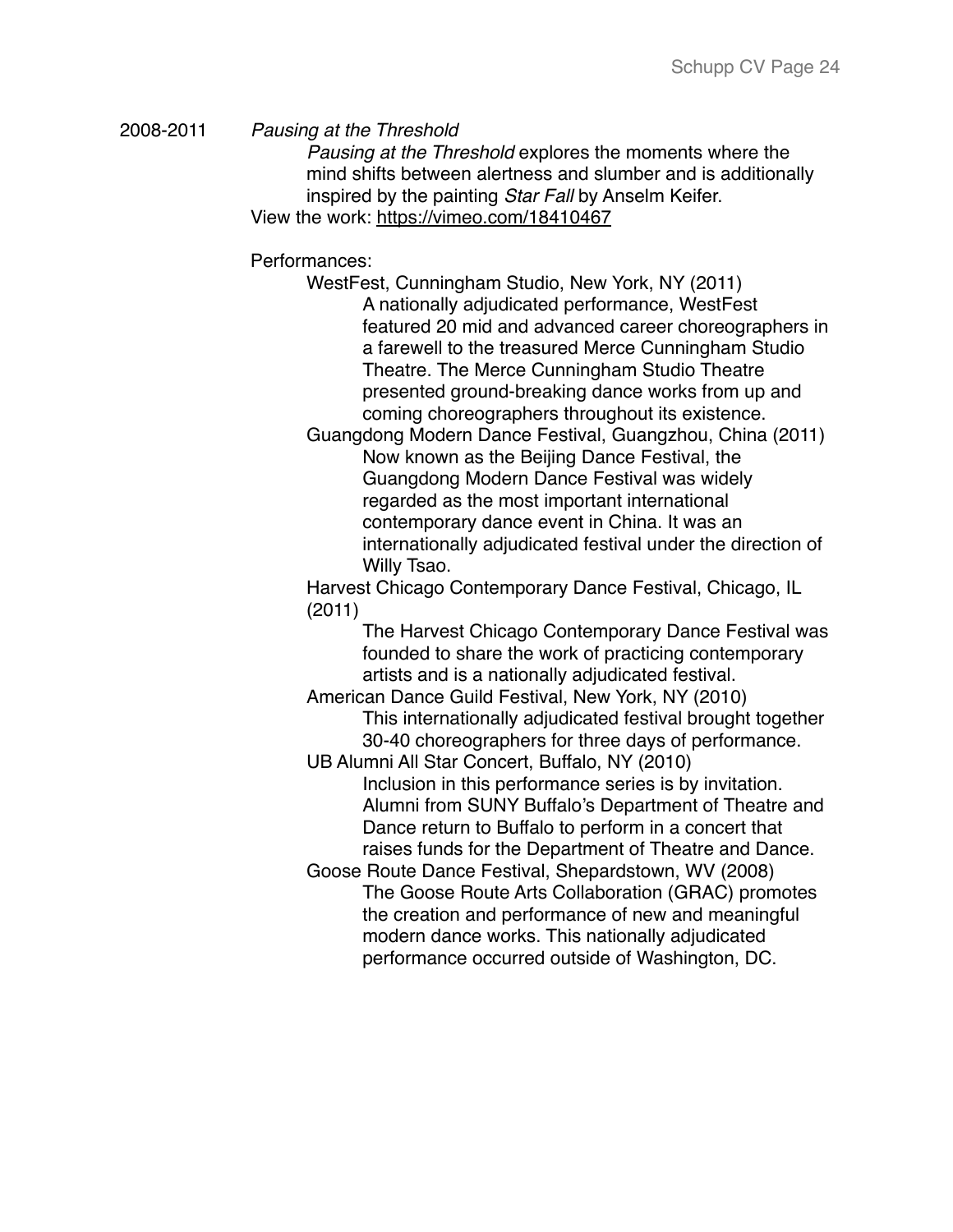#### 2007-2010 *Response*

Using rich, athletic movement vocabulary, this solo self-portrait explores surrendering without giving up a sense of determination.

View the work:<https://vimeo.com/201669295>

#### Performances:

Big Range Dance Festival, Houston, TX (2010)

The Big Range Dance Festival features artists primarily from Texas who explore new directions in dance and investigate diverse ideas. My performance in the festival was by invitation.

Attakkalari India Biennial, Bangalore, India (2009)

The Attakkalari India Biennial is a platform in South Asia for new perspectives in contemporary dance, digital arts, and research.

Wave Rising Series, Brooklyn, NY (2007) Wave Rising is an internationally adjudicated performance series featuring the work of established and upcoming choreographers.

Arizona Dance Festival, Scottsdale, AZ (2007) Adjudicated dance festival featuring regionally and nationally recognized dance artists.

Cool New York Dance Festival, Brooklyn, NY (2007) Cool New York provides a platform for upcoming choreographers to present new works. It is an adjudicated festival.

Experimental Arts Festival, Phoenix, AZ (2007) Multidisciplinary arts festival featuring work that pushes the boundaries of artistic disciplines.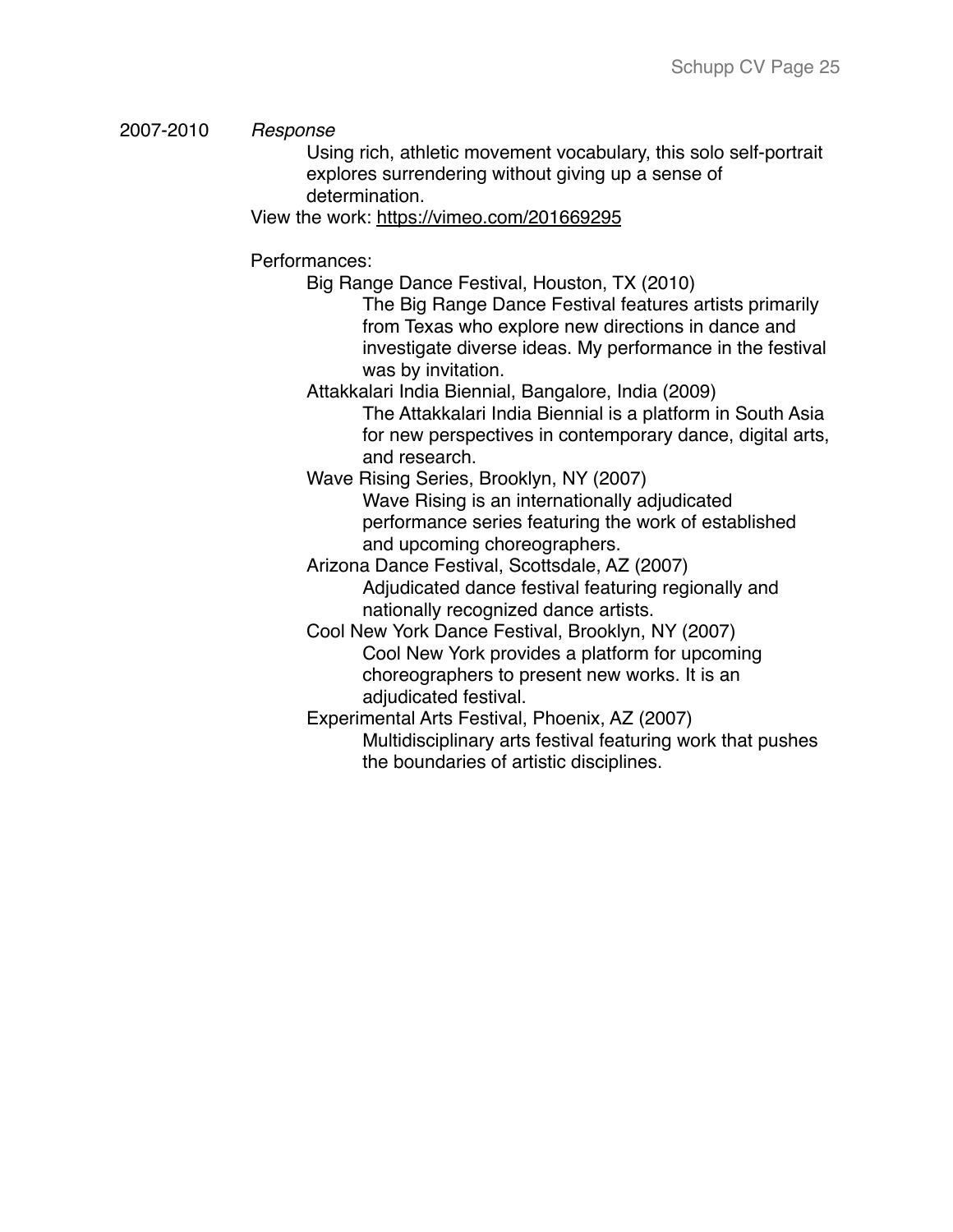| 2005-2007 | Not Yet<br>Not Yet draws upon powerful yet lush movement in an<br>investigation of what it is like to yield to spontaneous moments.<br>View the work: https://vimeo.com/201758818                                                                                                                                                                                                                                                                                                                                                                                                                                                                       |
|-----------|---------------------------------------------------------------------------------------------------------------------------------------------------------------------------------------------------------------------------------------------------------------------------------------------------------------------------------------------------------------------------------------------------------------------------------------------------------------------------------------------------------------------------------------------------------------------------------------------------------------------------------------------------------|
|           | Performances:<br>Wave Rising Series, Brooklyn, NY (2007)<br>Wave Rising is an internationally adjudicated<br>performance series featuring the work of established<br>and upcoming choreographers.<br>Cool New York Dance Festival, Brooklyn, NY (2006)<br>Cool New York provides a platform for upcoming<br>choreographers to present new works. It is an<br>adjudicated festival.<br>dumbo dance festival, Brooklyn, NY (2005)<br>dumbo dance festival provides a platform for emerging<br>dance artists. Festival performers are selected through<br>an international application process, and the festival is<br>hosted by White Wave Dance Company. |
| 2006      | <b>Now I Become Myself</b><br>This solo looks at the recurring cycle of self-actualization.                                                                                                                                                                                                                                                                                                                                                                                                                                                                                                                                                             |
|           | Performances:<br>Conder/dance, Mesa, AZ<br>Conder/dance is a well established postmodern<br>contemporary professional dance company. This was an<br>invited performance.<br>Arizona Dance Festival, Scottsdale, AZ<br>Adjudicated dance festival featuring regionally and<br>nationally recognized dance artists.                                                                                                                                                                                                                                                                                                                                       |
|           | <b>Commissioned Choreography</b>                                                                                                                                                                                                                                                                                                                                                                                                                                                                                                                                                                                                                        |
| 2012      | A Ludwig Dance Theatre, Tempe, AZ<br>Work Commissioned: Constitution: I Pledge<br>A Ludwig Dance Theatre is known for performing work that<br>explores sociopolitical issues through dance. Their work has<br>been performed across the US and in Europe. I created a new                                                                                                                                                                                                                                                                                                                                                                               |

work for six company members that explored ideas about loyalty and patriotism in contemporary US society.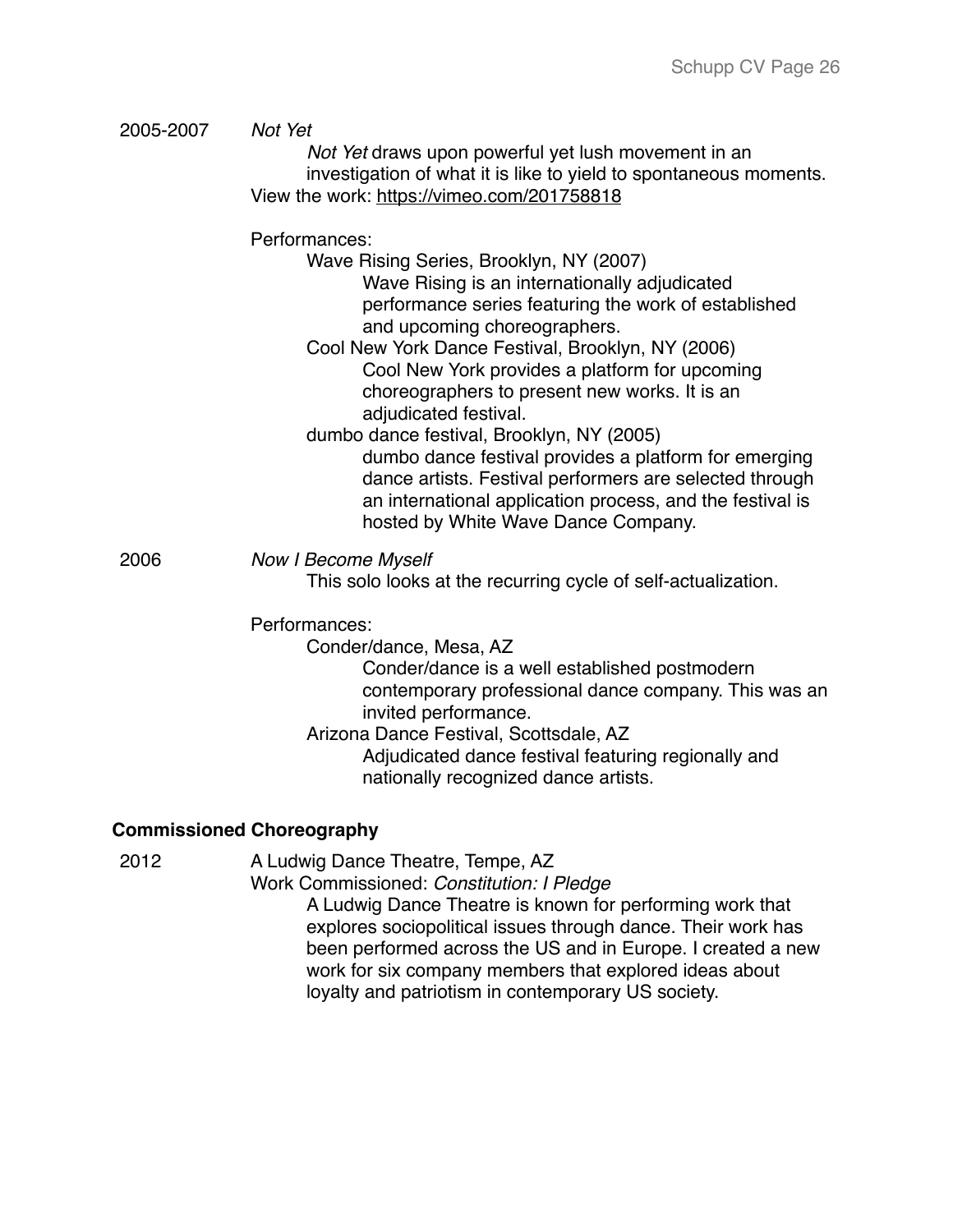| 2012 | Dance Program, University of Texas, Rio Grande Valley, Edinburg, TX<br>Work Commissioned: Destined<br>I created a new work for the dance programs' pre-professional<br>dance company, Dance Ensemble. The work was for thirteen<br>students and was performed in their Spring 2012 concert.                                                                                                                                                                                                                                                                |
|------|------------------------------------------------------------------------------------------------------------------------------------------------------------------------------------------------------------------------------------------------------------------------------------------------------------------------------------------------------------------------------------------------------------------------------------------------------------------------------------------------------------------------------------------------------------|
| 2011 | Phoenix Fringe Festival, Phoenix, AZ<br><b>Work Commissioned: Schreibstuck</b><br>As one of three artists selected to interpret Thomas Lehman's<br>movement score Schreibstuck, I facilitated the development of<br>a 45 minute interpretation for a cast of three men, including an<br>ethnomusicologist, a projection designer, and an architect. The<br>Phoenix Fringe Festival selects artists through an adjudication<br>process, and focuses on edgy work suitable for non-traditional<br>urban spaces.<br>View the work: https://vimeo.com/26435963 |
| 2010 | A Ludwig Dance Theatre, Tempe, AZ<br>Work Commissioned: Swatch This!<br>A Ludwig Dance Theatre is known for performing work that<br>explores sociopolitical issues through dance. Their work has<br>been performed across the US and in Europe. I created a work<br>that humorously looked at the commercialism of the 1980s for<br>five dancers.<br>View the work: https://vimeo.com/17832437                                                                                                                                                             |
| 2009 | Department of Theatre and Dance, State University of New York at<br>Buffalo, Buffalo, NY<br>Work Commissioned: Figure and Ground<br>I created a new work for SUNY Buffalo's prestigious dance<br>repertory company, Zodiaque Co. The work examined the<br>visual perception and was for 12 dancers.                                                                                                                                                                                                                                                        |
| 2009 | Night Moves, ASU Art Museum, Arizona State University, Tempe, AZ<br>Work Commissioned: Twelve Squared<br>I collaboratively created a site-specific group work between<br>dancers and musicians as part of the museum's Night Moves<br>series.<br>View the work: https://vimeo.com/17869970                                                                                                                                                                                                                                                                 |
| 2007 | Conder/dance, Mesa, AZ<br>Work Commissioned: Will Memories Be Made of This?<br>Conder/dance is a well established postmodern contemporary<br>professional dance company. This solo work examined the<br>complexities and unstated expectations of gift giving.<br>View the work: https://vimeo.com/201759359                                                                                                                                                                                                                                               |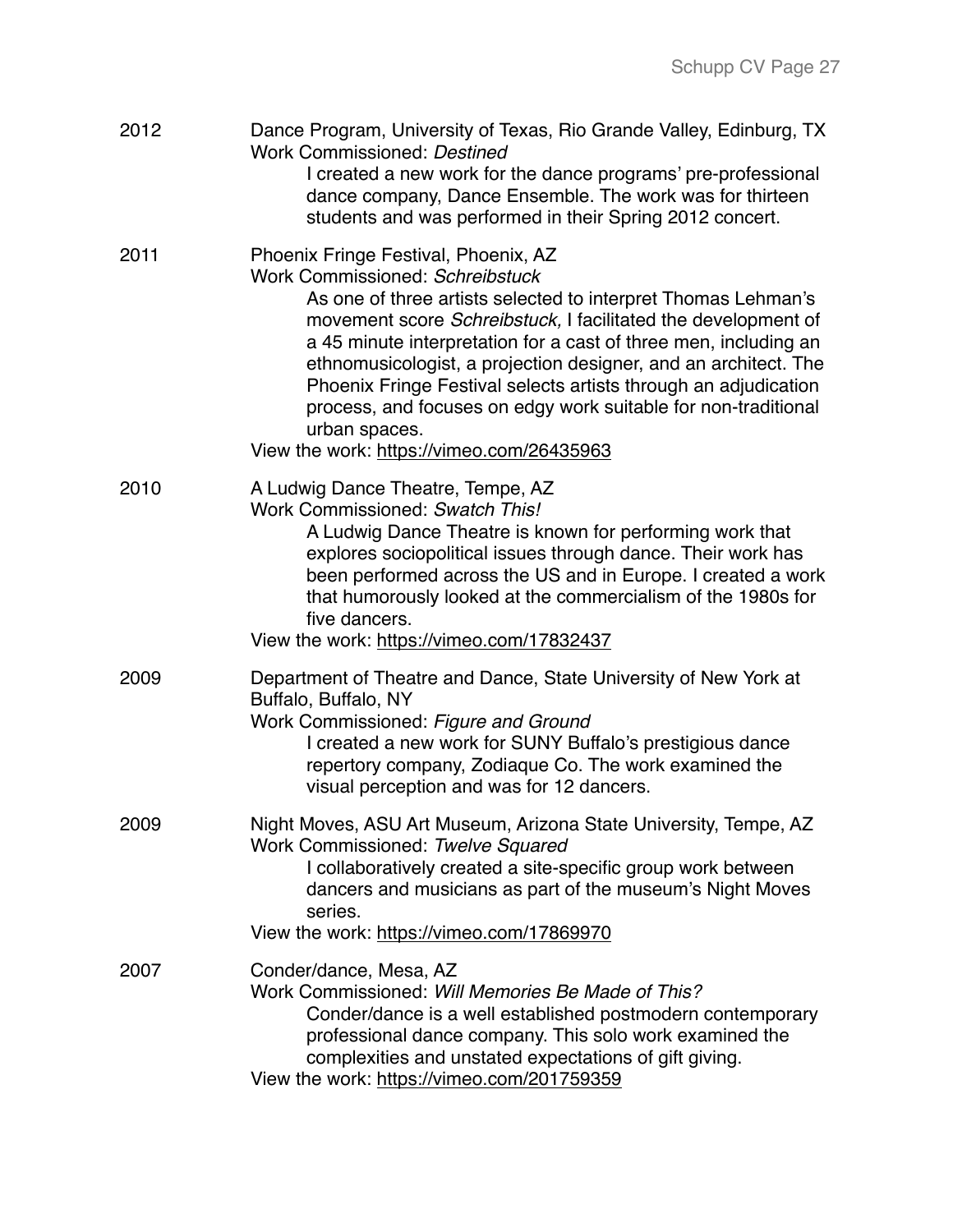| 2005 | Movement Source Dance Company, Phoenix, AZ<br>Work Commissioned: Re/searching<br>Movement Source Dance Company is a repertory dance<br>company. I was invited to restage this work for six dancers.                                                                                  |
|------|--------------------------------------------------------------------------------------------------------------------------------------------------------------------------------------------------------------------------------------------------------------------------------------|
| 2003 | Institute for Studies in the Arts, Arizona State University, Tempe, AZ<br>Work Commissioned: Three solos for motion capture<br>These short solos were created as part of the ISA's motion e<br>project.                                                                              |
| 2000 | Department of Theatre and Dance, State University of New York at<br>Buffalo, Buffalo, NY<br>Work Commissioned: Girl Trap<br>I created a new work for SUNY Buffalo's prestigious dance<br>repertory company, Zodiaque Co. The work examined issues<br>surrounding female adolescence. |

### **Commissioned Performance**

- 2012; A Ludwig Dance Theatre, Tempe, AZ
- 2006-2007 Solo Work Performed: *Xmas in the Desert*
	- Company Works Performed: *American Utopia* and *A Woman I Know* Choreographer: Ann Ludwig

A Ludwig Dance Theatre is known for performing work that explores sociopolitical issues through dance. Their work has been performed across the US and in Europe. As a company member, I performed a featured role in *A Woman I Know.* As an invited guest, I performed a solo in their 2012 concert.

2008; 2003-2007 Mary Fitzgerald Dance, Phoenix, AZ Solo Work Performed: *Waiting* Group Works Performed: *Body Sense* and *Dreamworks* Choreographer: Mary Fitzgerald Mary Fitzgerald Dance investigates the multiple roles of contemporary dance in society through creating works that combine kinetic movement with visual elements and digital media. Their work has been performed in AZ, NY, and internationally. 2002-2005 Victoria Marks Performance, Los Angeles, CA Work Performed: *Against Ending* Choreography: Victoria Marks in collaboration with Maria Gillespie, Stephanie Nugent, and Karen Schupp Victoria Marks is an internationally renown choreographer. I received a Horton Award for Outstanding Performance for my

work in this piece.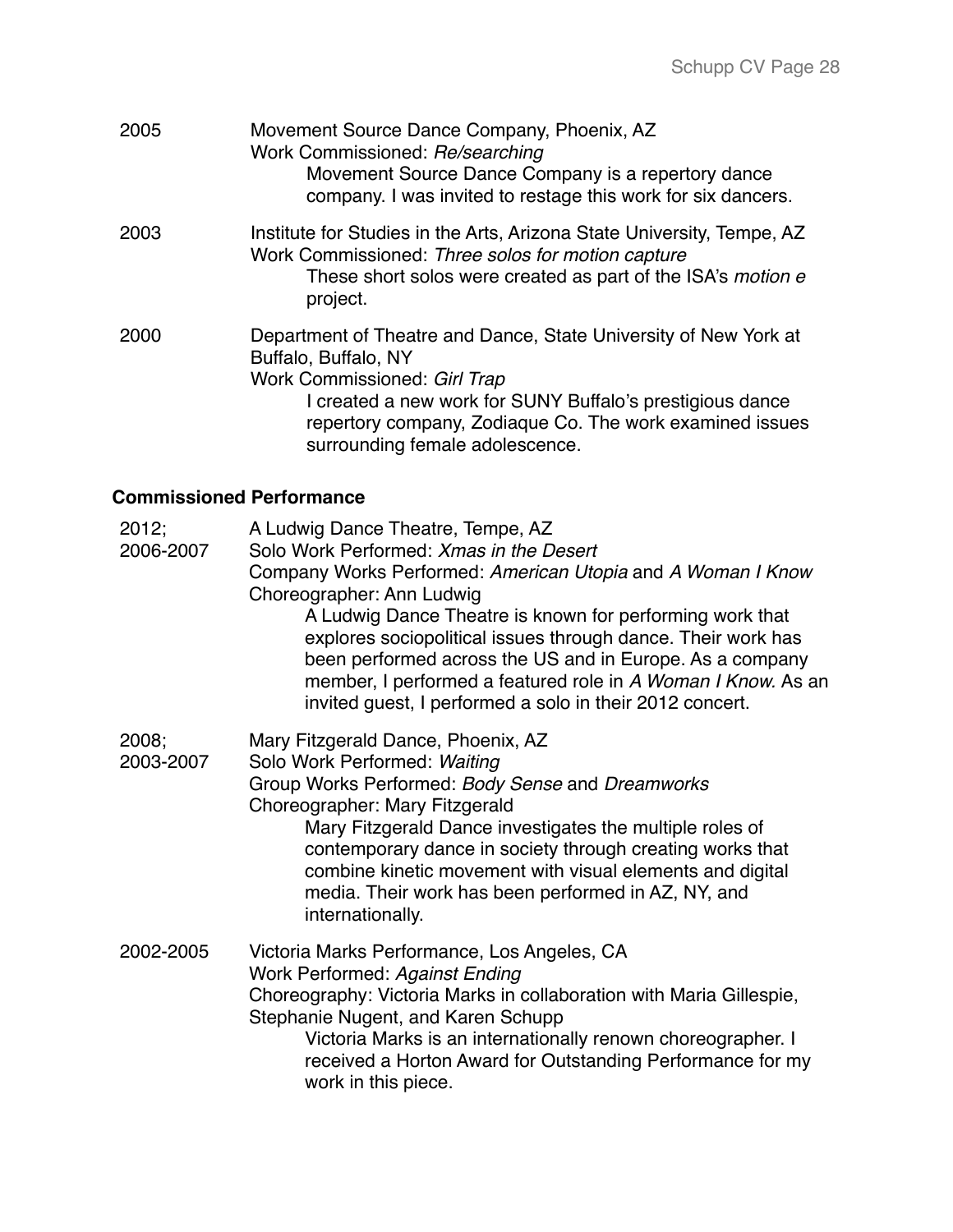| 2004-2005 | Fred Darsow Projects, Chicago, IL                           |
|-----------|-------------------------------------------------------------|
|           | Works Performed: Four Couplas and Untitled Dance for Camera |
|           | Choreographer: Fred Darsow                                  |
|           | Both of these works are dances for the camera.              |

# **Additional Compositions**

| 2011      | Transition Projects, School of Dance, Arizona State University,<br>Tempe, AZ<br>Work: Exhausted Abundance<br>Transition Projects feature works created and performed by<br>graduating students. Works are selected through an<br>adjudication. I created a site-specific and proscenium based<br>duet that addressed issues related to sustainability for two<br>students as part of their BFA project.<br>View the work: https://vimeo.com/24032921                                                                                                                                                                                     |
|-----------|------------------------------------------------------------------------------------------------------------------------------------------------------------------------------------------------------------------------------------------------------------------------------------------------------------------------------------------------------------------------------------------------------------------------------------------------------------------------------------------------------------------------------------------------------------------------------------------------------------------------------------------|
| 2009      | Transition Projects, School of Dance, Arizona State University,<br>Tempe, AZ<br>Work: Worth One Thousand Words<br>Transition Projects feature works created and performed by<br>graduating students. Works are selected through an<br>adjudication. I created a solo exploring sight and visual<br>perception for a graduating student.                                                                                                                                                                                                                                                                                                  |
| 2007-2008 | American College Dance Festival National Gala, New York, NY<br>American College Dance Festival Northwest Regional Gala, Salt Lake<br>City, UT<br>Experimental Arts Festival, Phoenix, AZ<br>Fall Concert, Department of Dance, Arizona State University, Tempe,<br>AZ<br>Work: Earth Measure<br>Earth Measure was created in collaboration with composer<br>Todd Ingalls. Through movement and sound, the work explores<br>the philosophy of geometry. Originally created for five students<br>(undergraduate and graduate) the work was performed in<br>multiple venues on and off campus.<br>View the work: https://vimeo.com/18404921 |
| 2007      | New Danceworks, Department of Dance, Arizona State University,<br>Tempe, AZ<br>Work: Sonata<br>Solo for ASU student as part of her MFA project.                                                                                                                                                                                                                                                                                                                                                                                                                                                                                          |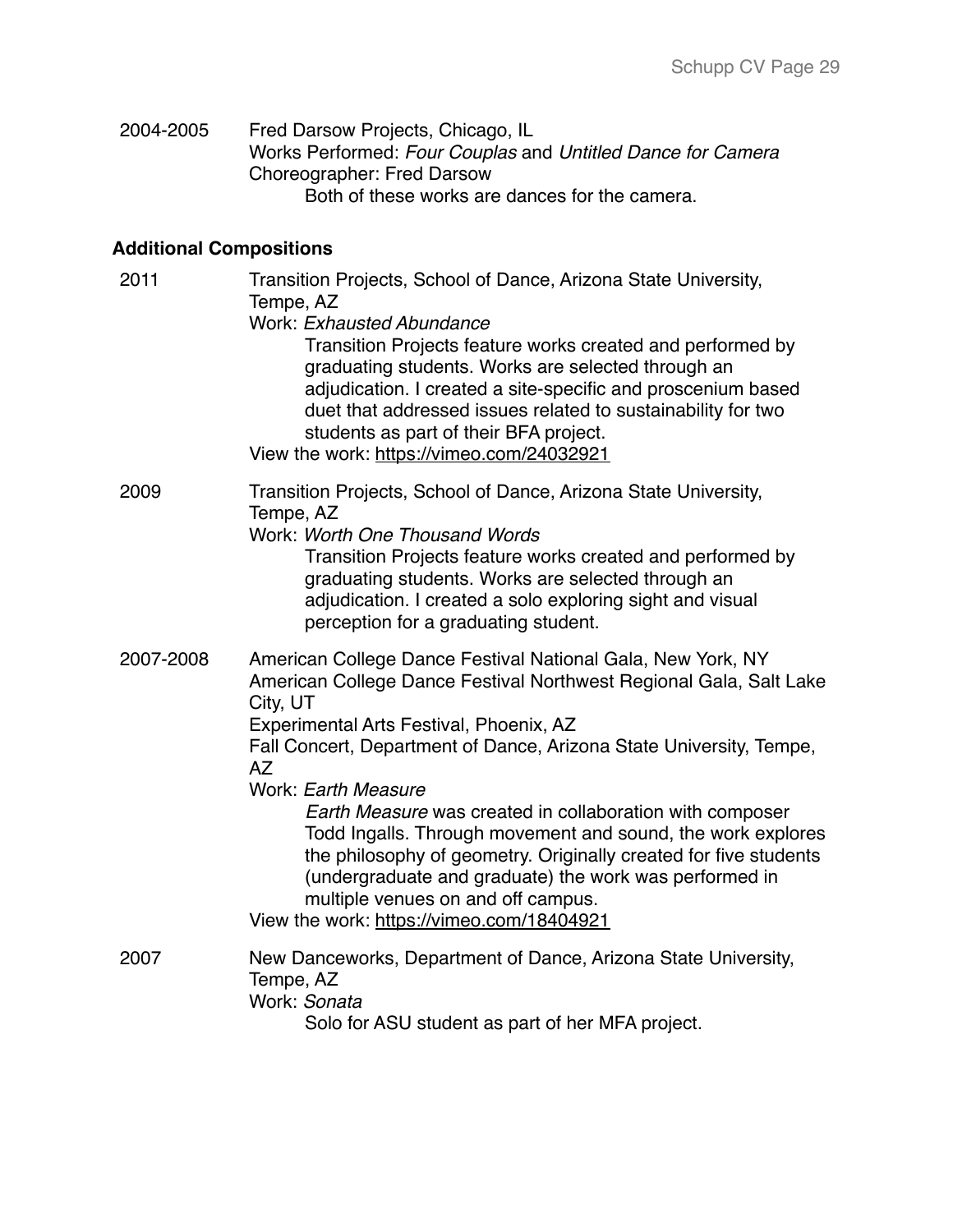| 2007 | New Danceworks, Department of Dance, Arizona State University,<br>Tempe, AZ<br>Work: Will Memories Be Made of This?<br>Solo for ASU student as part of her MFA project.        |
|------|--------------------------------------------------------------------------------------------------------------------------------------------------------------------------------|
| 2006 | Emerging Artists, Department of Dance, Arizona State University,<br>Tempe, AZ<br>Work: Now I Become Myself<br>Solo for graduating student as part of her BFA project.          |
| 2006 | New Danceworks, Department of Dance, Arizona State University,<br>Tempe, AZ<br>Work: Hello My Name is Deb<br>Solo for ASU student as part of her MFA project.                  |
| 2005 | Spring Concert, Department of Dance, Arizona State University,<br>Tempe, AZ<br>Work: Squaring the Circle<br>Group piece for seven ASU students.                                |
| 2005 | New Danceworks, Department of Dance, Arizona State University,<br>Tempe, AZ<br>Work: Re/searching<br>Duet for ASU students as part of their MFA project.                       |
| 2005 | Emerging Artists, Department of Dance, Arizona State University,<br>Tempe, AZ<br><b>Work: Necessary Distraction</b><br>Solo for graduating student as part of her BFA project. |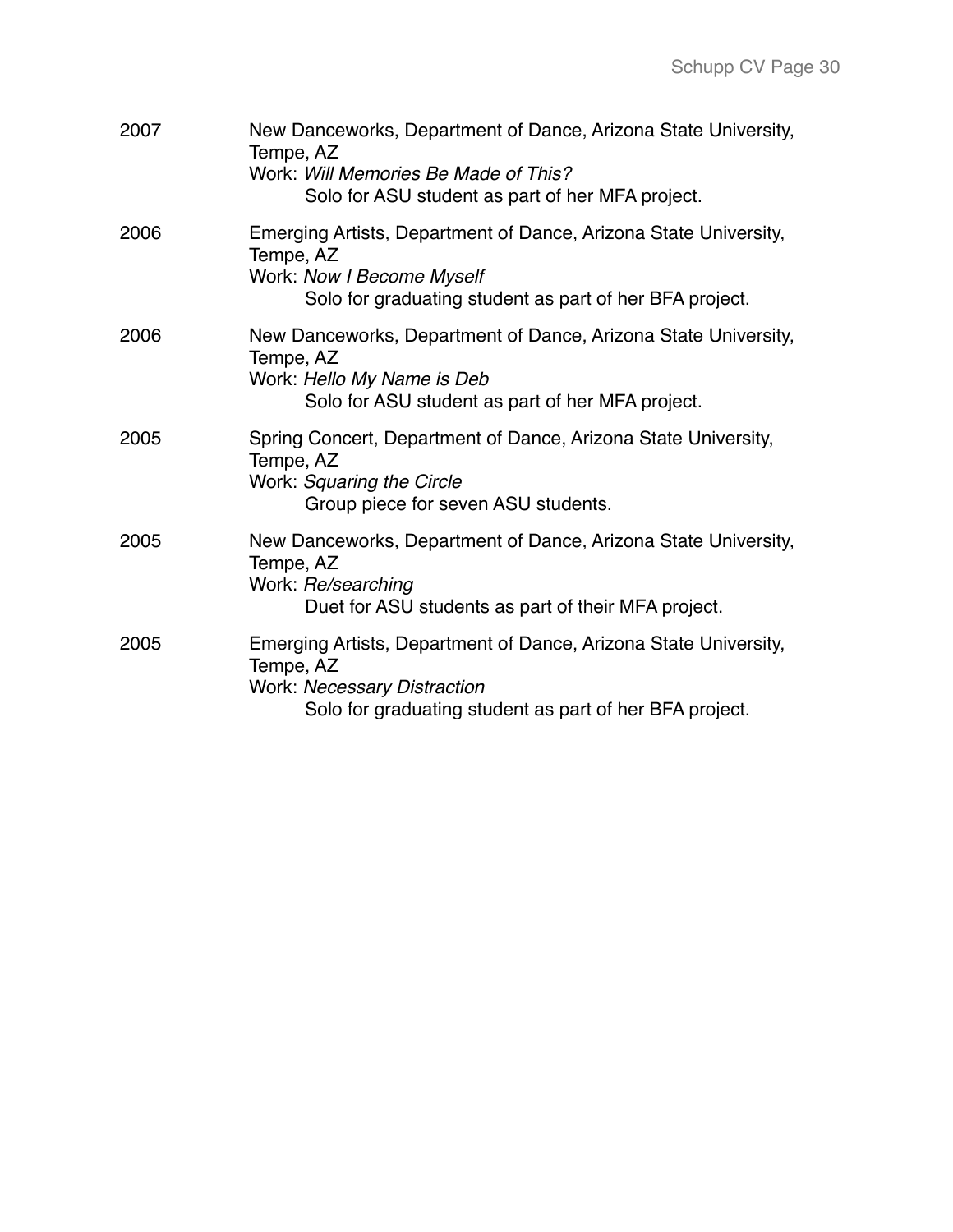# **GRANTS, HONORS, AND AWARDS**

# **Grants, Honors, and Awards Received**

| 2018 | Zodiaque Dance Co. Distinguished Alumni Award, State University of<br>New York at Buffalo.<br>This award is given every five years to an alumni of SUNY<br>Buffalo's dance program who has made a significant impact on<br>the artistic and educational aspects of dance.                                                                                                                                                                                                                                               |
|------|-------------------------------------------------------------------------------------------------------------------------------------------------------------------------------------------------------------------------------------------------------------------------------------------------------------------------------------------------------------------------------------------------------------------------------------------------------------------------------------------------------------------------|
| 2018 | The Mellon School of Theatre and Performance Research at Harvard<br>University, Public Humanities Participant<br>The Mellon School provides an opportunity for selected<br>scholars to engage in a two-week seminar focused on Public<br>Humanities and Performance. Participants are selected<br>through a highly competitive international pool of applicants.                                                                                                                                                        |
| 2017 | Herberger Institute for Design and the Arts Seed Grant: \$12,000<br>The grant is for production and post-production work on season<br>two of In It to Win! (see Ongoing Creative Work) and to<br>leverage opportunities for additional funding in the future.                                                                                                                                                                                                                                                           |
| 2015 | Herberger Institute for Design and the Arts Project Grant: \$3000<br>This competitively awarded grant is administered by Arizona<br>State University's Herberger Institute Research Council. It was<br>used to develop In It to Win! (see Ongoing Creative Work).                                                                                                                                                                                                                                                       |
| 2012 | United States Artists Projects Grant: \$5015<br>USA Projects is a charitable organization that hosts an online<br>creative community focused on outstanding US artists. They<br>collaborate with artists throughout their fundraising campaigns.<br>Matching funds received from Artists2Artists, USA Open Match<br>Fund, Arizona Artists Match Fund. I received a United States<br>Artist Project Grant to develop the video components of In It To<br>Win! (see Ongoing Creative Work).                               |
| 2010 | Arizona Commission on the Arts, Arizona Artist Project Grant Winner:<br>\$5000                                                                                                                                                                                                                                                                                                                                                                                                                                          |
|      | The Arizona Commission on the Arts awards its prestigious<br>Arizona Artist Project Grants to artists across Arizona from<br>various disciplines to support the development of a specific<br>project. Arizona Artist Project Grants are funded by the State of<br>Arizona and the National Endowment for the Arts. Five to eight<br>\$5000 grants are awarded annually. I received an Arizona Artist<br>Project Grant to develop Western Door/Power Trail (see<br>Commissioned Performance of Self-Choreographed Work). |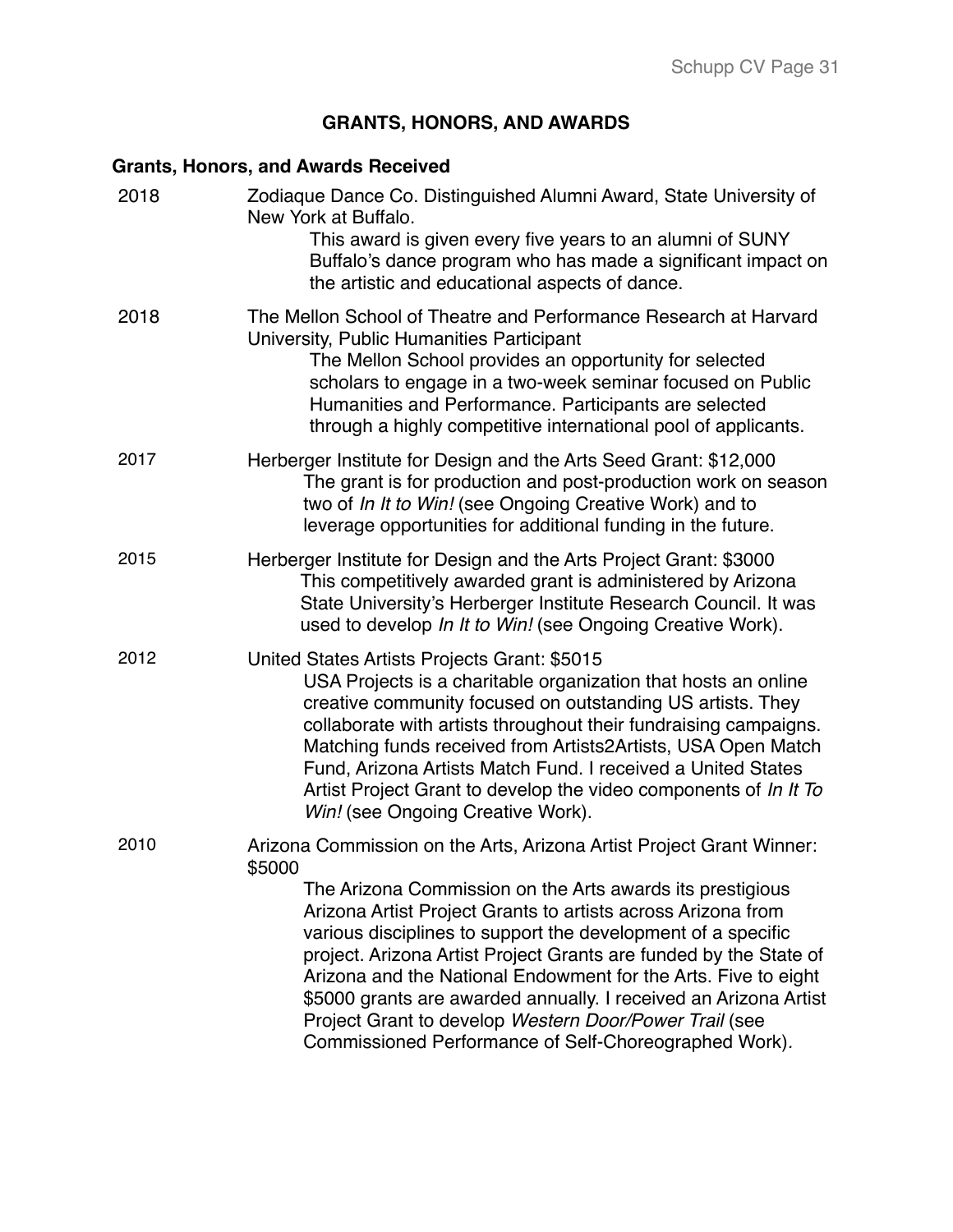| 2008 | American College Dance Festival National Gala Concert, New York,<br><b>NY</b>                                                                                                                                                                              |
|------|------------------------------------------------------------------------------------------------------------------------------------------------------------------------------------------------------------------------------------------------------------|
|      | My dance work, <i>Earth Measure</i> (see Additional Compositions),<br>was selected for the American College Dance Festival's<br>National Gala. An average of 35 dance works from across US<br>colleges are selected for this notable biannual distinction. |
| 2004 | American College Dance Festival, Southwest Region, Scottsdale, AZ<br>Choreography selected to represent Arizona State University                                                                                                                           |
| 2003 | Lester Horton Award for Best Small Ensemble Performance, Los<br>Angeles, CA<br>Received for performance in Victoria Marks's Against Ending                                                                                                                 |
|      | (see Commissioned Performance).                                                                                                                                                                                                                            |
|      | <b>Grant and Fellowship Applications Submitted</b>                                                                                                                                                                                                         |
| 2017 | Arts Work Grant, National Endowment for the Arts                                                                                                                                                                                                           |

Requested Amount: \$56,494 If awarded, the grant would have funded the production and post-production of seasons three and four of *In It to Win!*

| 2016 | ASU Women and Philanthropy Grant                                                                                                                                                                                                        |
|------|-----------------------------------------------------------------------------------------------------------------------------------------------------------------------------------------------------------------------------------------|
|      | Requested Amount: \$47, 822                                                                                                                                                                                                             |
|      | If awarded, the grant would have funded immersive research                                                                                                                                                                              |
|      | into dance competition culture with the goal of writing the first<br>scholarly monograph about dance competition culture and<br>developing the first online collegiate certificate program for<br>teaching dance in the private sector. |
| 2016 | American Council of Learned Societies Fellowship<br>Requested Amount: \$35,000 (one year fellowship)                                                                                                                                    |

competition culture with the goal of writing a monograph. 2015 Institute for Humanities Research Seed Grant Requested Amount: \$11,609 Funding would have been used to support the continued development of *In It to Win!* and humanities focused research into dance competition culture (see Ongoing Creative Work). 2014 Creative Capital

If awarded, I would have conduct research into dance

Requested Amount: \$50,000 If received, this grant would have supported the continued development of *In It to Win!* (see Ongoing Creative Work).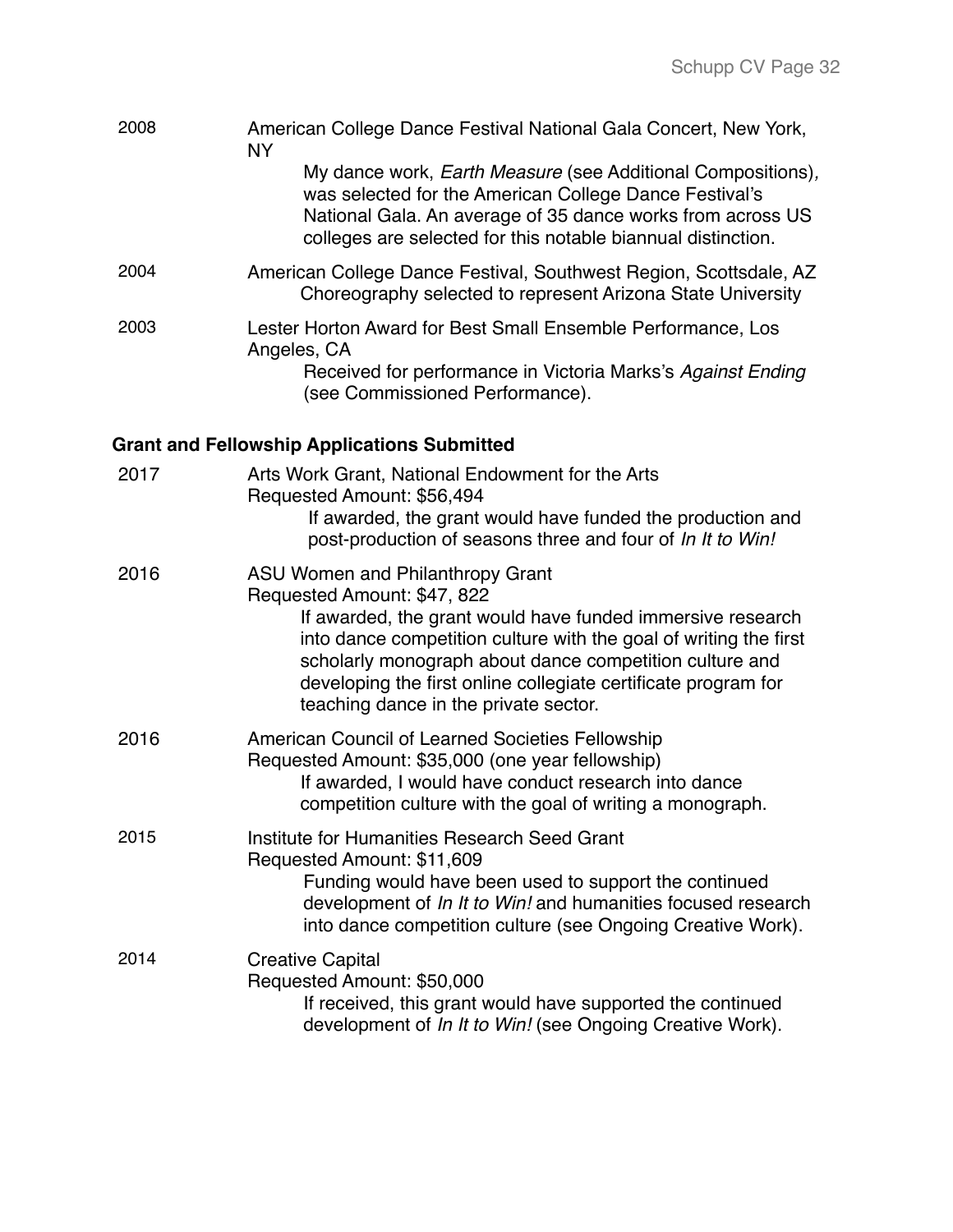| 2013 | Art Works Grant, National Endowment for the Arts              |
|------|---------------------------------------------------------------|
|      | Requested Amount: \$31,700                                    |
|      | Total Project Budget: \$68,000                                |
|      | Each campus site is allowed to submit one application for an  |
|      | Art Works grant. This project, In It to Win - Phase II (see   |
|      | Ongoing Creative Work), was selected through a Limited        |
|      | Submissions process to move forward to full submission to the |
|      | NEA.                                                          |
|      |                                                               |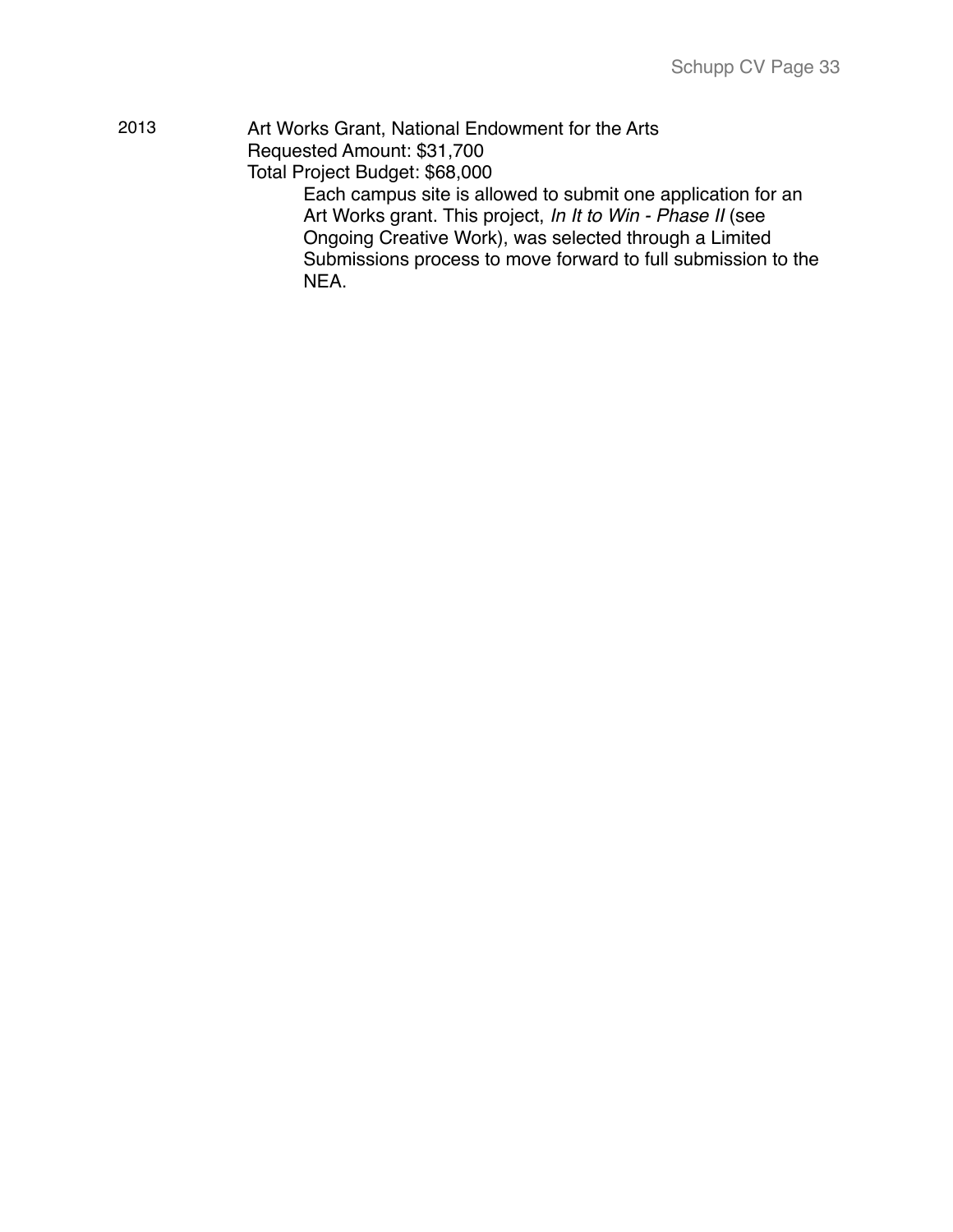# **INSTRUCTIONAL ACTIVITY**

# **Honors**

|      | 2006-Present Barrett Honors College, Arizona State University, Tempe, AZ<br>Certificates of Appreciation for outstanding performance and<br>contributions to the honors students of the Barrett Honors<br>College.        |
|------|---------------------------------------------------------------------------------------------------------------------------------------------------------------------------------------------------------------------------|
| 2007 | Distinguished Teaching Award (Non-Tenure Track Faculty), Herberger<br>College for the Arts, Arizona State University, Tempe, AZ<br>This award recognized an outstanding educator from across the<br>College for the Arts. |
| 2005 | Wakonse Fellowship, Arizona State University, Tempe, AZ                                                                                                                                                                   |
| 2003 | Devil's Advocate Recognition, Arizona State University, Tempe, AZ                                                                                                                                                         |

# **Workshops and Residencies**

| 2018       | Master Classes, "Dancing Your Values" and "Postsecondary Dance<br>Educator Preparation," Department of Theatre and Dance, SUNY<br>Buffalo, Buffalo, NY<br>Master classes for BFA and MFA dance students.                      |
|------------|-------------------------------------------------------------------------------------------------------------------------------------------------------------------------------------------------------------------------------|
| 2018       | Workshop, "Owning Your Movement," Buffalo State College, Buffalo,<br>NY.                                                                                                                                                      |
|            | Workshop for dance students focused on discovering and<br>articulating what makes each person a unique dancer.                                                                                                                |
| 2018       | Workshop, "Owning Your Movement," Niagara University, Lewiston,<br>NY                                                                                                                                                         |
|            | Workshop for dance students focused on discovering and<br>articulating what makes each person a unique dancer.                                                                                                                |
| 2017, 2018 | Workshop, "Everything You Wanted to Know about Majoring in Dance,<br>but Were Afraid to Ask," Arizona Dance Experience, Arizona State<br>University, Tempe, AZ<br>Workshop for high school and college students about         |
|            | approaching dance as an academic discipline.                                                                                                                                                                                  |
| 2015       | Workshop, "An Introduction to Dance on Campus," Arizona State<br>University, Tempe, AZ<br>I designed, implemented, and led a two-day workshop for high<br>school students interested in pursuing dance as a college<br>major. |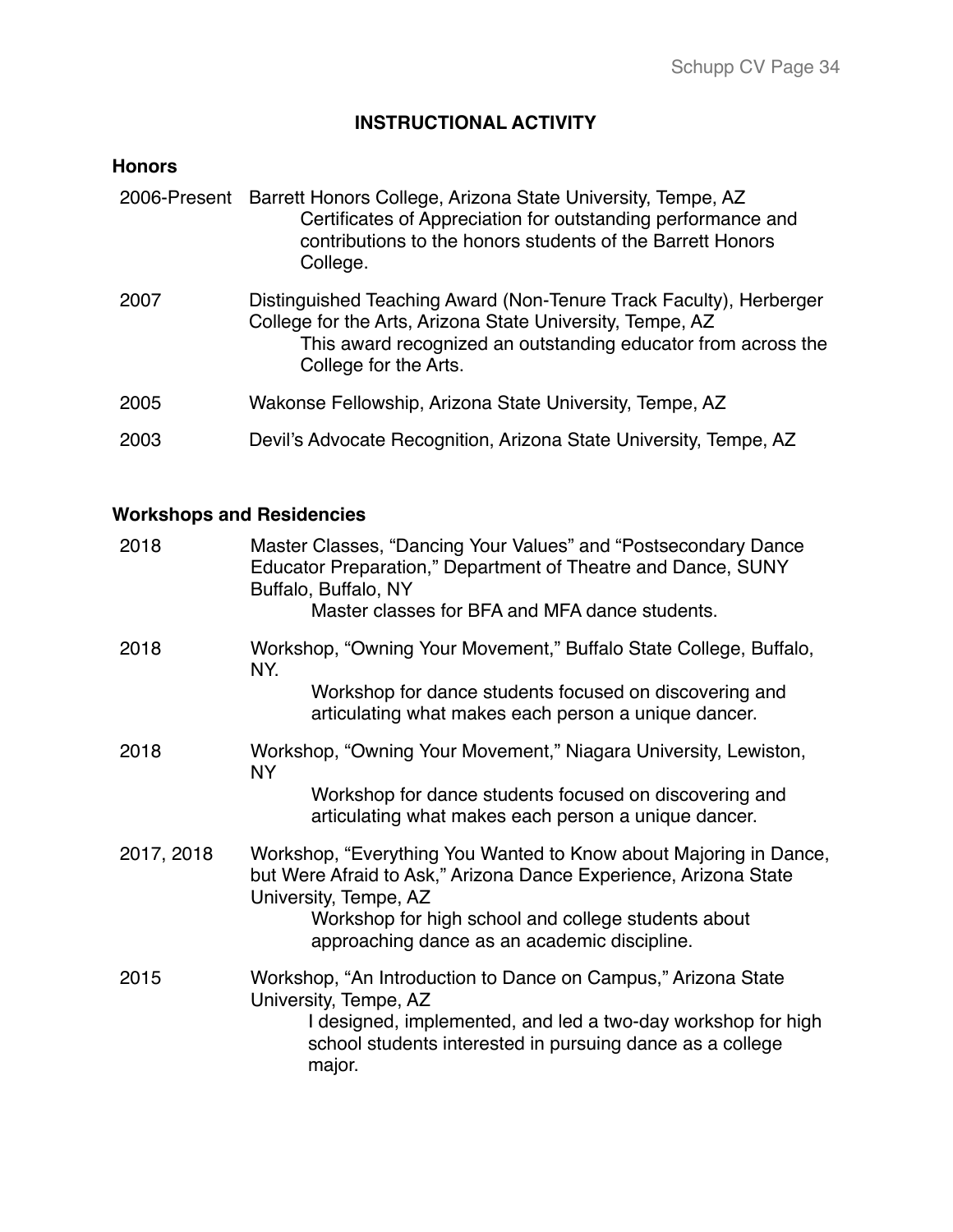| 2012 | Guest Artist Residence, Department of Music and Dance, University<br>of Texas Rio Grande Valley, Edinburg, TX<br>This was an invited residency where I taught postmodern<br>contemporary classes to dance major classes while also<br>creating a new work for the department's repertory company.            |
|------|--------------------------------------------------------------------------------------------------------------------------------------------------------------------------------------------------------------------------------------------------------------------------------------------------------------|
| 2011 | Workshop, Organized by Shouze Ma, Beijing, China<br>Shouze Ma, a widely recognized choreographer and teacher in<br>China, invited me to teach a week long residency focused on<br>postmodern contemporary dance and composition for graduate<br>level dance students interested in studying dance in the US. |
| 2011 | Workshop, Guangdong Modern Dance Festival, Guangzhou, China<br>As part of China's leading contemporary dance festival (now the<br>Beijing Dance Festival), I taught a series of postmodern<br>contemporary classes to both festival participants and<br>professional dancers performing in the festival.     |
| 2009 | Workshop, Attakkalari India Biennial, Bangalore, India<br>I was invited to Attakkalari to teach postmodern dance<br>technique to students in their certificate program. Attakkalari is<br>the leading center for contemporary dance in Southern India.                                                       |
| 2009 | Guest Artist Residence, Department of Theatre and Dance, SUNY at<br>Buffalo, Buffalo, NY<br>This was an invited residency where I taught postmodern<br>contemporary and choreography classes within the Department<br>of Theatre and Dance while also creating a piece for Zodiaque<br>Dance Company.        |

#### **Master Classes and Invited Lectures**

2015 Master Class for Dance Educators: Teaching Ballet to Modern Dancers, Phoenix Unified School District, Phoenix, AZ This workshop focuses on pedagogical frameworks for teaching ballet to high school students who are primarily interested in other dance genres, such as modern dance. 2014 Master Class in Postmodern Contemporary Dance, American College Dance West Region, Arizona State University, Tempe, AZ I taught a master class in postmodern contemporary dance for students and faculty attending the ACDFA conference.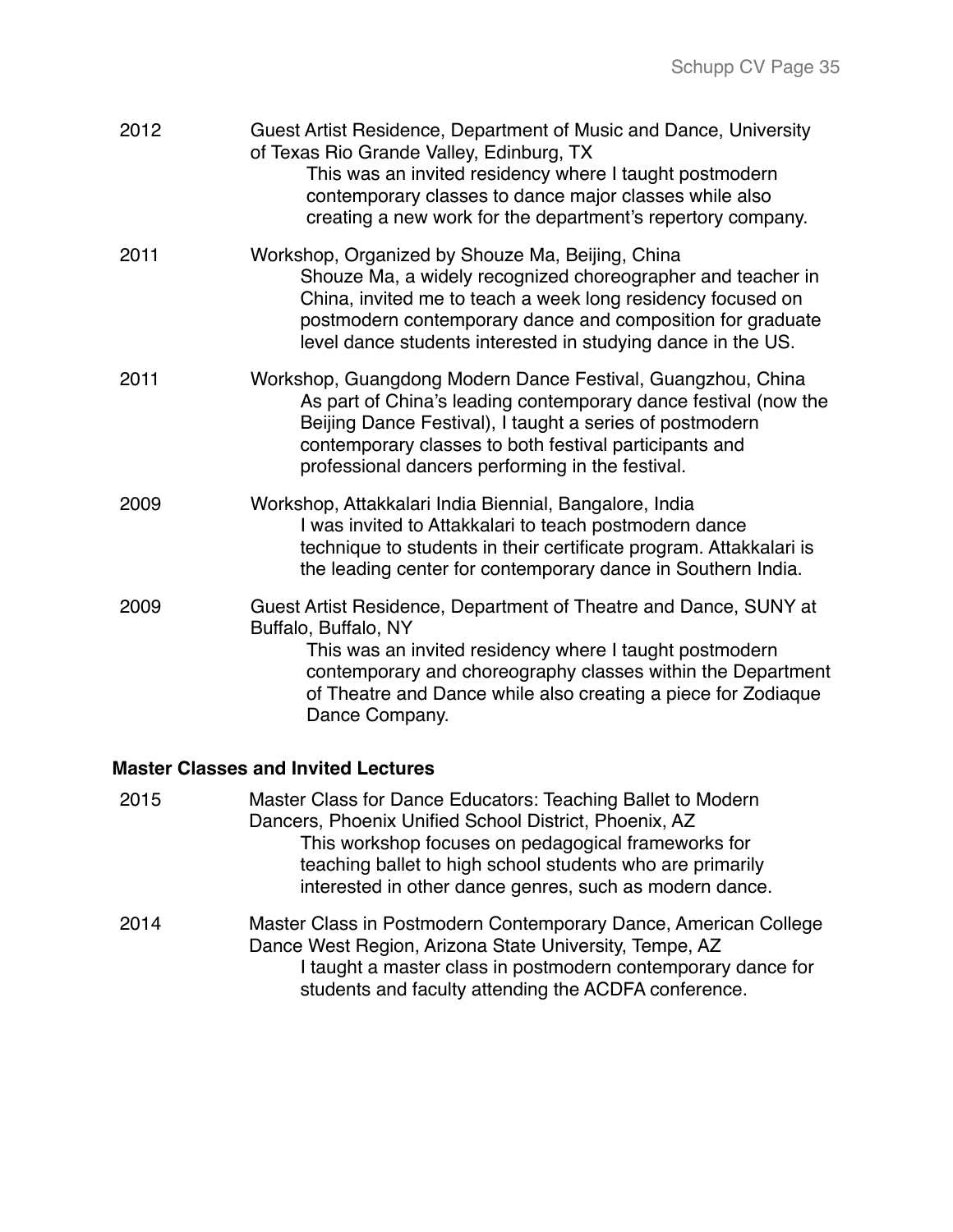| 2012      | Guest Speaker/podcast, Online Professional Development Institute,<br><b>National Dance Education Organization</b><br>I was invited to create a podcast discussing my research and<br>how that informs dance education for the online Introduction to<br>Dance Research course taught by Dr. Doug Risner. |
|-----------|----------------------------------------------------------------------------------------------------------------------------------------------------------------------------------------------------------------------------------------------------------------------------------------------------------|
| 2012      | Master Class in Postmodern Contemporary Dance, American College<br>Dance Festival Baja Region, CSU Dominguez Hills, Carson, CA<br>I taught a master class in postmodern contemporary dance for<br>students and faculty attending the ACDFA conference.                                                   |
| 2010      | Master Class in Intermediate Postmodern Contemporary Dance,<br>Special Conference on Pedagogy, National Dance Association, Las<br>Cruces, NM<br>I taught a master class in postmodern contemporary dance for<br>conference participants. This was an adjudicated conference.                             |
| 2009      | Master Class in Postmodern Contemporary Dance, High School<br>Dance Experience, School of Dance, Arizona State University,<br>Tempe, AZ<br>I was invited to teach a class in postmodern contemporary<br>dance technique for high school dance educators.                                                 |
| 2007      | Master Class in Modern Technique, Arizona High School Dance<br>Festival, Arizona Dance Education Organization, Glendale, AZ                                                                                                                                                                              |
| 2005      | Master Class in Modern Technique, Department of Theatre and<br>Dance, State University of New York at Buffalo, Buffalo, NY                                                                                                                                                                               |
| 2005      | Master Classes in Modern Technique, Scottsdale Unified School<br>District Dance Day, Scottsdale, AZ                                                                                                                                                                                                      |
| 2002-2009 | Master Class in Modern Technique, Niagara High School, Niagara<br>Falls, NY                                                                                                                                                                                                                              |
| 2002      | Master Classes in Advanced Modern Technique, Department of<br>Dance, Virginia Commonwealth University, Richmond, VA                                                                                                                                                                                      |

#### **Courses Taught (\* indicates created or comprehensively revised course)** Arizona State University, School of Music, Dance and Theatre

*\*First-Year Movement Practices I; Module A (DCE 130):* Introduces students to experiential anatomy and somatic practices.

*Postmodern Contemporary I (DCE 134):* Introduces postmodern contemporary dance technique and theory.

*First-Year Creative Practices I; Module A (DCE 160)*: Focuses on developing students' awareness of their individual creative processes.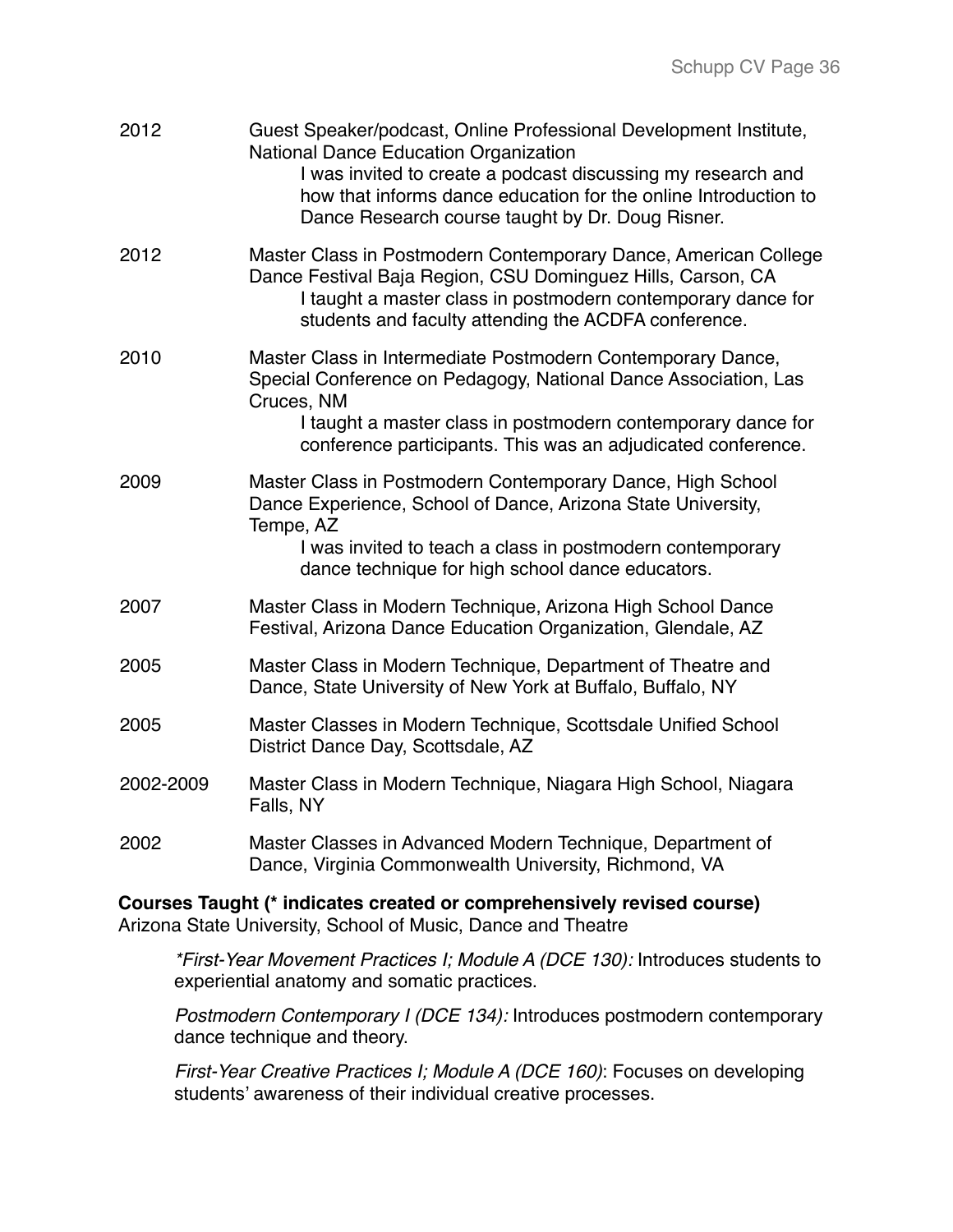*First-Year Creative Practices I; Module B (DCE 160): Focuses on how students* make informed decisions in multiple dance and improvisational contexts.

\**First-Year Seminar I (DCE 170):* Orientation to the university learning environment and profession of dance with an an emphasis on developing tools and processes for reflection, synthesis, and critical thinking.

*\*First-Year Seminar II (DCE 171):* Continuation of First-Year Seminar I. Focuses on orientation to the larger field of contemporary dance practice with an emphasis on developing tools and processes for reflection, synthesis, and critical thinking.

*\*How Dance Matters (DCE 205):* iCourse. Introduces students to socio-cultural elements of the four dance forms offered in the ASU Dance Program. Enrolls major and non-major students. Carries a Cultural Awareness General Studies Designation.

*Postmodern Contemporary II (DCE 234):* Investigation and practices of postmodern contemporary dance technique; development of movement quality and performance skills.

*Contemporary Ballet II (DCE 235)*: Explores the possibilities of contemporary ballet technique and theory through a somatic perspective.

*\*Third-Year Movement Practices III; Module A (DCE 331)*: Focuses on the development of students' personal movement practice in relationship to their creative practice, teaching practice, and the larger field.

*Postmodern Contemporary III (DCE 334):* Integrates dance theory and practices of postmodern contemporary dance technique; refines movement qualities and performance skills.

*Contemporary Ballet III (DCE 335):* Expansion of students' technical skills and theoretical knowledge through utilization of hybridized ballet movement vocabulary.

*Third-Year Creative Practices II, Module A (DCE 361):* Focuses on the interrelated nature of individual and group approaches to creative practices.

*Postmodern Contemporary (DCE 534):* Preparation in the performance and comprehension of professional-level postmodern contemporary dance for first year graduate students.

*Contemporary Ballet (DCE 535)*: Graduate-level theoretical study and movement practice of contemporary ballet for contemporary dancers.

*\*Graduate Teaching Praxis I (DCE 554):* Provides both the theoretical basis and practical application of principles for teaching contemporary dance disciplines in postsecondary settings.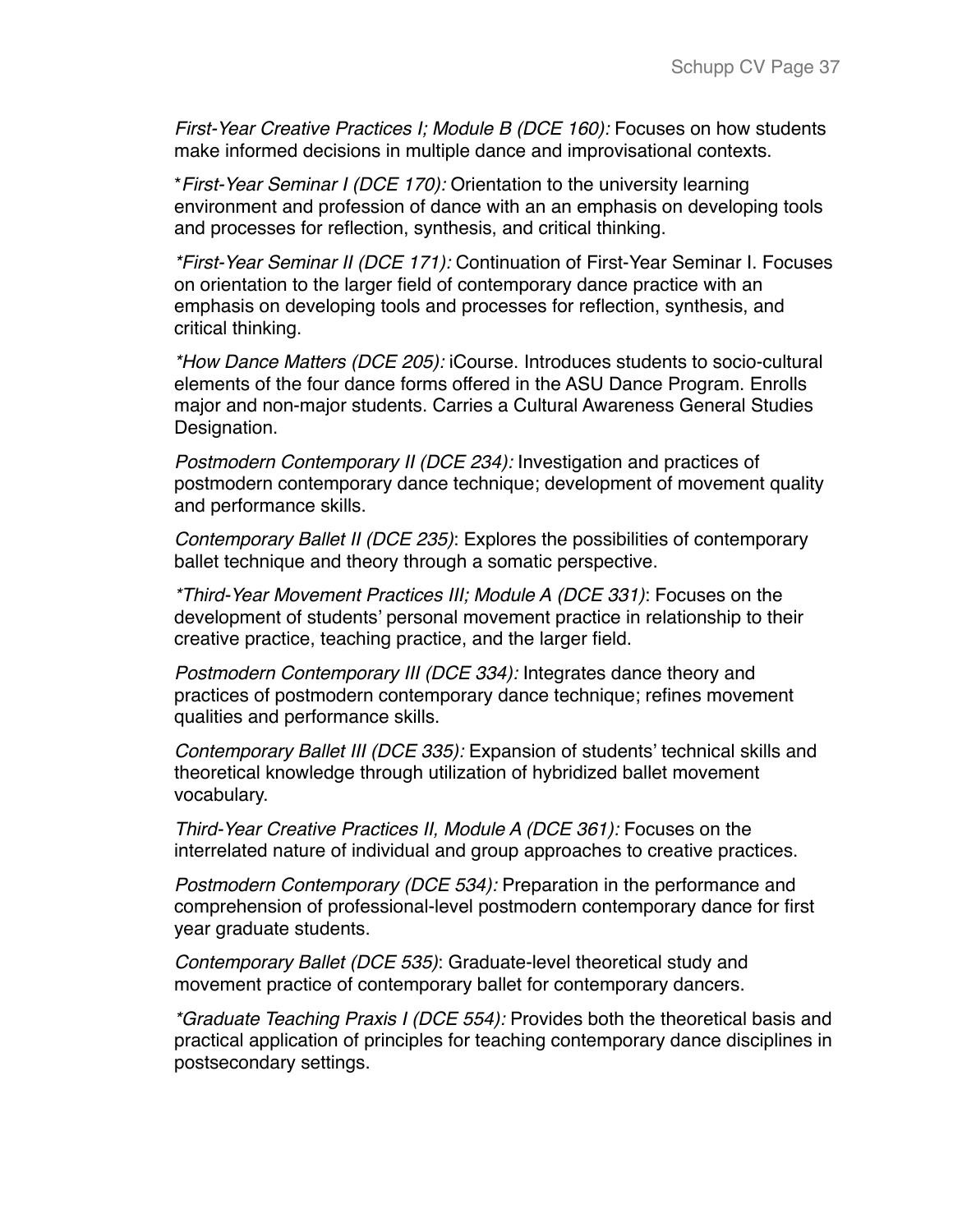*Graduate Creative Practices I, Module B (DCE 560)*: Course addresses artistic research through the practices of improvisation, composition, critical analysis, and reflection.

*Graduate Creative Practices I; Module B(DCE 560)*: Focuses on student investigation, articulation, and contextualization of their creative practices and values as artists.

*First-Year Graduate Seminar II (DCE 571):* Seminar course designed to introduce qualitative research methods, broaden students' understanding of the professional field, and to prepare students for their first-year portfolio review.

*Postmodern Contemporary (DCE 634):* Preparation in the performance and comprehension of professional-level postmodern contemporary dance for second year graduate students.

*\*Graduate Creative Practices IV; Module B (DCE 661):* Focuses on articulating individual creative practices and identifying student needs relative to their applied projects.

#### **Thesis Supervision (Graduate)**

Thesis committee member, Kathy Luo (MFA, Dance, Spring 2022) Thesis committee member, Julia Chacon (MFA, Dance, Spring 2022) Thesis committee member, Nic Herring-Harman (MFA, Dance, Spring 2021) Thesis committee member, Elisa Cavallero, (MFA, Dance, Spring 2020) Thesis committee member, Stacy Wisnewski (MFA, Dance, Spring 2020) Thesis committee chair, Laina Carney (MFA, Dance, Spring 2019) Thesis committee chair, Sharon McCaman (MFA, Dance, Spring 2018) Thesis committee chair, Ricardo Alvarez (MFA, Dance, Spring 2016) Thesis committee chair, Molly Schenck (MFA, Dance, Spring 2016) Thesis committee member, Jorge Magana (MFA, Dance, Spring 2015) Thesis committee member, Kyle Rivieccio (MFA, Dance, Spring 2015) Thesis committee chair, Angel Crissman (MFA, Dance, Spring 2014) Thesis committee member, Kristopher Pourzal (MFA, Dance, Spring 2014) Thesis committee member, Britta Peterson (MFA, Dance, Spring 2013) Thesis committee co-chair, Rebecca Hillerby (MFA, Dance, Spring 2011) Thesis committee member, Randi Frost (MFA, Dance, Spring 2011) Thesis committee member, Yeong Wen Lee (MFA, Dance, Spring 2010) Thesis committee member, Aaron Fellenz (MFA, Dance, Spring 2010) Thesis committee member, Samantha Basting (MFA, Dance, Spring 2009) Thesis committee member, Sara Malan-McDonald (MFA, Dance, Spring 2009) Thesis committee member, Lisa Thorngren (MFA, Dance, Spring 2008) Thesis committee member, Kristen DeBottis (MFA, Dance, Spring 2007) Thesis committee member, Martha Howe (MFA, Dance, Spring 2007) Thesis committee member, Leanne Schmidt (MFA, Dance, Spring 2006) Thesis committee member, Rayn Hookala (MFA, Dance, Spring 2003)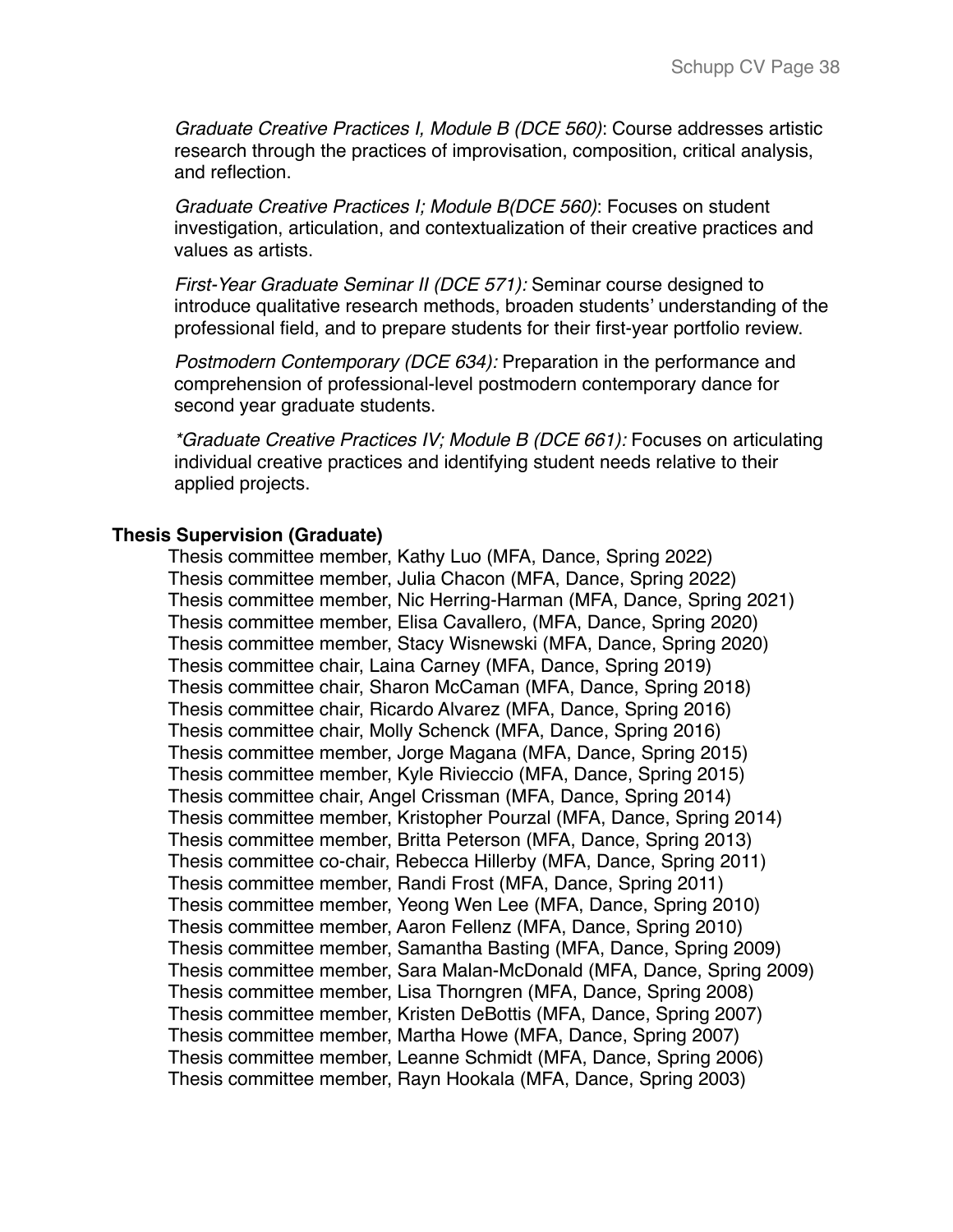## **Capstone, Honors Thesis Supervision (Undergraduate)**

Honors thesis advisor, Mira Hills, BFA Dance (Spring 2020) Honors thesis committee member, Carlos Tello Solano, BFA Dance (Spring 2019) Honors thesis committee member, Colleen McHugh, BFA Dance Ed. (Spring 2018)

Honors thesis advisor, Elena Kerr (BFA, Dance, Spring 2015)

Honors thesis advisor, Erin Giordano (BFA, Dance, Spring 2013)

Honors thesis committee member, Corinne Bocchino (BFA, Dance, Spring 2012)

Honors thesis advisor, Marilyn Maywald (BFA, Dance, Spring 2006)

Honors thesis advisor, Christine Carlson (BFA, Dance, Spring 2005)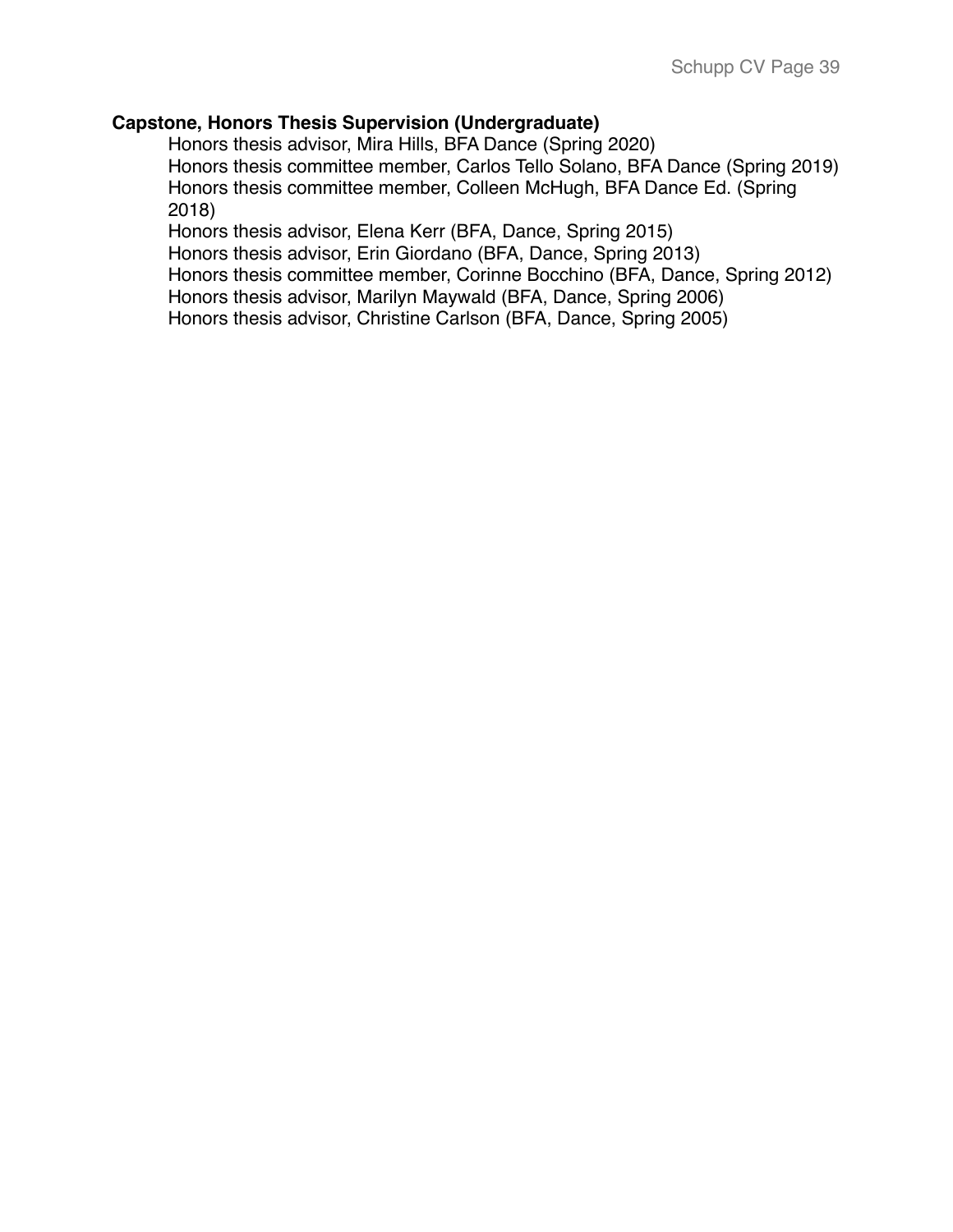#### **SERVICE**

#### **Executive Editorial Board and Review Board Membership**

2012-Present Editor-in-Chief, *Journal of Dance Education,* Taylor and Francis The *Journal of Dance Education* is the premiere anonymous peer reviewed scholarly publication for dance education in the United States. Four issues per year.

> 2021-Present: Editor-in-Chief 2020-2021: Co-Editor-in-Chief with Wendy Oliver 2014-2020: Associate Editor 2012-2014: Assistant Editor

- 2014-Present Reviewer, *Research in Dance Education*, Taylor and Francis
- 2021 Reviewer, *Journal of Leisure Studies*
- 2019 Reviewer, *Journal of Women and Aging*
- 2019 Reviewer, *Journal of Human Behavior*
- 2011 Editorial Review Board Member, *Journal of Dance Education,* Taylor and Francis

I was responsible for evaluating, on average, five manuscripts a year for possible inclusion in the journal. It is a blind review process, and editorial board members represent the leading scholars in the field of dance education.

2011 Resource Reviewer, National Dance Education Organization (NDEO) I reviewed resources, primarily books, for inclusion in the National Dance Education (NDEO) online bookstore.

#### **Book Proposal and Manuscript Peer Reviews**

| 2020 | Book Proposal Reviewer for Routledge's Audio, Theater &<br>Performance Studies, New York, NY |
|------|----------------------------------------------------------------------------------------------|
| 2020 | Manuscript Reviewer for Oxford University Press, Oxford, UK                                  |
| 2020 | Manuscript Reviewer for Bloomsbury Press, London, UK                                         |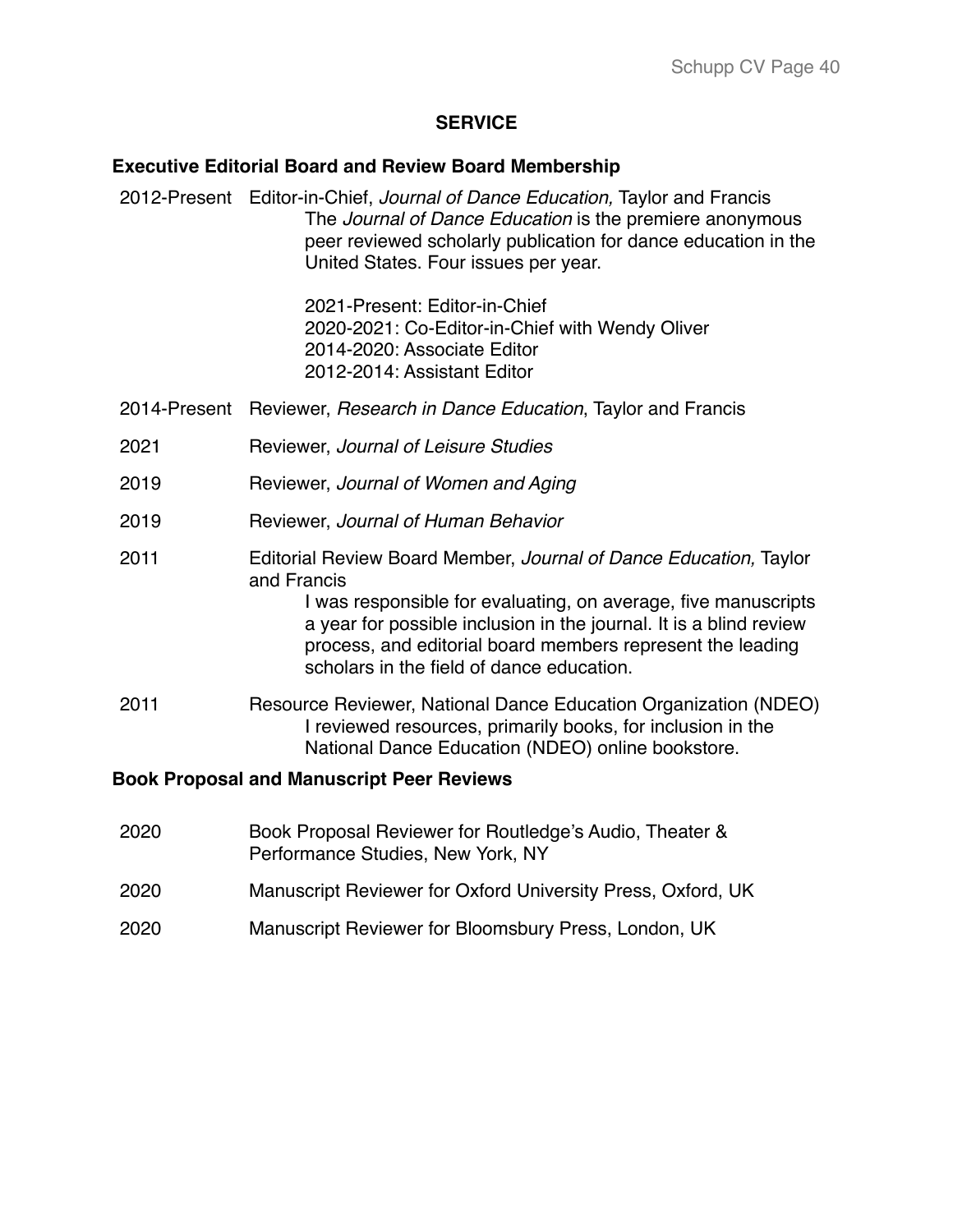# **External Academic Reviews and Consulting**

| 2021 | External Consultant, Denison University, Granville, OH<br>I worked with the Dance Program and Office of the Provost to<br>make curricular, programatic, and hiring recommendations<br>that were outlined in a strategic report after visiting the<br>campus.                                                                                                                                 |
|------|----------------------------------------------------------------------------------------------------------------------------------------------------------------------------------------------------------------------------------------------------------------------------------------------------------------------------------------------------------------------------------------------|
| 2019 | External Reviewer for Academic Program Review, University of North<br>Texas, Denton, TX.<br>I was responsible for providing an objective assessment of the<br>catalogue and the collection of the collection of the collection of the collection of the collection of the collection of the collection of the collection of the collection of the collection of the collection of the collec |

strengths and challenges of UNT's dance program and coauthoring a report outlining suggested improvements and strategic actions.

## **International Service**

2019-2021 Publications Committee Member, PoP Moves of the Americas PoP Moves is dedicated to the study of popular dance in the hemisphere. This committee is responsible for seeking and creating opportunities for special issues and anthologies on popular dance.

## **National Service**

| 2021               | Justice, Equity, Diversity, and Inclusion (JEDI) Committee, National<br>Dance Education Organization (NDEO)<br>The JEDI Committee is composed of 50 members and we are<br>tasked to better align the mission and vision of NDEO with the<br>values of equity, inclusion, and diversity. |
|--------------------|-----------------------------------------------------------------------------------------------------------------------------------------------------------------------------------------------------------------------------------------------------------------------------------------|
| 2020-Present       | Dismantling White Body Supremacy Working Group, Dance Studies<br>Association (DSA)<br>This working group addresses strategies for dismantling<br>White body supremacy across the field of dance studies and<br>in academia.                                                             |
| 2020-Present       | Advisory Board, National Dance Education Organization (NDEO)<br>The advisory board offers input on the organization's policies,<br>procedures, and initiatives.                                                                                                                         |
| 2011-2015,<br>2017 | Nominations Committee, National Dance Education Organization<br>(NDEO)<br>The Nominations Committee solicits nominations for Board of<br>Director positions and then creates a slate for the membership<br>to vote on.                                                                  |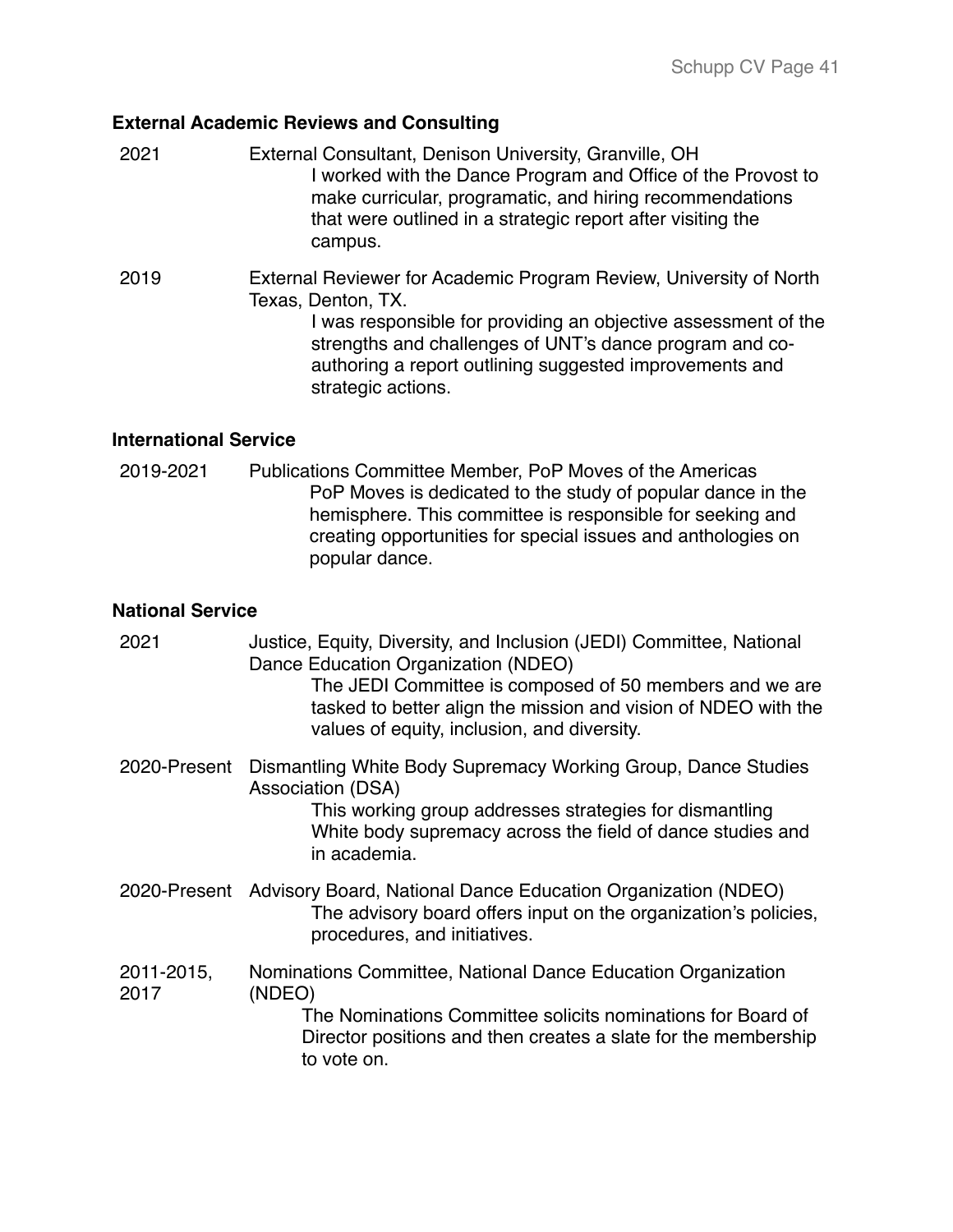- 2008-2014 Director of Awards and Recognitions, National Dance Education Organization (NDEO) As Director of Awards and Recognitions, I was responsible for developing and administrating awards and scholarships that recognize outstanding research, teaching, and leadership. In addition, I served on the Board of Directors.
- 2009-2010 National Conference Planning Committee, National Dance Education Organization (NDEO) Responsible for co-planning the 2010 national conference.

## **Regional Service**

2006-2010 Board of Directors Member, Arizona Dance Education Organization (AzDEO) As a board member, I represented the postsecondary dance community within this organization. I also sought ways to better connect the K-12 and postsecondary dance communities. 2008 Teaching Artist Roster Panelist, Arizona Commission on the Arts, Phoenix, AZ I was responsible for evaluating and selecting artists for inclusion on the ACA's Teaching Artist Roster.

## **University Service**

| 2020-Present | Member, Herberger Institute Core Equity Team<br>This committee seeks to develop anti-racist and equitable<br>policies within the Herberger Institute.                                                          |
|--------------|----------------------------------------------------------------------------------------------------------------------------------------------------------------------------------------------------------------|
| 2020-Present | Chair, School of Music, Dance and Theatre Course Evaluation<br>Committee<br>This committee is working to create an equity-centric<br>approach to course evaluation and measuring teaching<br>effectiveness.    |
| 2020-Present | Chair, School of Music, Dance and Theatre Anti-Racist Syllabi<br>Committee<br>This committee is working to create frameworks for<br>developing anti-racist syllabi and assessing syllabi for this<br>criteria. |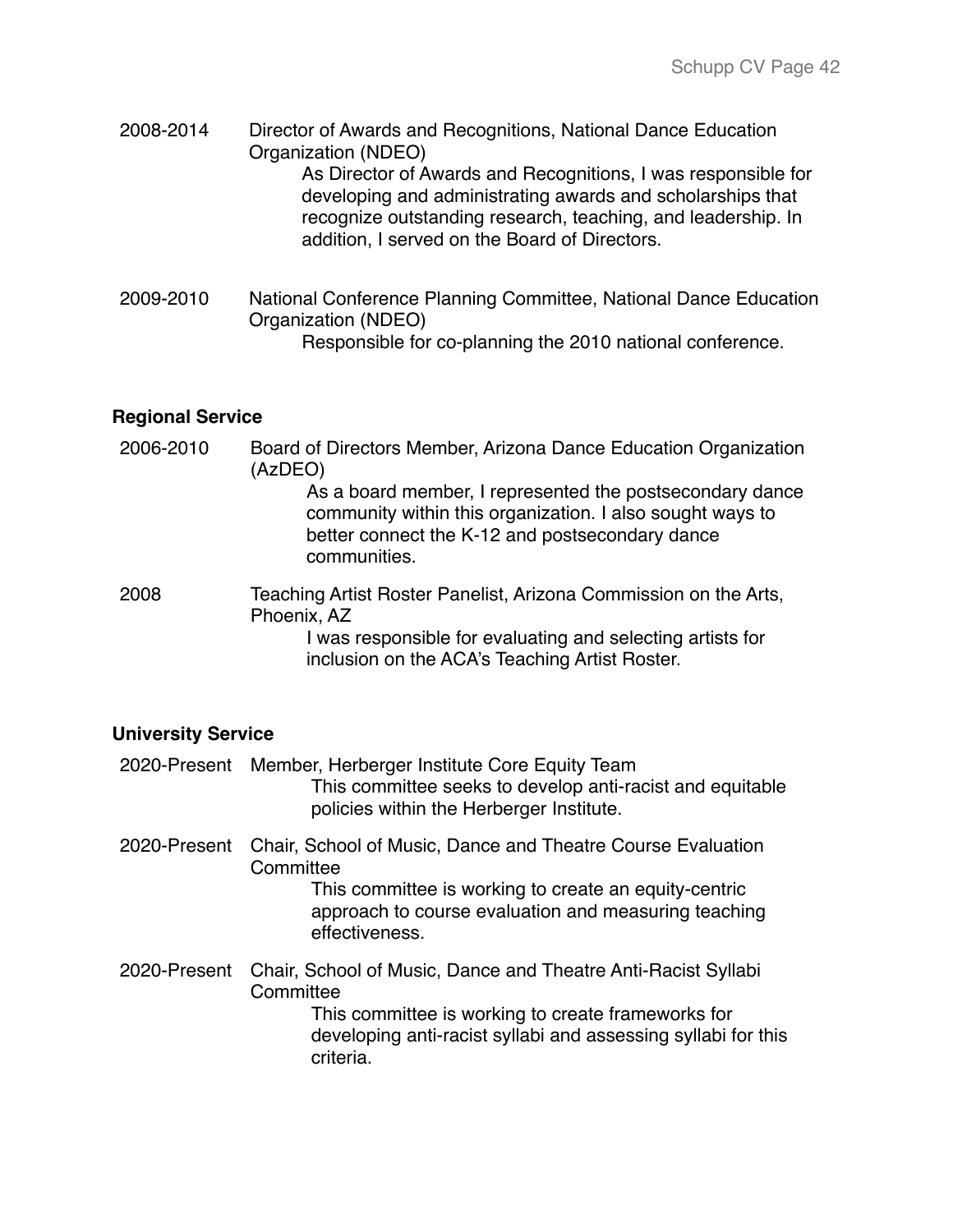2020-Present Herberger Institute Undergraduate Curriculum Committee, Arizona State University. I represent the disciplines of dance and theatre. This

committee approves curricular actions at the college level.

- 2020-Present Chair, Dance and Theatre Undergraduate Curriculum Committee, School of Music, Dance and Theatre, Arizona State University. As Chair, I facilitate discussion and approval of curricular actions initiated at the program level and steer the development of dance and theatre curricula at the undergraduate level.
- 2019-Present Limited Submissions Reviewer, Arizona State University. In this capacity, I review and rank external grant proposals as part of the limited submissions process to help determine which projects can apply for federal external funding.
- 2017-2019 Member, School of Film, Dance and Theatre Leadership Committee, Film, Dance and Theatre, Arizona State University, Tempe, AZ In my role as Assistant Director for Dance, I represented the Dance Area.
- 2015-2016 Member, Academic Program Review Committee, Herberger Institute Film, Dance and Theatre, Arizona State University, Tempe, AZ I was the representative for the MFA in Dance program.
- 2015 Member, ArtsWork: Kax Herberger Center for Children and the Arts Visioning Team, Herberger Institute for Design and the Arts, Arizona State University, Tempe, AZ

This Institute level committee is responsible for steering the strategic development of ArtsWork, advancing the larger goals of the program, and seeding new initiatives.

2014-2015 Member, School of Film, Dance and Theatre Undergraduate Curriculum Committee, Herberger Institute Film, Dance and Theatre, Arizona State University, Tempe, AZ I was the representative for the BFA in Dance Education program.

2014 Member, Assistant Professor in Dance Search Committee, Herberger Institute Film, Dance and Theatre, Arizona State University, Tempe, AZ Responsible for evaluating submitted materials, participating in phone and campus interviews, and making a hiring recommendation.